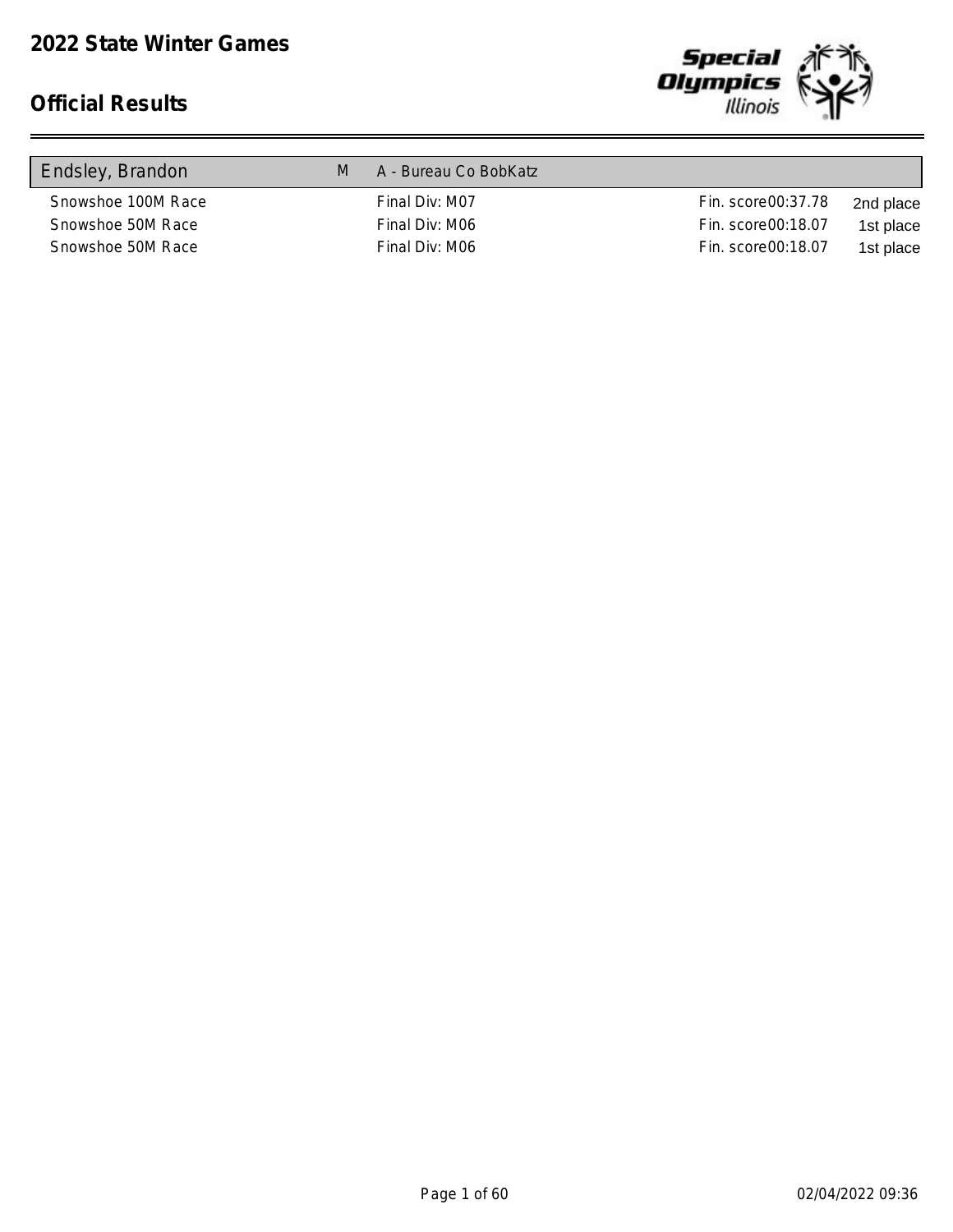

| Stauter, Elizabeth | A - Lee Co SEA |            |              |
|--------------------|----------------|------------|--------------|
| Snowshoe 100M Race | Final Div: F07 | Fin. score | Did not show |
| Snowshoe 50M Race  | Final Div: F06 | Fin. score | Did not show |
| Snowshoe 50M Race  | Final Div: F06 | Fin. score | Did not show |
|                    |                |            |              |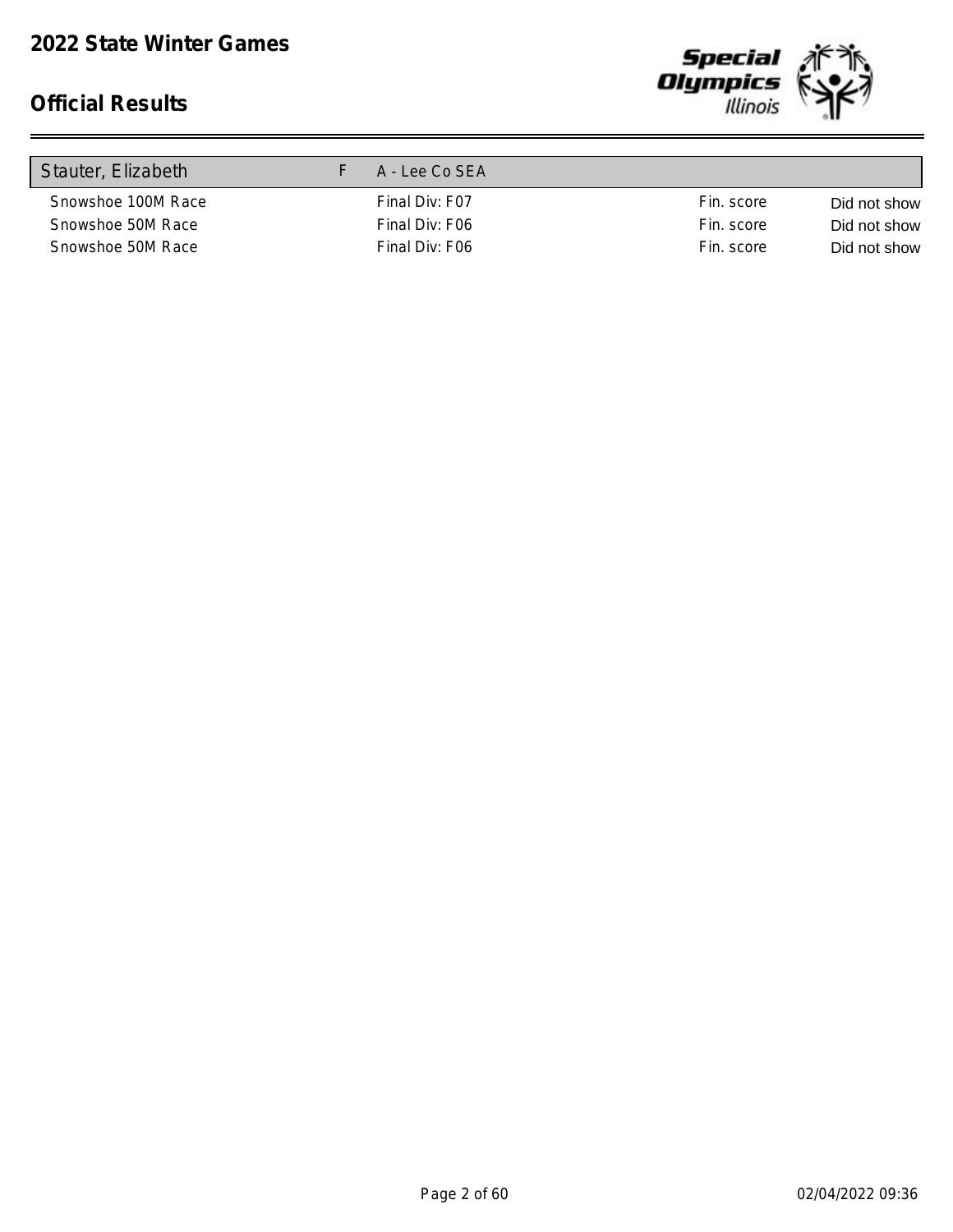

| Barnes, Catherine Rose |   | A - NASR Belvidere |                    |           |
|------------------------|---|--------------------|--------------------|-----------|
| Snowshoe 100M Race     |   | Final Div: F06     | Fin. score00:45.50 | 1st place |
| LaGrassa, Janelle      |   | A - NASR Belvidere |                    |           |
| Snowshoe 50M Race      |   | Final Div:         | Fin. score         | Scratched |
| Snowshoe 50M Race      |   | Final Div:         | Fin. score         | Scratched |
| Schwartz, Nathan       | M | A - NASR Belvidere |                    |           |
| Snowshoe 50M Race      |   | Final Div:         | Fin. score         | Scratched |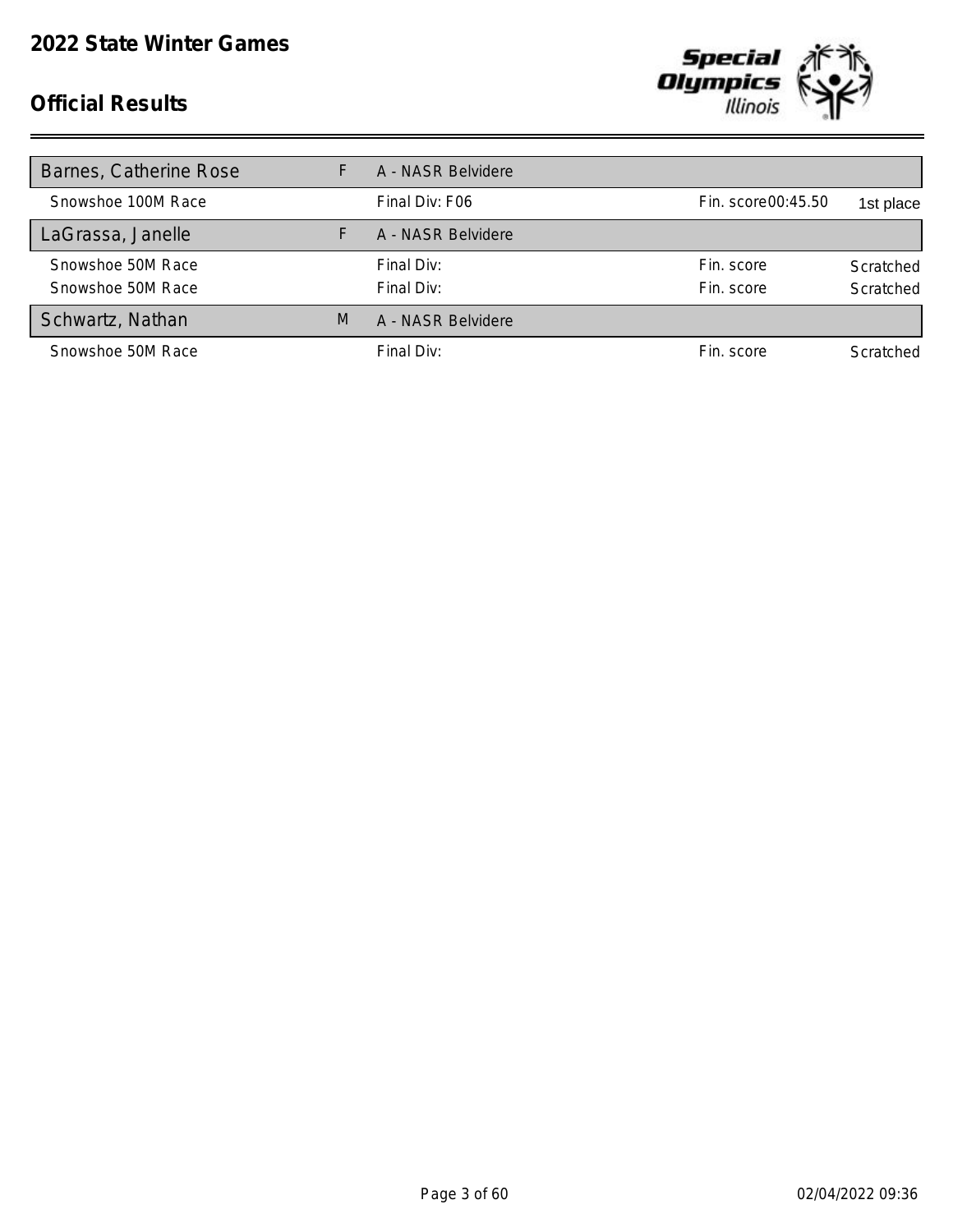

| Dieterman, Cody         | M | A - Rockford SO |             |                    |           |
|-------------------------|---|-----------------|-------------|--------------------|-----------|
| Snowshoe 100M Race      |   | Final Div: M07  |             | Fin. score00:40.75 | 3rd place |
| Snowshoe 4 X 100M Relay |   | Final Div: CO4  | Rockford SO | Fin. score02:53.91 | 2nd place |
| Felder, Natalie         | F | A - Rockford SO |             |                    |           |
| Snowshoe 100M Race      |   | Final Div: F09  |             | Fin. score00:26.16 | 2nd place |
| Snowshoe 4 X 100M Relay |   | Final Div: CO4  | Rockford SO | Fin. score02:53.91 | 2nd place |
| Holmberg, Eric          | M | A - Rockford SO |             |                    |           |
| Snowshoe 4 X 100M Relay |   | Final Div: CO4  | Rockford SO | Fin. score02:53.91 | 2nd place |
| Montgomery, Steven      | M | A - Rockford SO |             |                    |           |
| Snowshoe 50M Race       |   | Final Div: M07  |             | Fin. score00:16.78 | 3rd place |
| Snowshoe 50M Race       |   | Final Div: M07  |             | Fin. score00:16.78 | 3rd place |
| Nink, Mark T            | M | A - Rockford SO |             |                    |           |
| Snowshoe 200M Race      |   | Final Div: M2   |             | Fin. score01:35.91 | 1st place |
| Snowshoe 4 X 100M Relay |   | Final Div: CO4  | Rockford SO | Fin. score02:53.91 | 2nd place |
| Poe, DeAnna             | F | A - Rockford SO |             |                    |           |
| Snowshoe 100M Race      |   | Final Div: F05  |             | Fin. score01:30.47 | 2nd place |
| Robinson, Diamond       | F | A - Rockford SO |             |                    |           |
| Snowshoe 200M Race      |   | Final Div: F3   |             | Fin. score01:47.53 | 1st place |
| Vogrinc, Virgil         | M | A - Rockford SO |             |                    |           |
| Snowshoe 200M Race      |   | Final Div: M6   |             | Fin. score00:58.00 | 2nd place |
| Warren, Carson          | M | A - Rockford SO |             |                    |           |
| Snowshoe 200M Race      |   | Final Div:      |             | Fin. score         | Scratched |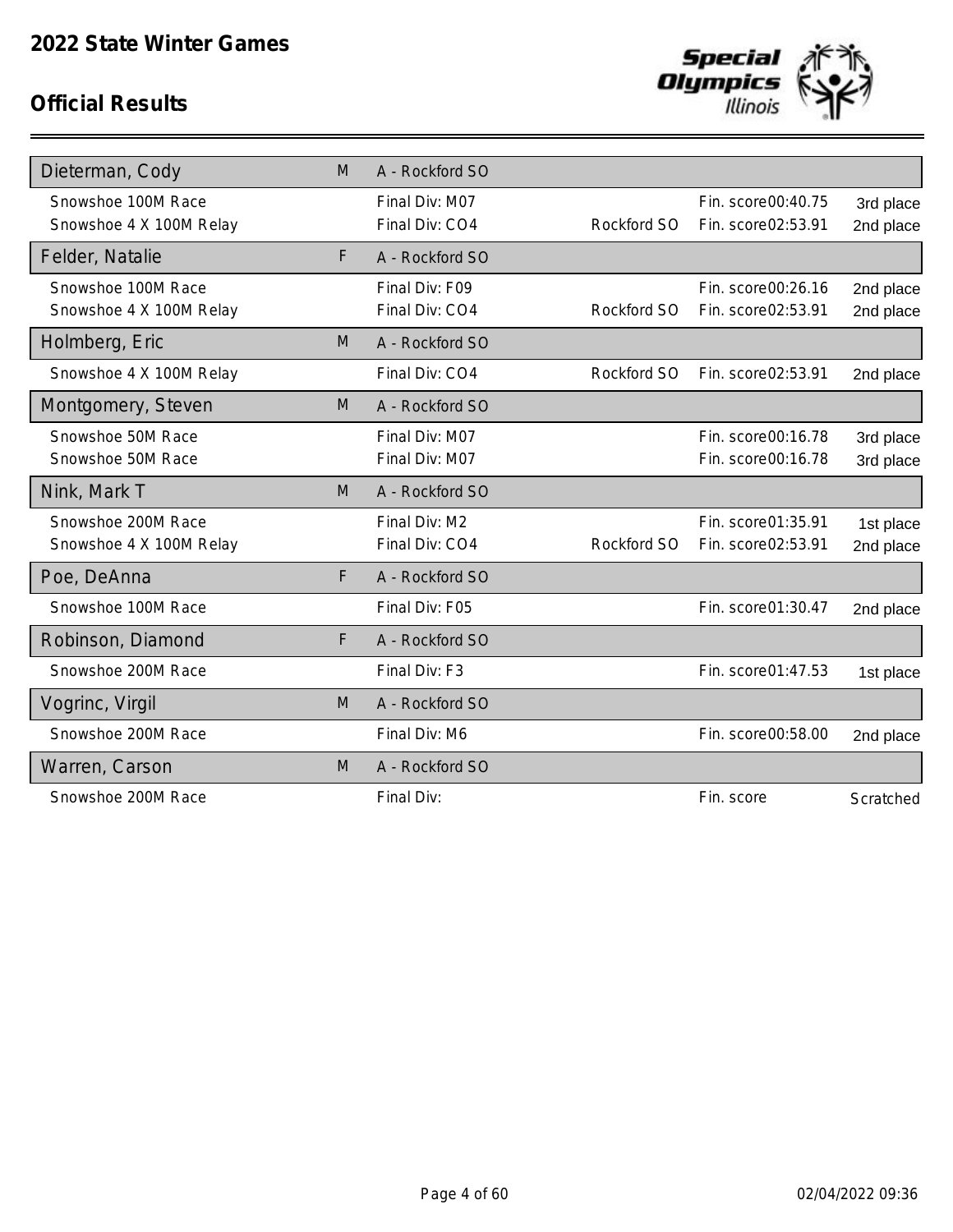

| Brick, Joey         | M | B - District 214       |                    |           |
|---------------------|---|------------------------|--------------------|-----------|
| Snowshoe 50M Race   |   | Final Div: M10         | Fin. score00:11.03 | 1st place |
| Snowshoe 50M Race   |   | Final Div: M10         | Fin. score00:11.03 | 1st place |
| Ness, Maxwell       | M | B - District 214       |                    |           |
| Alpine Super G      |   | Final Div: CO_LEVEL2_1 | Fin. score00:21.16 | 3rd place |
| Schulz, Christopher | M | B - District 214       |                    |           |
| Snowshoe 100M Race  |   | Final Div: M11         | Fin. score00:22.82 | 4th place |
| Snowshoe 50M Race   |   | Final Div: M10         | Fin. score00:12.39 | 4th place |
| Snowshoe 50M Race   |   | Final Div: M10         | Fin. score00:12.39 | 4th place |
| Stuercke, Kevin     | M | B - District 214       |                    |           |
| Snowshoe 50M Race   |   | Final Div: M11         | Fin. score00:13.50 | 5th place |
| Snowshoe 50M Race   |   | Final Div: M11         | Fin. score00:13.50 | 5th place |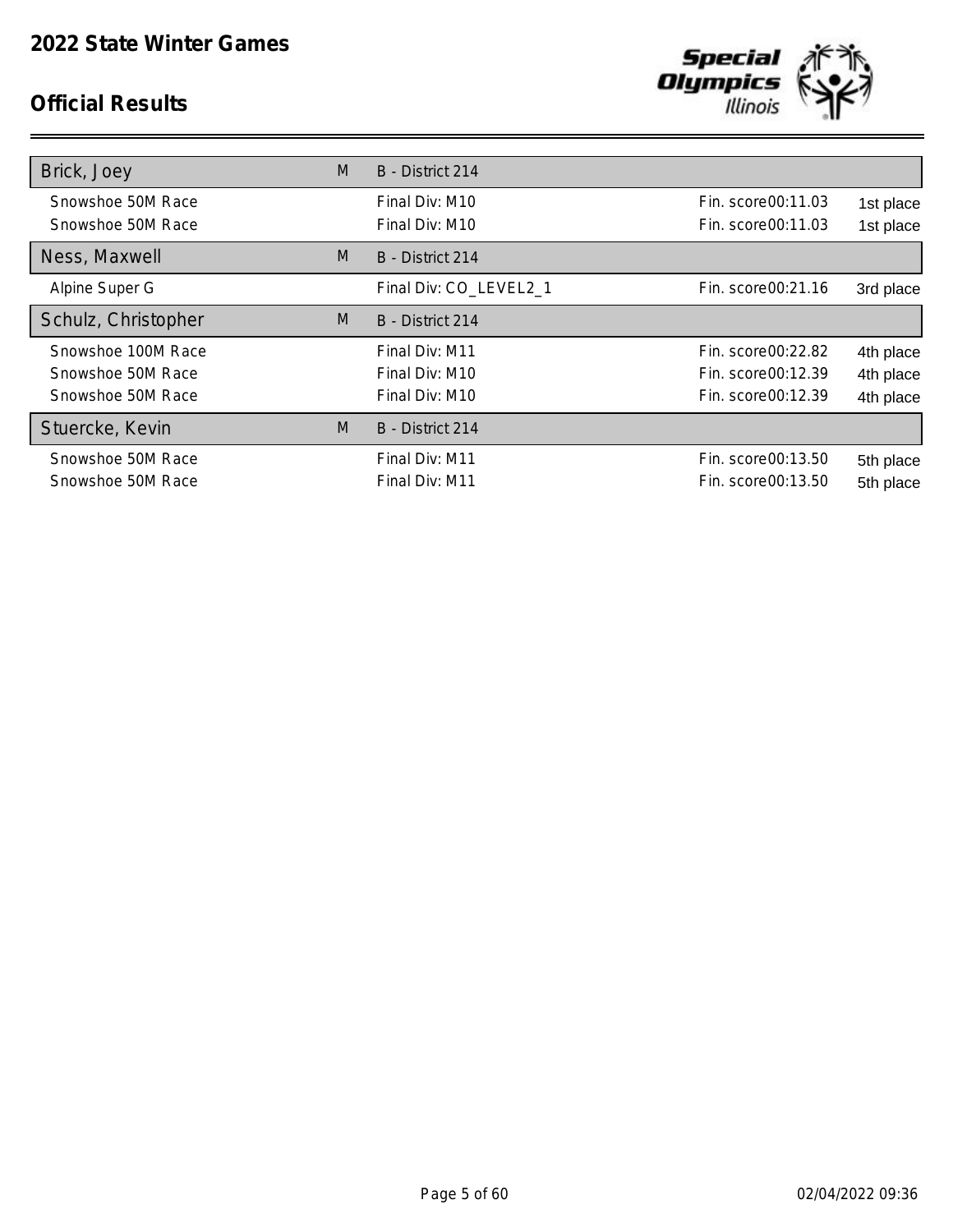

| M | B - District 54        |                    |           |
|---|------------------------|--------------------|-----------|
|   | Final Div: CO_LEVEL2_1 | Fin. score00:19.87 | 4th place |
|   | Final Div: CO_LEVEL2_2 | Fin. score00:22.78 | 2nd place |
| M | B - District 54        |                    |           |
|   | Final Div:             | Fin. score         | Scratched |
|   | Final Div:             | Fin. score         | Scratched |
|   | Final Div:             | Fin. score         | Scratched |
|   |                        |                    |           |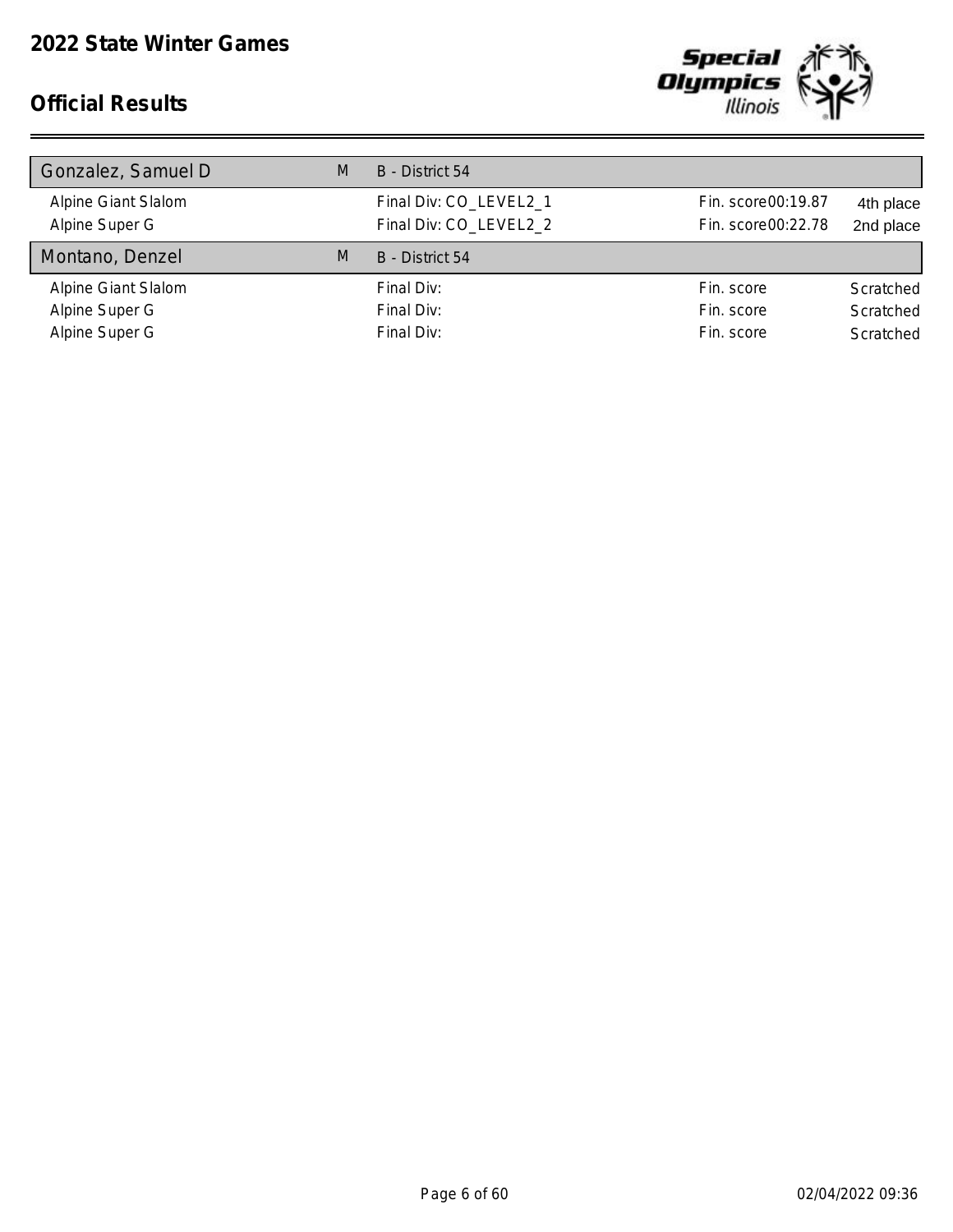

| Colianne, Caroline                            | F | <b>B</b> - Evanston Spec Rec                                 |                                            |                        |
|-----------------------------------------------|---|--------------------------------------------------------------|--------------------------------------------|------------------------|
| Snowshoe 200M Race<br>Snowshoe 4 X 100M Relay |   | Final Div: F4<br>Final Div: CO4<br>Evanston Blizzard Wizards | Fin. score01:46.35<br>Fin. score 04: 29.84 | 1st place<br>4th place |
| Snowshoe 400M Race                            |   | Final Div: CO <sub>2</sub>                                   | Fin. score04:05.22                         | 2nd place              |
| Hauser, Alexandra (Alex)                      | F | <b>B</b> - Evanston Spec Rec                                 |                                            |                        |
| Snowshoe 4 X 100M Relay                       |   | Evanston Blizzard Wizards<br>Final Div: CO4                  | Fin. score04:29.84                         | 4th place              |
| Miksis, John                                  | M | <b>B</b> - Evanston Spec Rec                                 |                                            |                        |
| Snowshoe 4 X 100M Relay                       |   | Final Div: CO4<br>Evanston Blizzard Wizards                  | Fin. score 04: 29.84                       | 4th place              |
| Snowshoe 50M Race                             |   | Final Div: M08                                               | Fin. score00:18.16                         | 6th place              |
| Snowshoe 50M Race                             |   | Final Div: M08                                               | Fin. score00:18.16                         | 6th place              |
| Nelson, Kirk                                  | M | <b>B</b> - Evanston Spec Rec                                 |                                            |                        |
| Snowshoe 4 X 100M Relay                       |   | <b>Evanston Blizzard Wizards</b><br>Final Div: CO4           | Fin. score04:29.84                         | 4th place              |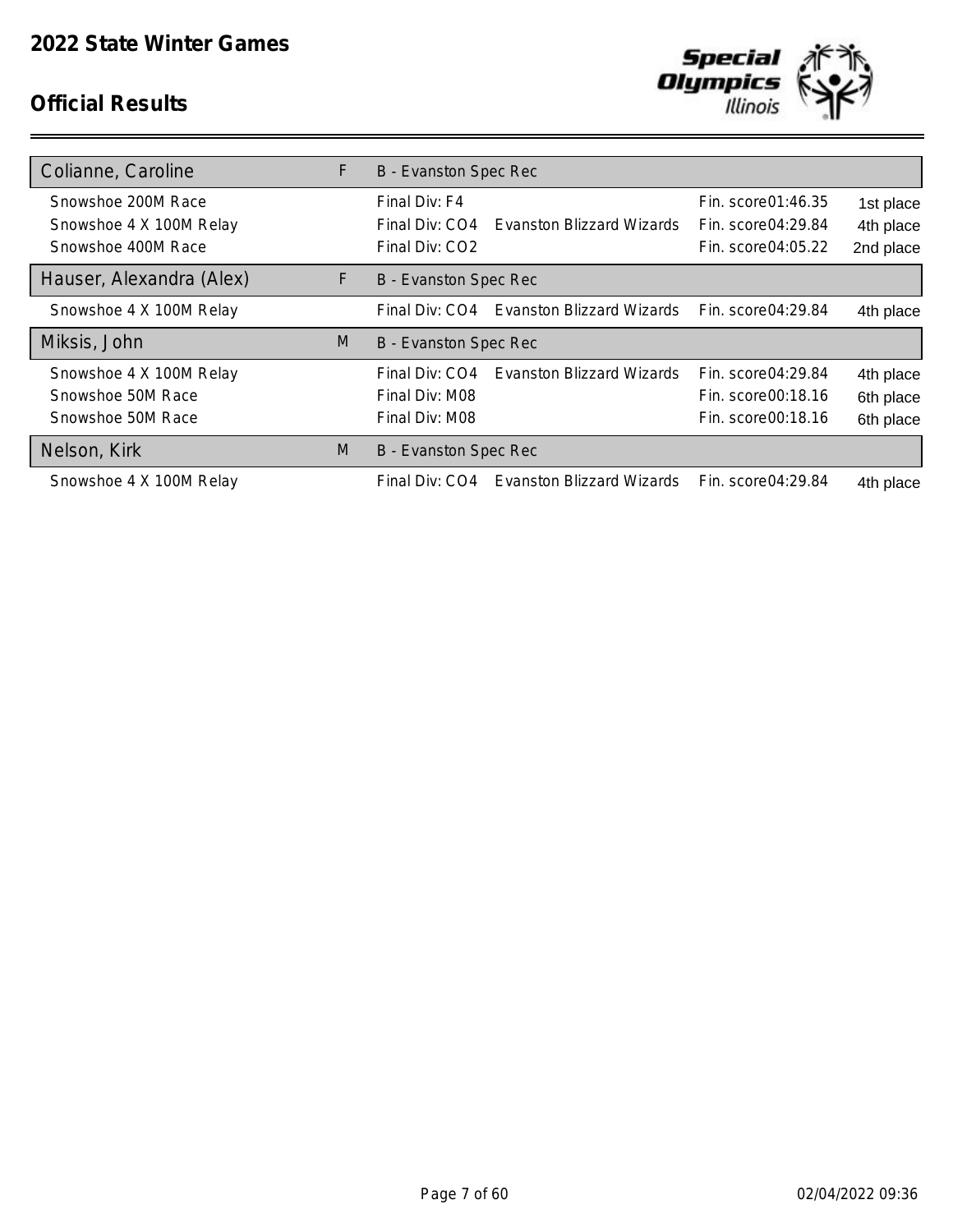

| McDonough, David  | M | B - High Road Bulldogs |                    |           |
|-------------------|---|------------------------|--------------------|-----------|
| Snowshoe 50M Race |   | Final Div: M05         | Fin. score00:16.44 | 1st place |
| Snowshoe 50M Race |   | Final Div: M05         | Fin. score00:16.44 | 1st place |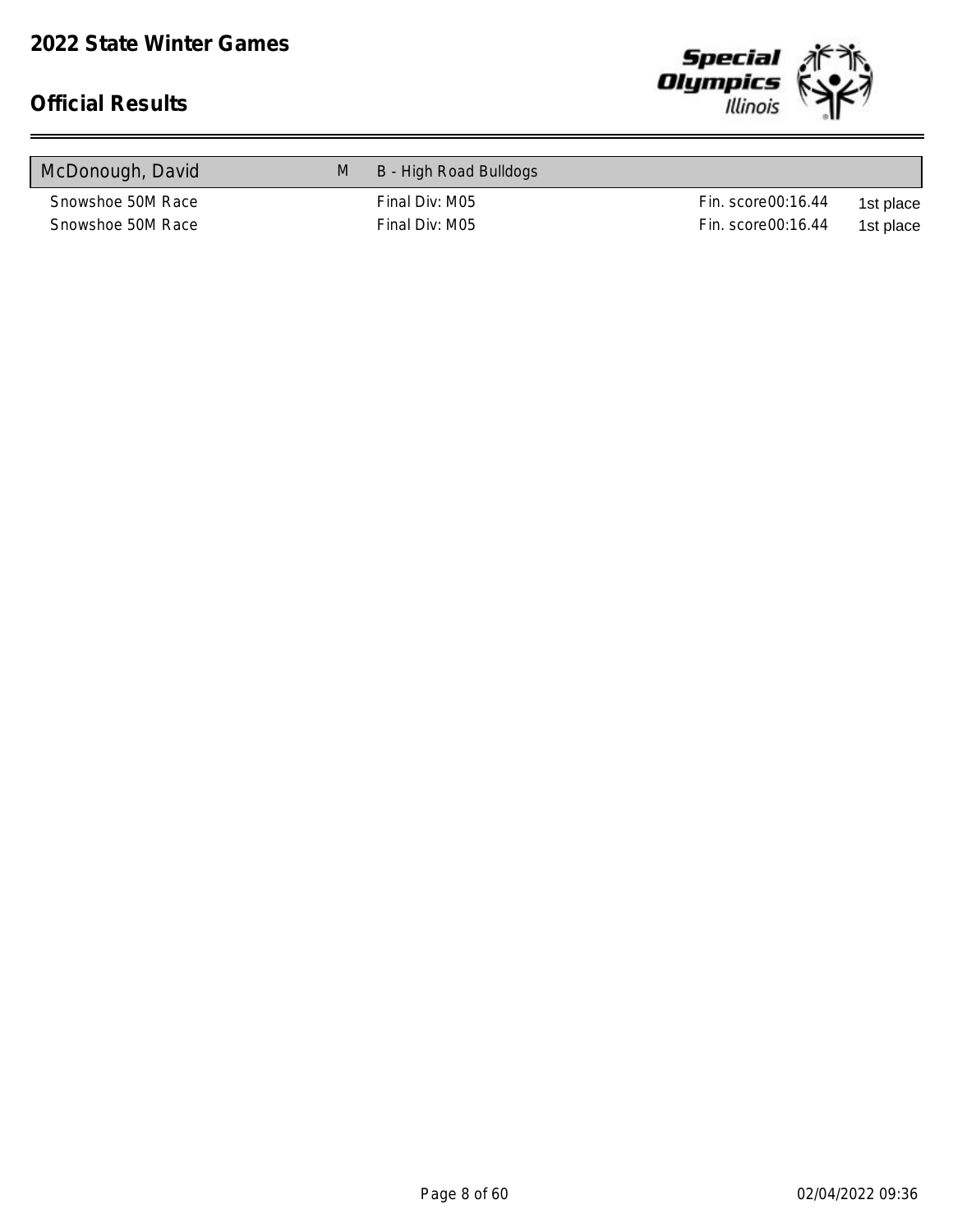

| Manoza, Marcus     | M | B - Hoffman Estates HS |                                  |
|--------------------|---|------------------------|----------------------------------|
| Snowshoe 100M Race |   | Final Div: M12         | Fin. score00:20t66ipation ribbon |
| Snowshoe 50M Race  |   | Final Div: M10         | Fin. score00:13.88<br>5th place  |
| Snowshoe 50M Race  |   | Final Div: M10         | Fin. score00:13.88<br>5th place  |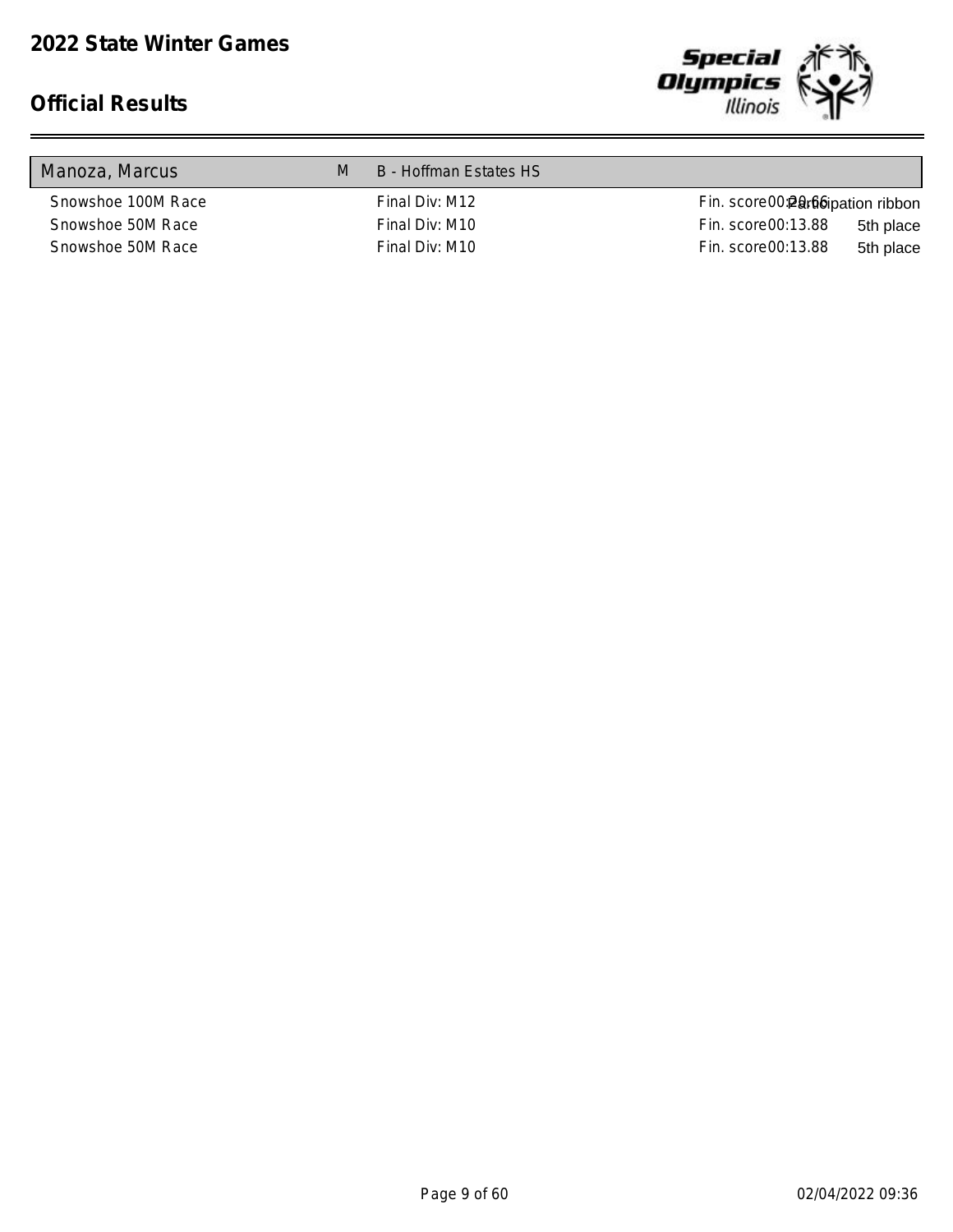

| Stoklosa, Elizabeth | B - Independent-Wolves |                    |           |
|---------------------|------------------------|--------------------|-----------|
| Snowshoe 50M Race   | Final Div: F09         | Fin. score00:15.29 | 1st place |
| Snowshoe 50M Race   | Final Div: F09         | Fin. score00:15.29 | 1st place |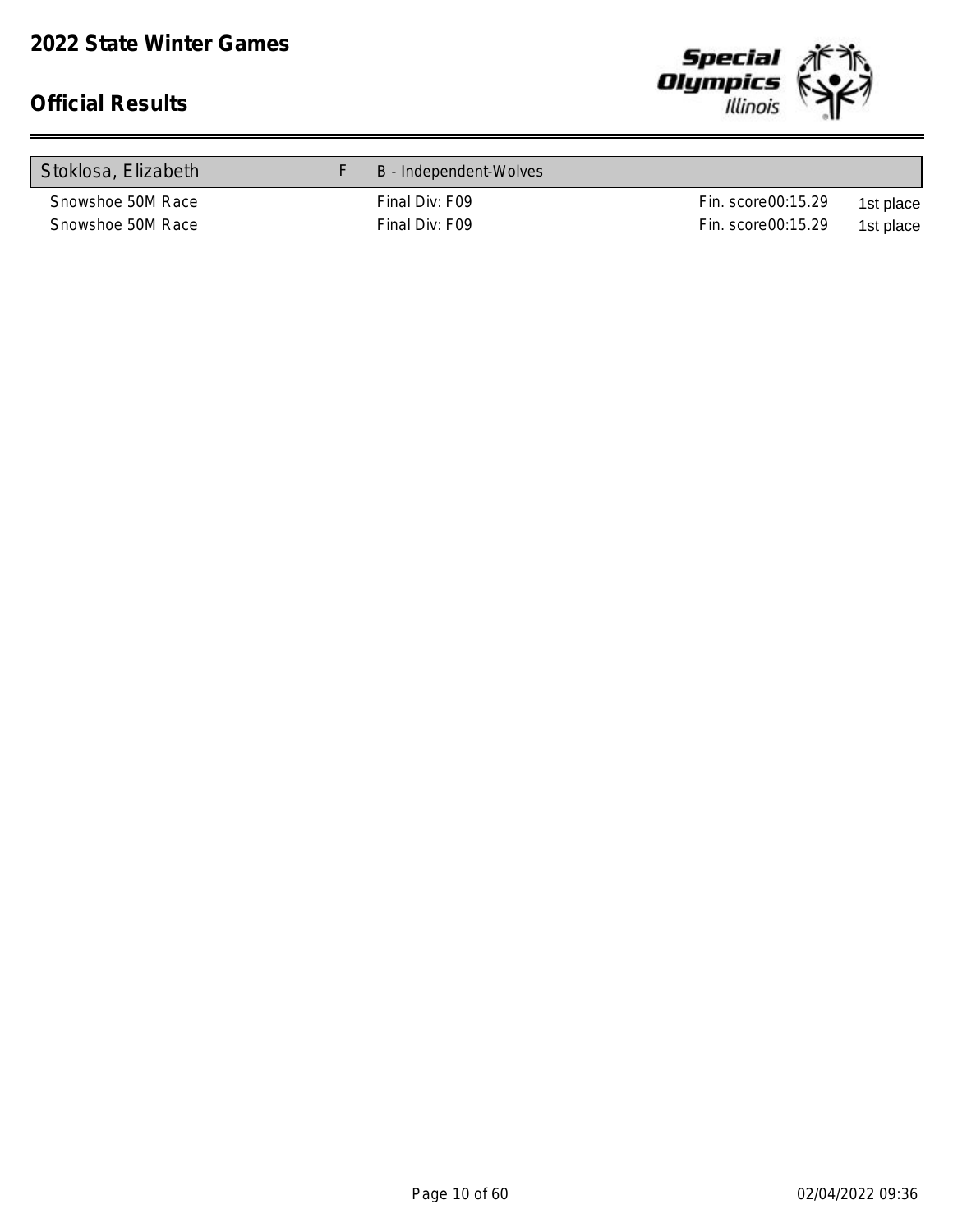

| Federico, Enzo     | M | B - Maine South High School |                    |           |
|--------------------|---|-----------------------------|--------------------|-----------|
| Snowshoe 50M Race  |   | Final Div: M01              | Fin. score00:16.19 | 1st place |
| Snowshoe 50M Race  |   | Final Div: M01              | Fin. score00:16.19 | 1st place |
| Kracik, Jane       | F | B - Maine South High School |                    |           |
| Snowshoe 100M Race |   | Final Div: F07              | Fin. score00:37.50 | 3rd place |
| Snowshoe 50M Race  |   | Final Div: F09              | Fin. score00:17.28 | 4th place |
| Snowshoe 50M Race  |   | Final Div: F09              | Fin. score00:17.28 | 4th place |
| Tremaglio, Brandon | M | B - Maine South High School |                    |           |
| Snowshoe 200M Race |   | Final Div: M6               | Fin. score01:00.34 | 3rd place |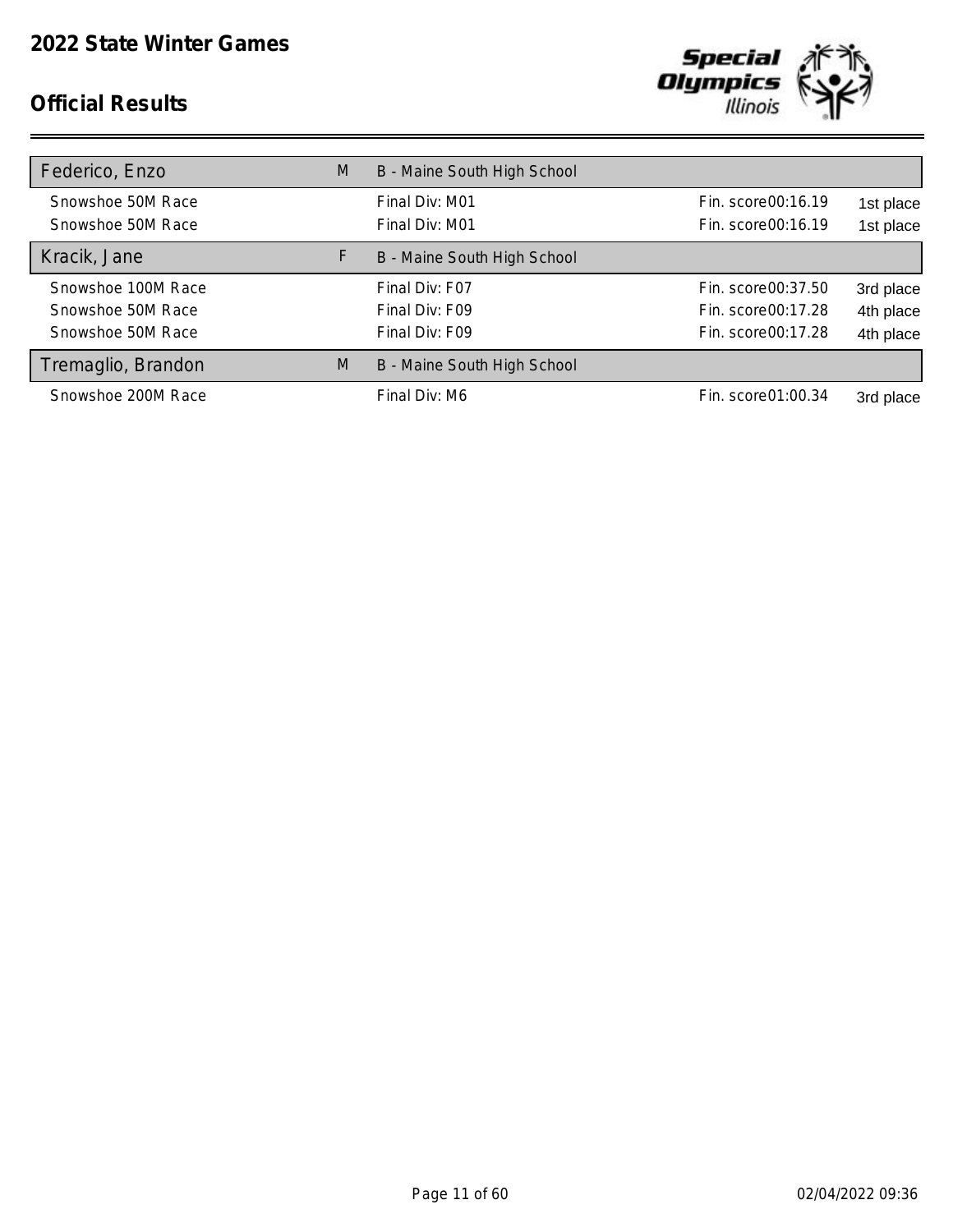

| Henderson, Micaiah      | M | B - Maine West High School |               |                    |           |
|-------------------------|---|----------------------------|---------------|--------------------|-----------|
|                         |   |                            |               |                    |           |
| Snowshoe 100M Race      |   | Final Div: M11             |               | Fin. score00:21.16 | 1st place |
| Snowshoe 4 X 100M Relay |   | Final Div: CO5             | Maine West HS | Fin. score01:57.50 | 1st place |
| Kryczka, Daniel         | M | B - Maine West High School |               |                    |           |
| Snowshoe 4 X 100M Relay |   | Final Div: CO5             | Maine West HS | Fin. score01:57.50 | 1st place |
| Oleskiewicz, Hayden     | M | B - Maine West High School |               |                    |           |
| Snowshoe 4 X 100M Relay |   | Final Div: CO5             | Maine West HS | Fin. score01:57.50 | 1st place |
| Snowshoe 50M Race       |   | Final Div: M11             |               | Fin. score00:10.50 | 1st place |
| Snowshoe 50M Race       |   | Final Div: M11             |               | Fin. score00:10.50 | 1st place |
| Wieczorkiewicz, Ryan    | M | B - Maine West High School |               |                    |           |
| Snowshoe 4 X 100M Relay |   | Final Div: CO5             | Maine West HS | Fin. score01:57.50 | 1st place |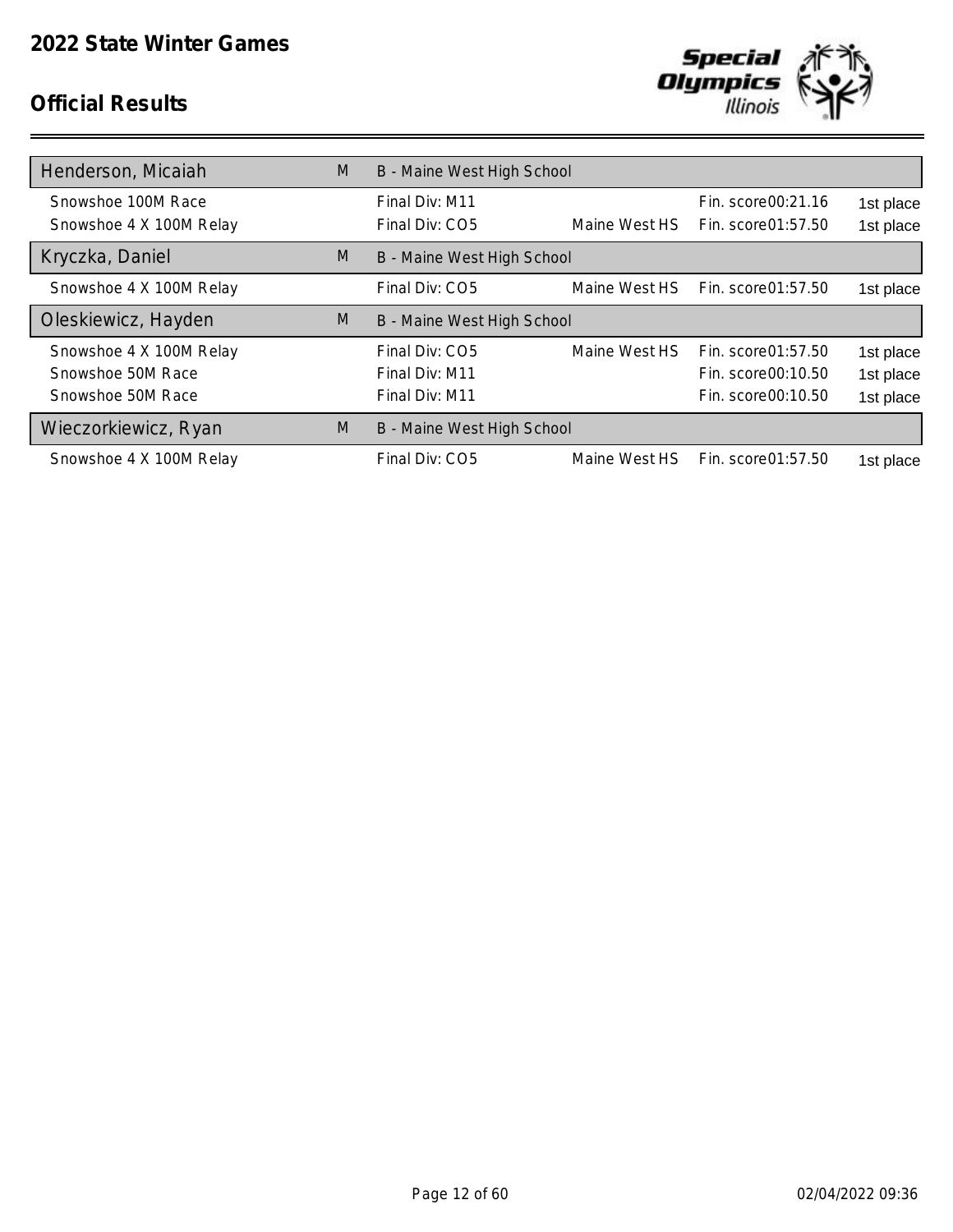

| Gaytan, Rocky       | M | <b>B-NISRA</b>         |                    |                  |
|---------------------|---|------------------------|--------------------|------------------|
| Alpine Giant Slalom |   | Final Div: CO_LEVEL3_1 | Fin. score00:37.56 | 1st place        |
| Alpine Slalom       |   | Final Div: CO_LEVEL3_1 | Fin. score01:41.71 | 3rd place        |
| Gaytan, Silvino     | M | <b>B-NISRA</b>         |                    |                  |
| Alpine Giant Slalom |   | Final Div:             | Fin. score         | Scratched        |
| Alpine Slalom       |   | Final Div:             | Fin. score         | Scratched        |
| Alpine Slalom       |   | Final Div:             | Fin. score         | Scratched        |
| Hamilton, Serene K  | F | <b>B</b> - NISRA       |                    |                  |
| Snowshoe 100M Race  |   | Final Div: F09         | Fin. score00:27.29 | 3rd place        |
| Snowshoe 200M Race  |   | Final Div: F5          | Fin. score01:09.37 | 1st place        |
| Kotecki, Jacob      | M | <b>B-NISRA</b>         |                    |                  |
| Snowshoe 100M Race  |   | Final Div: M08         | Fin. score00:27.06 | 1st place        |
| Snowshoe 50M Race   |   | Final Div:             | Fin. score         | Scratched        |
| Snowshoe 50M Race   |   | Final Div:             | Fin. score         | Scratched        |
| Othick, Justin A    | M | <b>B-NISRA</b>         |                    |                  |
| Alpine Giant Slalom |   | Final Div: CO_LEVEL3_1 | Fin. score00:38.59 | 3rd place        |
| Alpine Slalom       |   | Final Div: CO_LEVEL3_1 | Fin. score01:37.44 | 1st place        |
| Quast, Thomas       | M | <b>B-NISRA</b>         |                    |                  |
| Alpine Giant Slalom |   | Final Div: CO_LEVEL4_2 | Fin. score00:52.37 | 6th place        |
| Alpine Slalom       |   | Final Div: CO_LEVEL4_2 | Fin. score02:16.64 | 1st place        |
| Sherman, Joan       | F | <b>B-NISRA</b>         |                    |                  |
| Snowshoe 100M Race  |   | Final Div: F06         | Fin. score00:53.67 | 3rd place        |
| Snowshoe 200M Race  |   | Final Div: F1          | Fin. score03:16.28 | 4th place        |
| Whitehead, Rebecca  | F | <b>B-NISRA</b>         |                    |                  |
| Alpine Giant Slalom |   | Final Div: CO_LEVEL3_1 | Fin. score00:40.61 | 6th place        |
| Alpine Super G      |   | Final Div: CO_LEVEL3_1 | Fin. score         | DQ - Missed gate |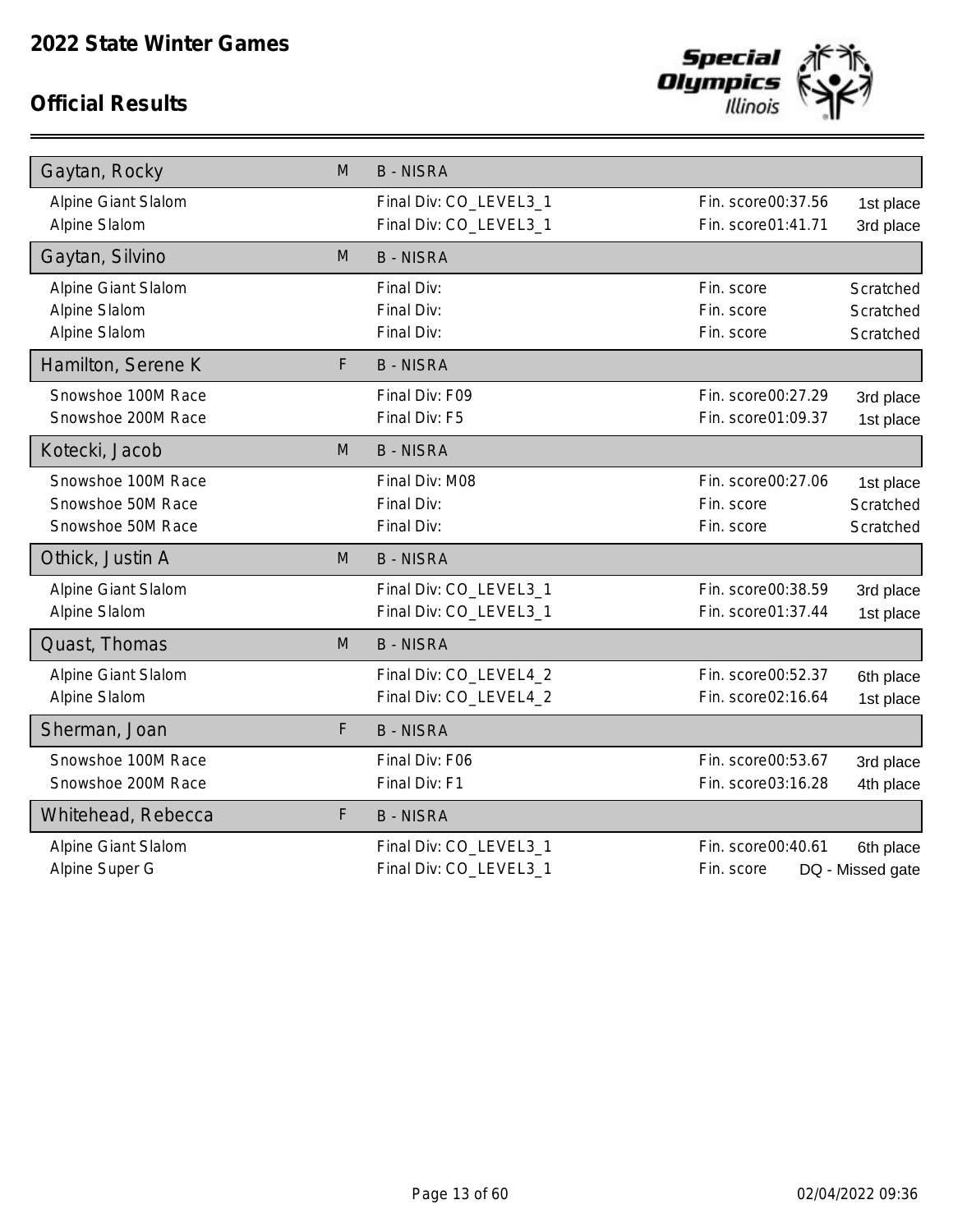

| Applebaum, Melanie (Lanie) | F | <b>B-NWSRA</b>         |                    |              |
|----------------------------|---|------------------------|--------------------|--------------|
| Snowshoe 50M Race          |   | Final Div: F01         | Fin. score00:46.66 | 2nd place    |
| Snowshoe 50M Race          |   | Final Div: F01         | Fin. score00:46.66 | 2nd place    |
| Buffini, John A            | M | <b>B-NWSRA</b>         |                    |              |
| Snowshoe 100M Race         |   | Final Div: M06         | Fin. score00:41.32 | 1st place    |
| Coppel, Keith              | M | <b>B-NWSRA</b>         |                    |              |
| Snowshoe 100M Race         |   | Final Div: M05         | Fin. score         | Did not show |
| Snowshoe 50M Race          |   | Final Div: M07         | Fin. score00:33.00 | 6th place    |
| Snowshoe 50M Race          |   | Final Div: M07         | Fin. score00:33.00 | 6th place    |
| Coppel, Zachary            | M | <b>B-NWSRA</b>         |                    |              |
| Alpine Slalom              |   | Final Div: CO_LEVEL3_2 | Fin. score         |              |
| Alpine Super G             |   | Final Div: CO_LEVEL3_3 | Fin. score         | Did not show |
| Devereux, Samuel Lane      | M | <b>B-NWSRA</b>         |                    |              |
| Alpine Giant Slalom        |   | Final Div: CO_LEVEL3_3 | Fin. score00:37.63 | 1st place    |
| Alpine Super G             |   | Final Div: CO_LEVEL3_3 | Fin. score00:37.75 | 1st place    |
| Drescher, Aaron D          | M | <b>B-NWSRA</b>         |                    |              |
| Alpine Giant Slalom        |   | Final Div: CO_LEVEL3_2 | Fin. score00:44.47 | 1st place    |
| Alpine Super G             |   | Final Div: CO_LEVEL3_1 | Fin. score00:38.70 | 2nd place    |
| Hall, Brian                | M | <b>B-NWSRA</b>         |                    |              |
| Snowshoe 100M Race         |   | Final Div: M08         | Fin. score00:30.38 | 4th place    |
| Snowshoe 50M Race          |   | Final Div: M08         | Fin. score00:15.16 | 3rd place    |
| Snowshoe 50M Race          |   | Final Div: M08         | Fin. score00:15.16 | 3rd place    |
| Jones, Ashley J.           | F | <b>B-NWSRA</b>         |                    |              |
| Snowshoe 100M Race         |   | Final Div: F04         | Fin. score01:29.72 | 2nd place    |
| Snowshoe 50M Race          |   | Final Div: F05         | Fin. score00:49.25 | 3rd place    |
| Snowshoe 50M Race          |   | Final Div: F05         | Fin. score00:49.25 | 3rd place    |
| McVoy, Stephen F           | M | <b>B-NWSRA</b>         |                    |              |
| Alpine Giant Slalom        |   | Final Div: CO_LEVEL4_1 | Fin. score00:42.29 | 4th place    |
| Alpine Slalom              |   | Final Div: CO_LEVEL4_1 | Fin. score01:46.96 | 1st place    |
| Waller, Brandon            | M | <b>B-NWSRA</b>         |                    |              |
| Snowshoe 400M Race         |   | Final Div: CO4         | Fin. score02:13.37 | DQ           |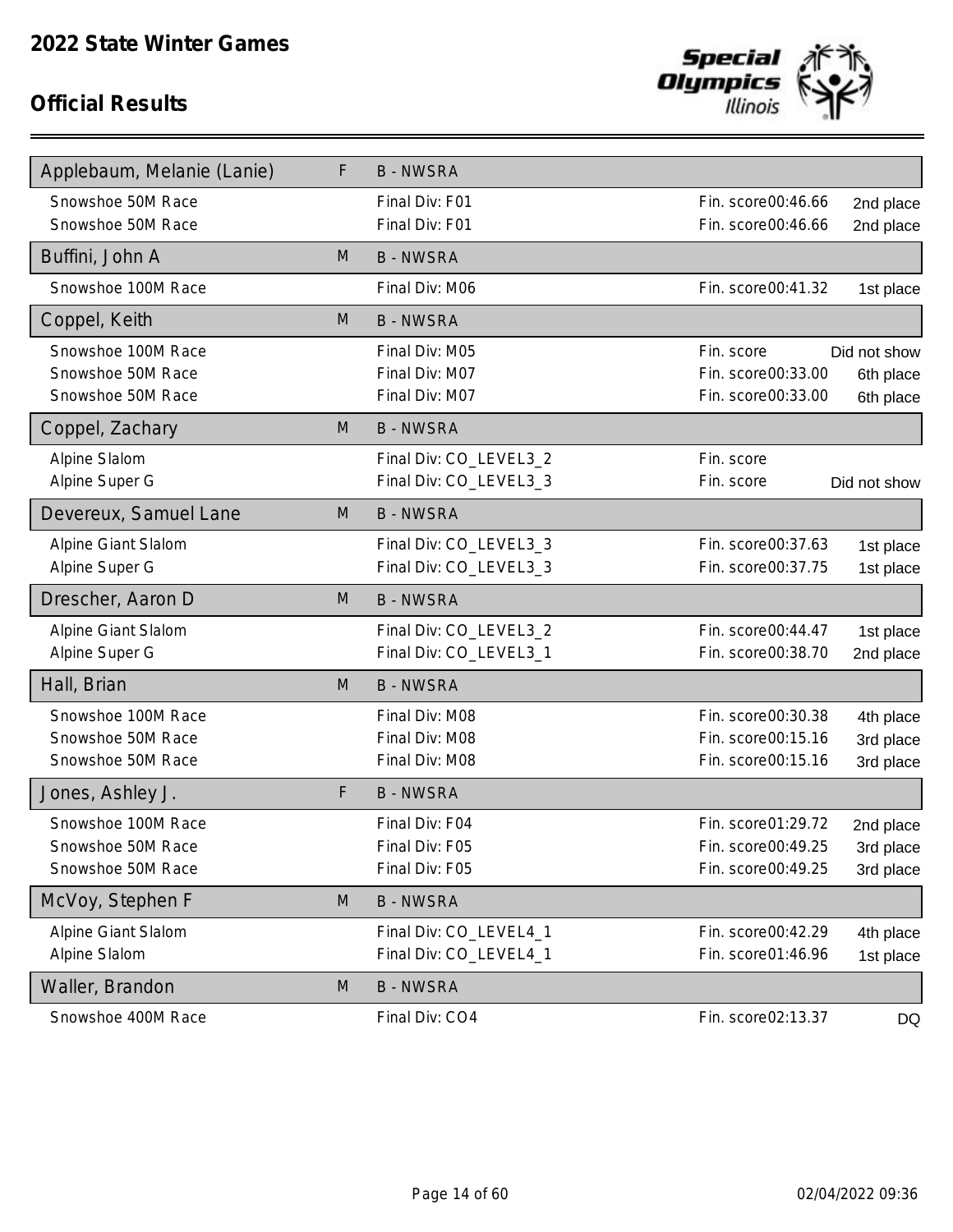

| Haderlein, Eric                          | M | <b>B-SRACLC</b>                 |                                           |                        |
|------------------------------------------|---|---------------------------------|-------------------------------------------|------------------------|
| Snowshoe 200M Race                       |   | Final Div: M4                   | Fin. score01:32.13                        | 3rd place              |
| Millar, Kathleen                         | F | <b>B-SRACLC</b>                 |                                           |                        |
| Snowshoe 100M Race<br>Snowshoe 200M Race |   | Final Div: F03<br>Final Div: F1 | Fin. score00:46.69<br>Fin. score 03:05.62 | 1st place<br>3rd place |
| Ulwelling, Katie                         |   | <b>B-SRACLC</b>                 |                                           |                        |
| Snowshoe 100M Race<br>Snowshoe 200M Race |   | Final Div: F09<br>Final Div: F5 | Fin. score00:24.50<br>Fin. score01:26.07  | 1st place<br>2nd place |
|                                          |   |                                 |                                           |                        |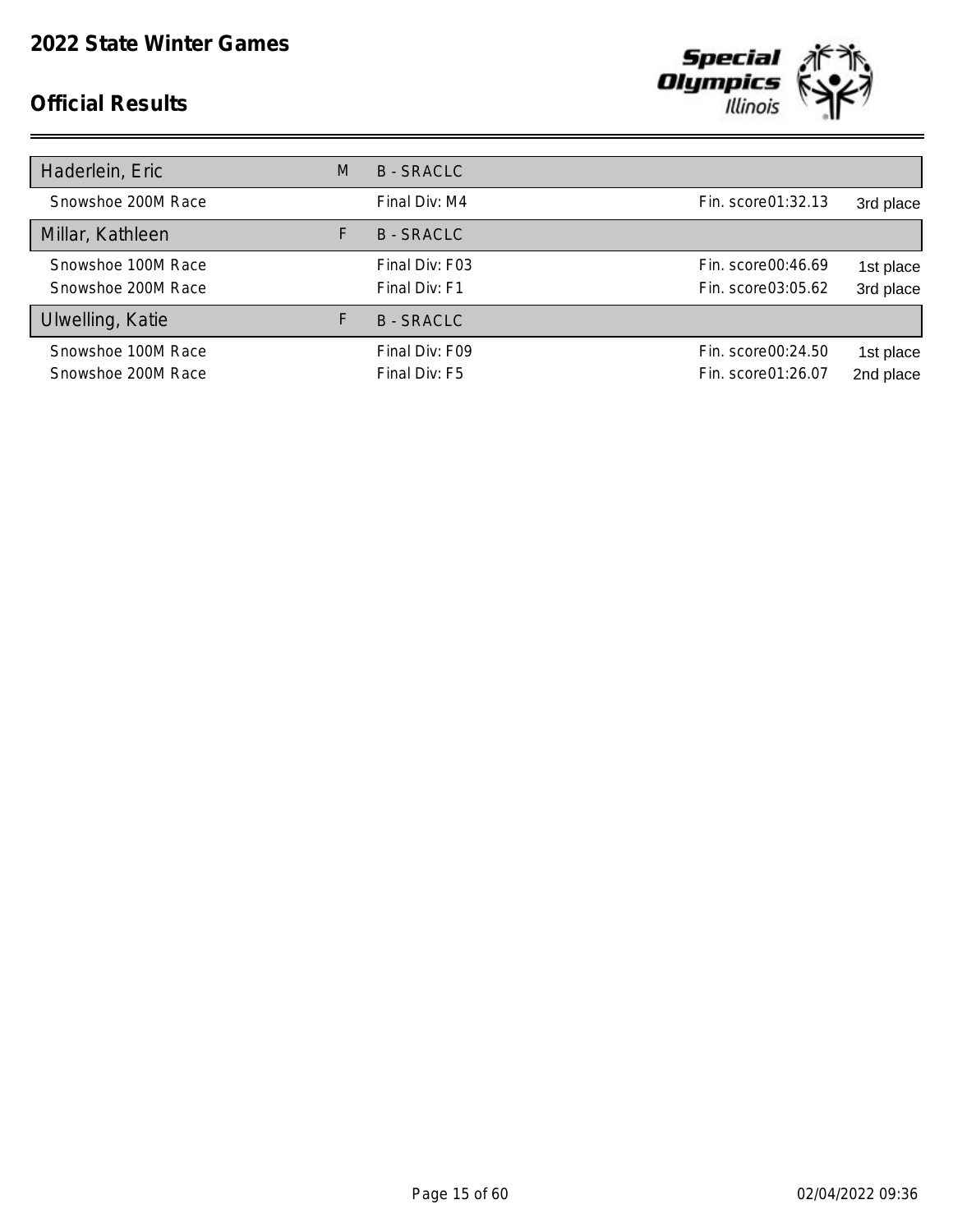

| Hewitt, Noah       | M | B - Vernon Hills HS/Dist 128 |                     |           |
|--------------------|---|------------------------------|---------------------|-----------|
| Snowshoe 100M Race |   | Final Div: M12               | Fin. score00:16.75  | 1st place |
| Snowshoe 50M Race  |   | Final Div: M06A              | Fin. score00:08.75  | 1st place |
| Snowshoe 50M Race  |   | Final Div: M06A              | Fin. score00:08.75  | 1st place |
| Krietsch, Hanna    |   | B - Vernon Hills HS/Dist 128 |                     |           |
| Snowshoe 100M Race |   | Final Div: F01               | Fin. score 01:26.79 | 1st place |
| Maller, Joseph     | M | B - Vernon Hills HS/Dist 128 |                     |           |
| Snowshoe 100M Race |   | Final Div: M12               | Fin. score00:18.00  | 2nd place |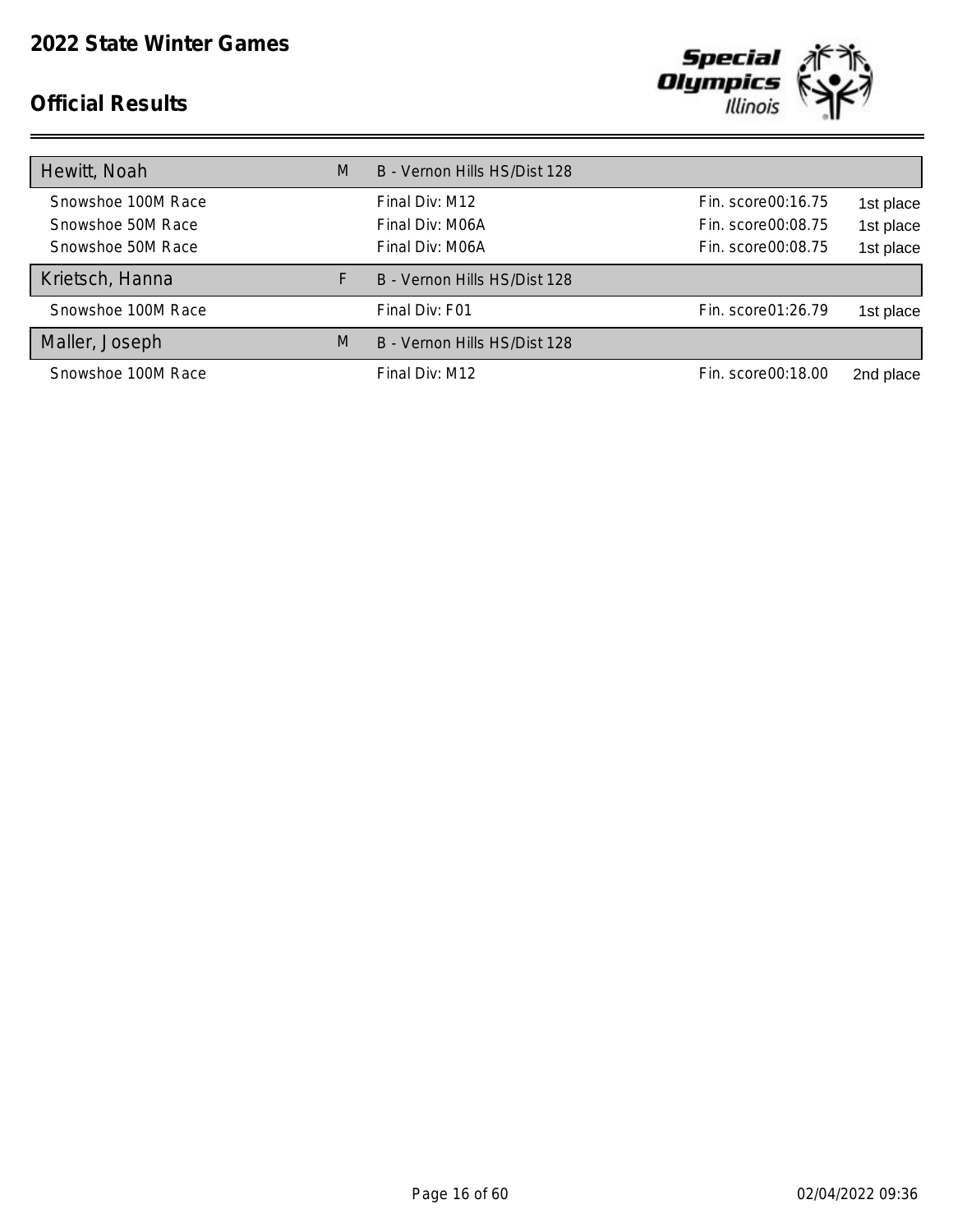

| Coy, Jason         | M | <b>B</b> - Warren SRA |                    |           |
|--------------------|---|-----------------------|--------------------|-----------|
| Snowshoe 100M Race |   | Final Div: M10        | Fin. score00:24.03 | 1st place |
| Snowshoe 50M Race  |   | Final Div: M10        | Fin. score00:11.75 | 2nd place |
| Snowshoe 50M Race  |   | Final Div: M10        | Fin. score00:11.75 | 2nd place |
| Kern, Maxwell      | M | <b>B</b> - Warren SRA |                    |           |
| Snowshoe 50M Race  |   | Final Div: M09        | Fin. score00:15.03 | 3rd place |
| Snowshoe 50M Race  |   | Final Div: M09        | Fin. score00:15.03 | 3rd place |
| Lamberts, James    | M | B - Warren SRA        |                    |           |
| Snowshoe 100M Race |   | Final Div: M10        | Fin. score00:27.60 | 6th place |
| Snowshoe 50M Race  |   | Final Div: M11        | Fin. score00:13.47 | 4th place |
| Snowshoe 50M Race  |   | Final Div: M11        | Fin. score00:13.47 | 4th place |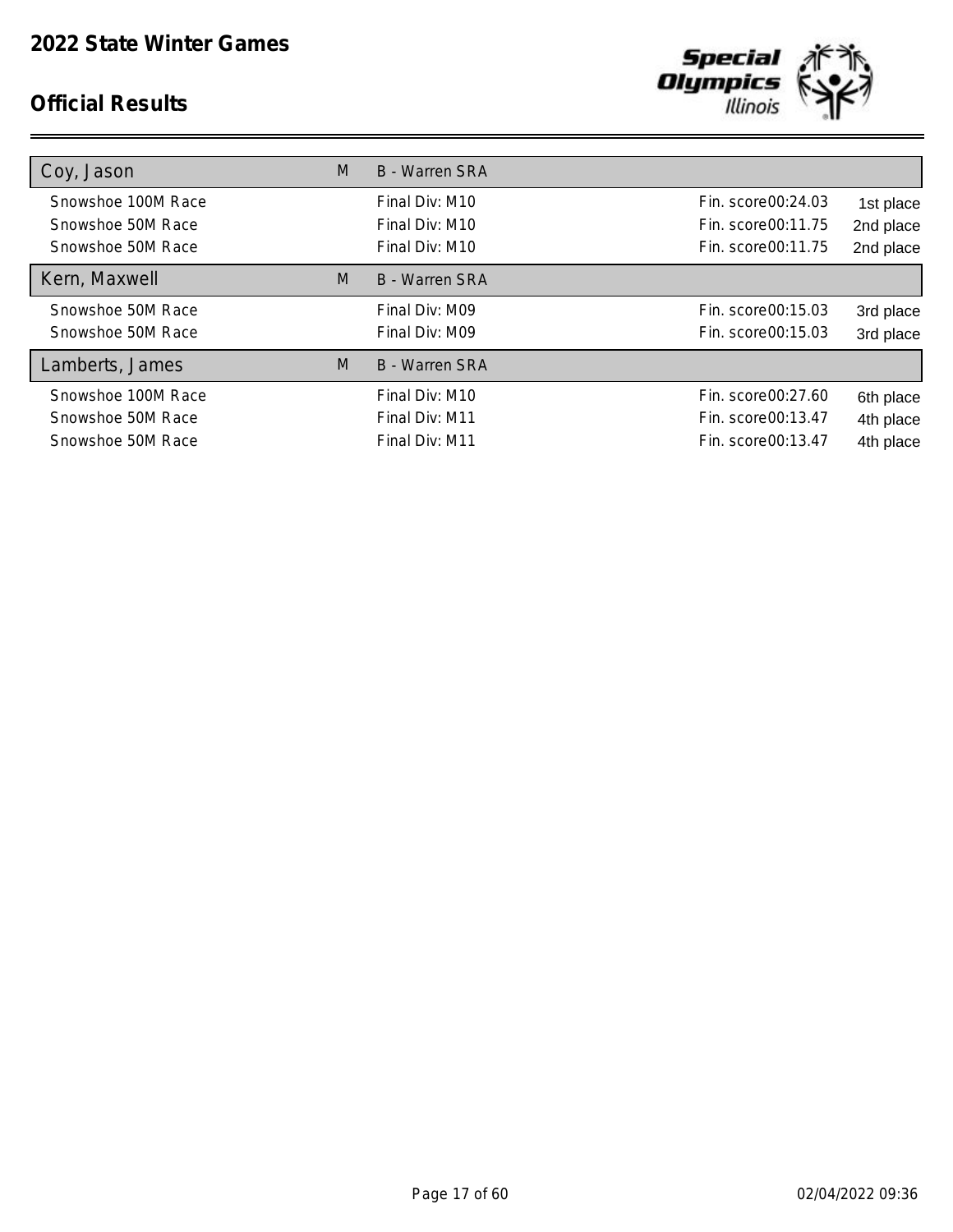

| Paravola, Cole      | M | C - DuPage Valley Special Athletes |                    |           |
|---------------------|---|------------------------------------|--------------------|-----------|
| Alpine Giant Slalom |   | Final Div:                         | Fin. score         | Scratched |
| Alpine Super G      |   | Final Div:                         | Fin. score         | Scratched |
| Alpine Super G      |   | Final Div:                         | Fin. score         | Scratched |
| Pisani, Louis       | M | C - DuPage Valley Special Athletes |                    |           |
| Alpine Giant Slalom |   | Final Div: CO_LEVEL4_2             | Fin. score00:49.40 | 4th place |
| Alpine Super G      |   | Final Div: CO_LEVEL4_1             | Fin. score00:47.59 | 6th place |
|                     |   |                                    |                    |           |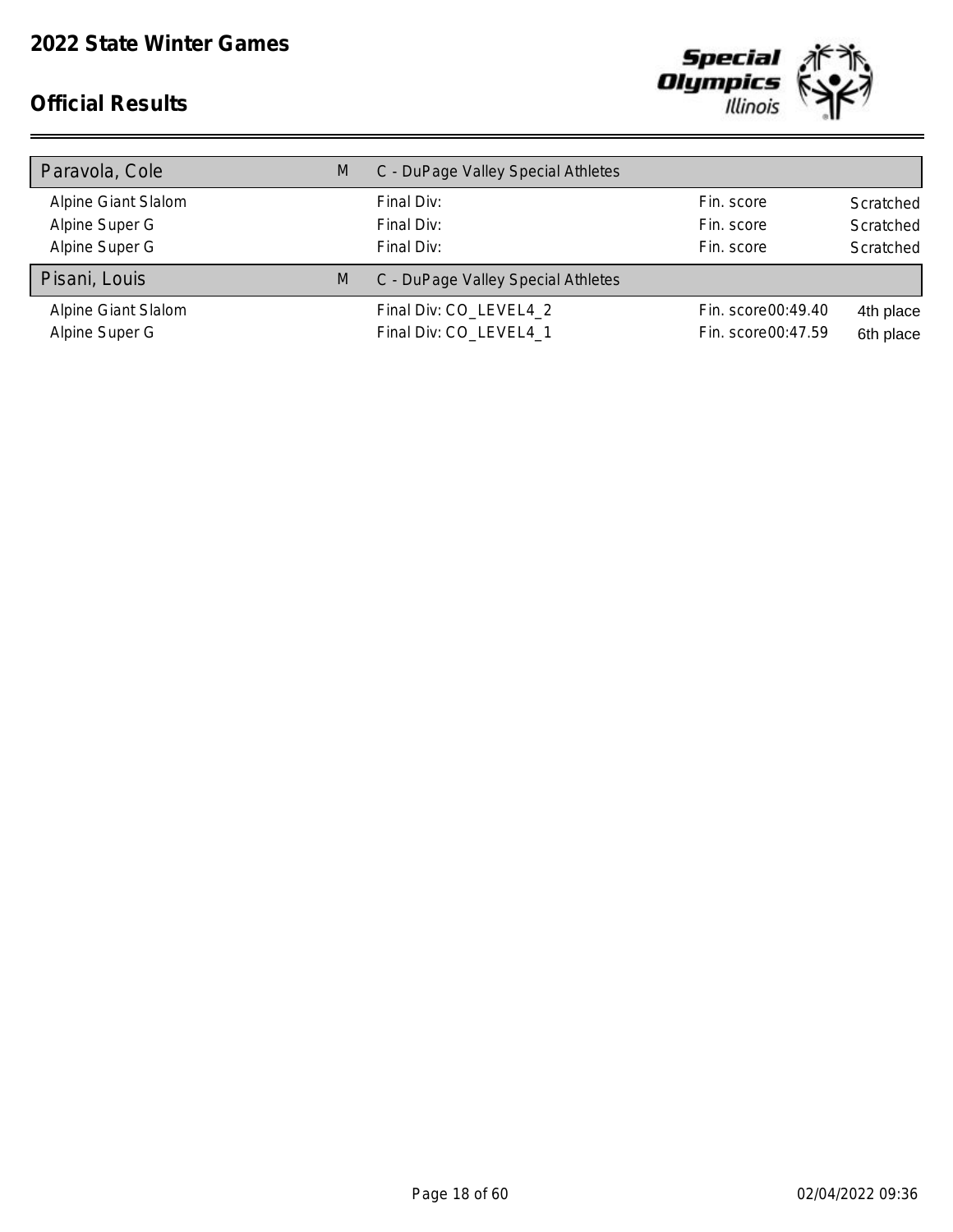

| Bluemond, Benjamin  | M | C - Fox Valley SRA     |                      |           |
|---------------------|---|------------------------|----------------------|-----------|
| Snowshoe 1600M Race |   | Final Div: CO4         | Fin. score07:59.84   | 1st place |
| Snowshoe 800M Race  |   | Final Div: C05         | Fin. score03:55.03   | 1st place |
| Boss, Mitchell      | M | C - Fox Valley SRA     |                      |           |
| Snowshoe 100M Race  |   | Final Div: 100         | Fin. score           | Scratched |
| Snowshoe 50M Race   |   | Final Div:             | Fin. score           | Scratched |
| Snowshoe 50M Race   |   | Final Div:             | Fin. score           | Scratched |
| Dickens, Dustin     | M | C - Fox Valley SRA     |                      |           |
| Alpine Giant Slalom |   | Final Div: CO_LEVEL2_2 | Fin. score 00: 21.77 | 1st place |
| Alpine Super G      |   | Final Div: CO_LEVEL2_2 | Fin. score00:27.17   | 4th place |
| Kelly, David L      | M | C - Fox Valley SRA     |                      |           |
| Alpine Giant Slalom |   | Final Div: CO_LEVEL2_1 | Fin. score00:20.29   | 5th place |
| Alpine Super G      |   | Final Div: CO_LEVEL2_1 | Fin. score00:20.47   | 2nd place |
| Webster, Jamice     | M | C - Fox Valley SRA     |                      |           |
| Snowshoe 100M Race  |   | Final Div: 100         | Fin. score           | Scratched |
| Snowshoe 200M Race  |   | Final Div:             | Fin. score           | Scratched |
|                     |   |                        |                      |           |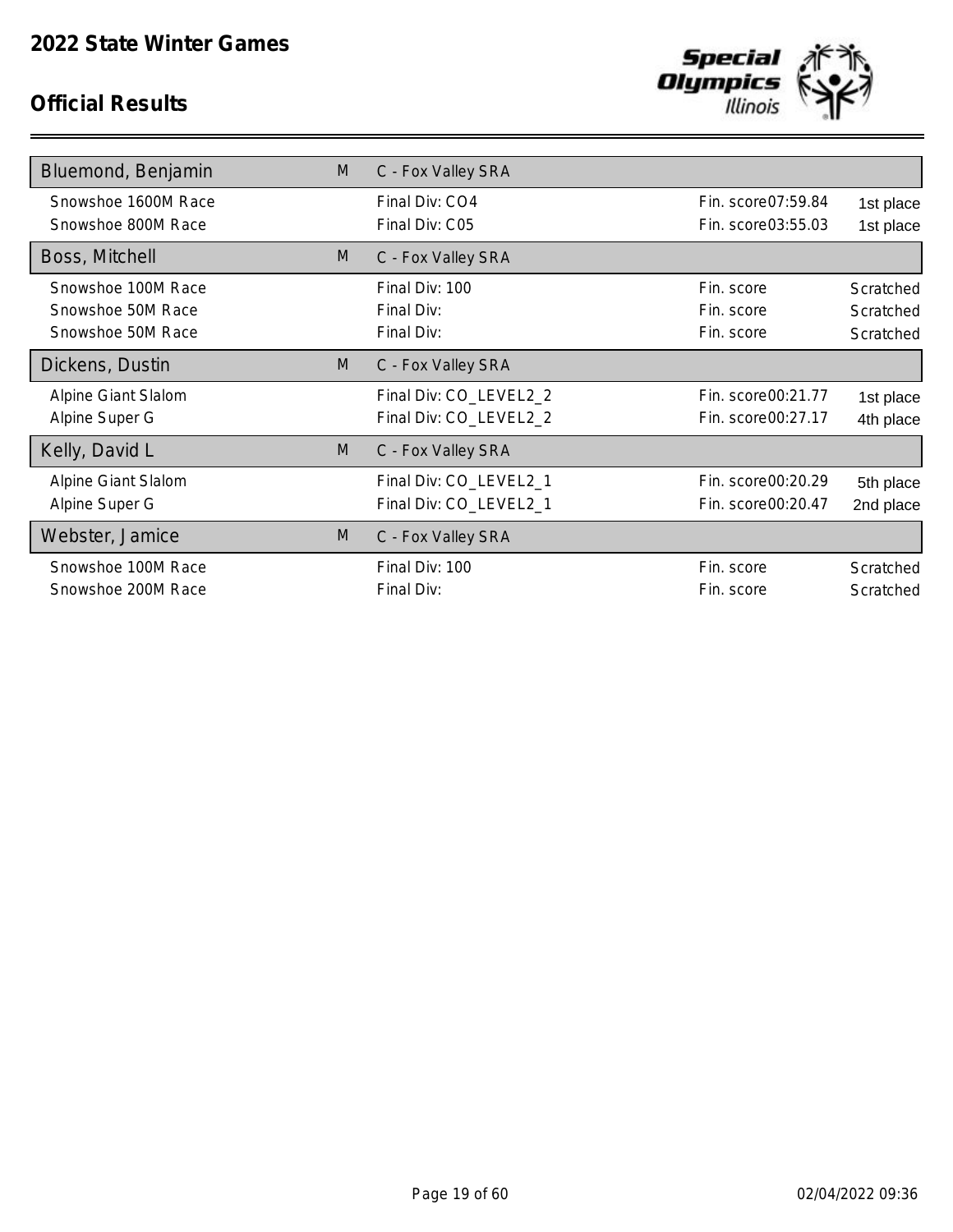

| Blando, Melanie                       | C - Independent-Blando                           |                                          |                        |
|---------------------------------------|--------------------------------------------------|------------------------------------------|------------------------|
| Alpine Giant Slalom<br>Alpine Super G | Final Div: CO_LEVEL3_1<br>Final Div: CO_LEVEL3_1 | Fin. score00:38.32<br>Fin. score00:36.55 | 2nd place<br>1st place |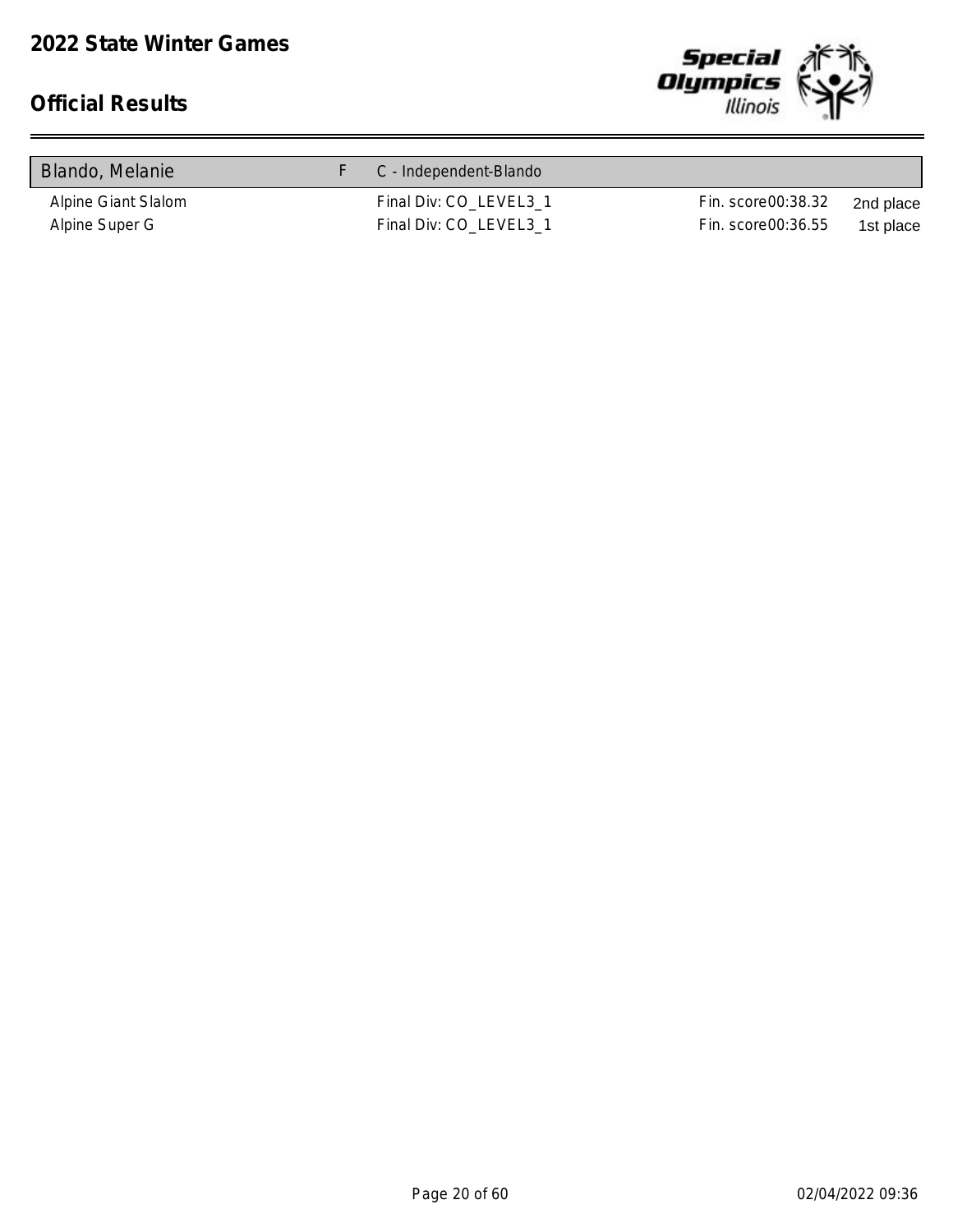

| Hartmann, Zachary                             | M | C - Kendall County Comets       |                    |                                          |                        |
|-----------------------------------------------|---|---------------------------------|--------------------|------------------------------------------|------------------------|
| Snowshoe 200M Race<br>Snowshoe 4 X 100M Relay |   | Final Div: M5<br>Final Div: CO5 | <b>KCSO Comets</b> | Fin. score01:11.59<br>Fin. score02:13.37 | 2nd place              |
| Snowshoe 400M Race                            |   | Final Div: CO3                  |                    | Fin. score07:17.06                       | 2nd place<br>6th place |
| Kuehn, Jeremy                                 | M | C - Kendall County Comets       |                    |                                          |                        |
| Snowshoe 4 X 100M Relay                       |   | Final Div: CO5                  | <b>KCSO Comets</b> | Fin. score02:13.37                       | 2nd place              |
| Snowshoe 400M Race                            |   | Final Div: CO4                  |                    | Fin. score02:25.59                       | 3rd place              |
| Snowshoe 800M Race                            |   | Final Div: C03                  |                    | Fin. score08:13.44                       | 1st place              |
| McCuiston, Katelyn                            | F | C - Kendall County Comets       |                    |                                          |                        |
| Snowshoe 100M Race                            |   | Final Div: 100                  |                    | Fin. score                               | Scratched              |
| Snowshoe 200M Race                            |   | Final Div: F3                   |                    | Fin. score02:34.88                       | 3rd place              |
| Miller, Austin                                | M | C - Kendall County Comets       |                    |                                          |                        |
| Snowshoe 100M Race                            |   | Final Div: M10                  |                    | Fin. score00:26.03                       | 4th place              |
| Snowshoe 200M Race                            |   | Final Div: M5                   |                    | Fin. score01:20.78                       | 5th place              |
| Snowshoe 4 X 100M Relay                       |   | Final Div: CO5                  | <b>KCSO Comets</b> | Fin. score02:13.37                       | 2nd place              |
| Walsh, Ryan                                   | M | C - Kendall County Comets       |                    |                                          |                        |
| Snowshoe 100M Race                            |   | Final Div: 100                  |                    | Fin. score                               | Scratched              |
| Snowshoe 200M Race                            |   | Final Div: M4                   |                    | Fin. score01:30.56                       | 2nd place              |
| Snowshoe 4 X 100M Relay                       |   | Final Div: CO5                  | <b>KCSO Comets</b> | Fin. score02:13.37                       | 2nd place              |
| Worthington, Samantha                         | F | C - Kendall County Comets       |                    |                                          |                        |
| Snowshoe 100M Race                            |   | Final Div: F04                  |                    | Fin. score01:25.78                       | 1st place              |
| Snowshoe 50M Race                             |   | Final Div: F06                  |                    | Fin. score00:41.41                       | 4th place              |
| Snowshoe 50M Race                             |   | Final Div: F06                  |                    | Fin. score00:41.41                       | 4th place              |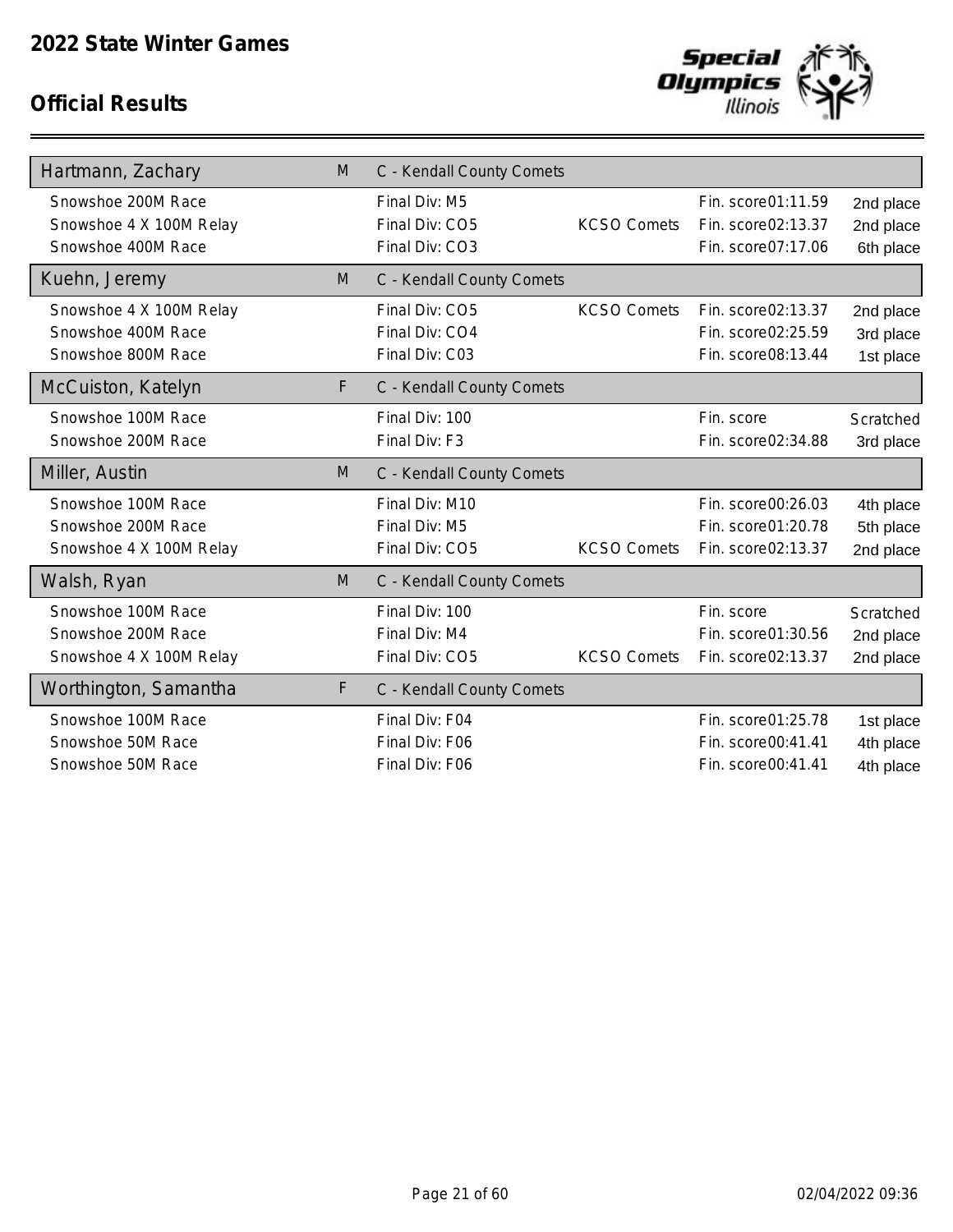

| Boehm, Rosa        | F  | C - NEDSRA     |                    |           |
|--------------------|----|----------------|--------------------|-----------|
| Snowshoe 100M Race |    | Final Div: F08 | Fin. score00:27.88 | 1st place |
| Snowshoe 50M Race  |    | Final Div:     | Fin. score         | Scratched |
| Snowshoe 50M Race  |    | Final Div:     | Fin. score         | Scratched |
| Long, Samantha     | F. | C - NEDSRA     |                    |           |
| Snowshoe 100M Race |    | Final Div: 100 | Fin. score         | Scratched |
| Snowshoe 50M Race  |    | Final Div: F07 | Fin. score00:20.63 | 1st place |
| Snowshoe 50M Race  |    | Final Div: F07 | Fin. score00:20.63 | 1st place |
| Vitello, Robert    | M  | C - NEDSRA     |                    |           |
| Snowshoe 100M Race |    | Final Div: 100 | Fin. score         | Scratched |
| Snowshoe 200M Race |    | Final Div: M5  | Fin. score01:16.56 | 4th place |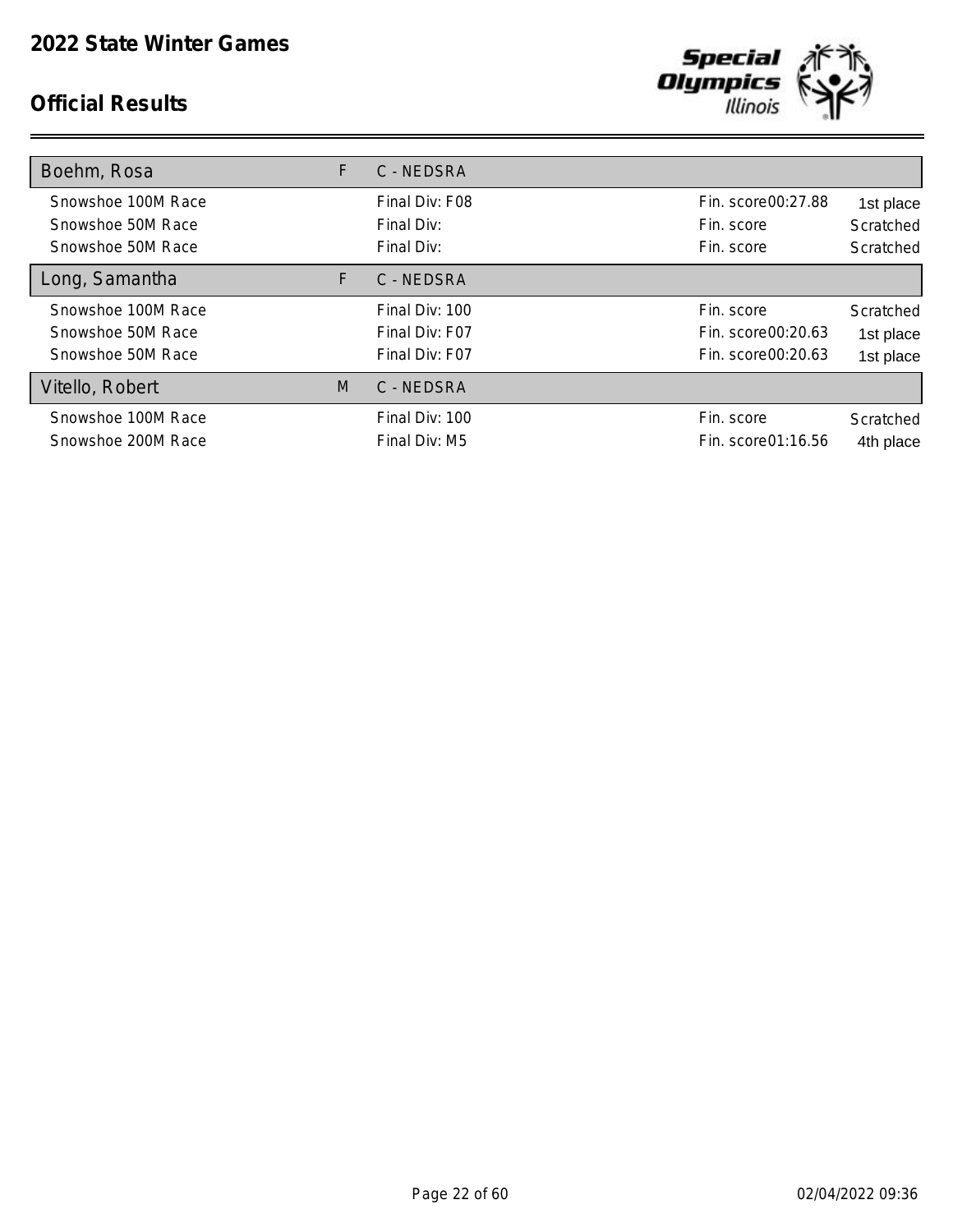

| Brennan, Michael    | M | C - Team Brennan |            |           |
|---------------------|---|------------------|------------|-----------|
| Alpine Giant Slalom |   | Final Div:       | Fin. score | Scratched |
| Alpine Slalom       |   | Final Div:       | Fin. score | Scratched |
| Alpine Slalom       |   | Final Div:       | Fin. score | Scratched |
|                     |   |                  |            |           |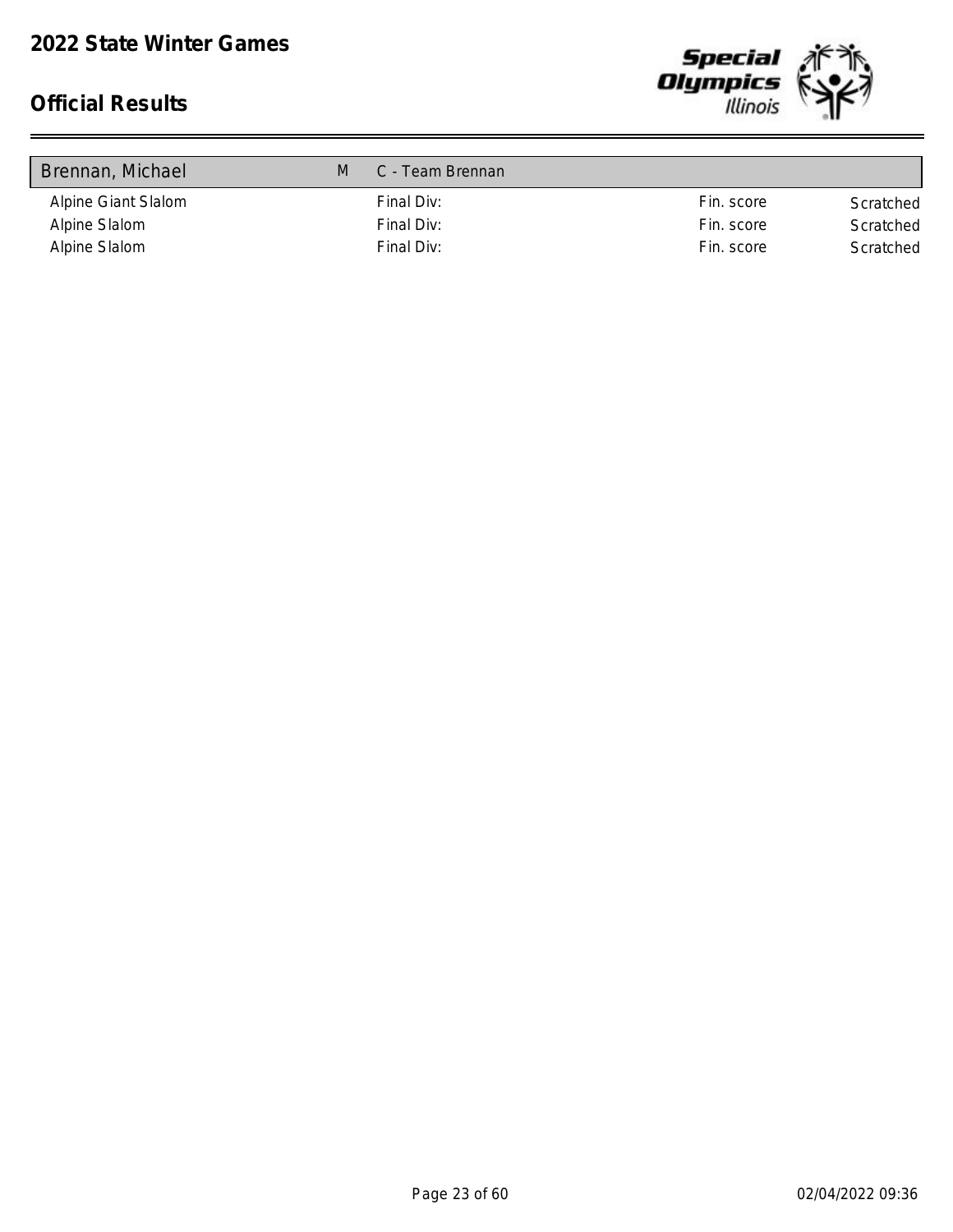

| Anderson, Michelle | C - WDSRA      |            |           |
|--------------------|----------------|------------|-----------|
| Snowshoe 100M Race | Final Div: 100 | Fin. score | Scratched |
| Snowshoe 50M Race  | Final Div:     | Fin. score | Scratched |
| Snowshoe 50M Race  | Final Div:     | Fin. score | Scratched |
|                    |                |            |           |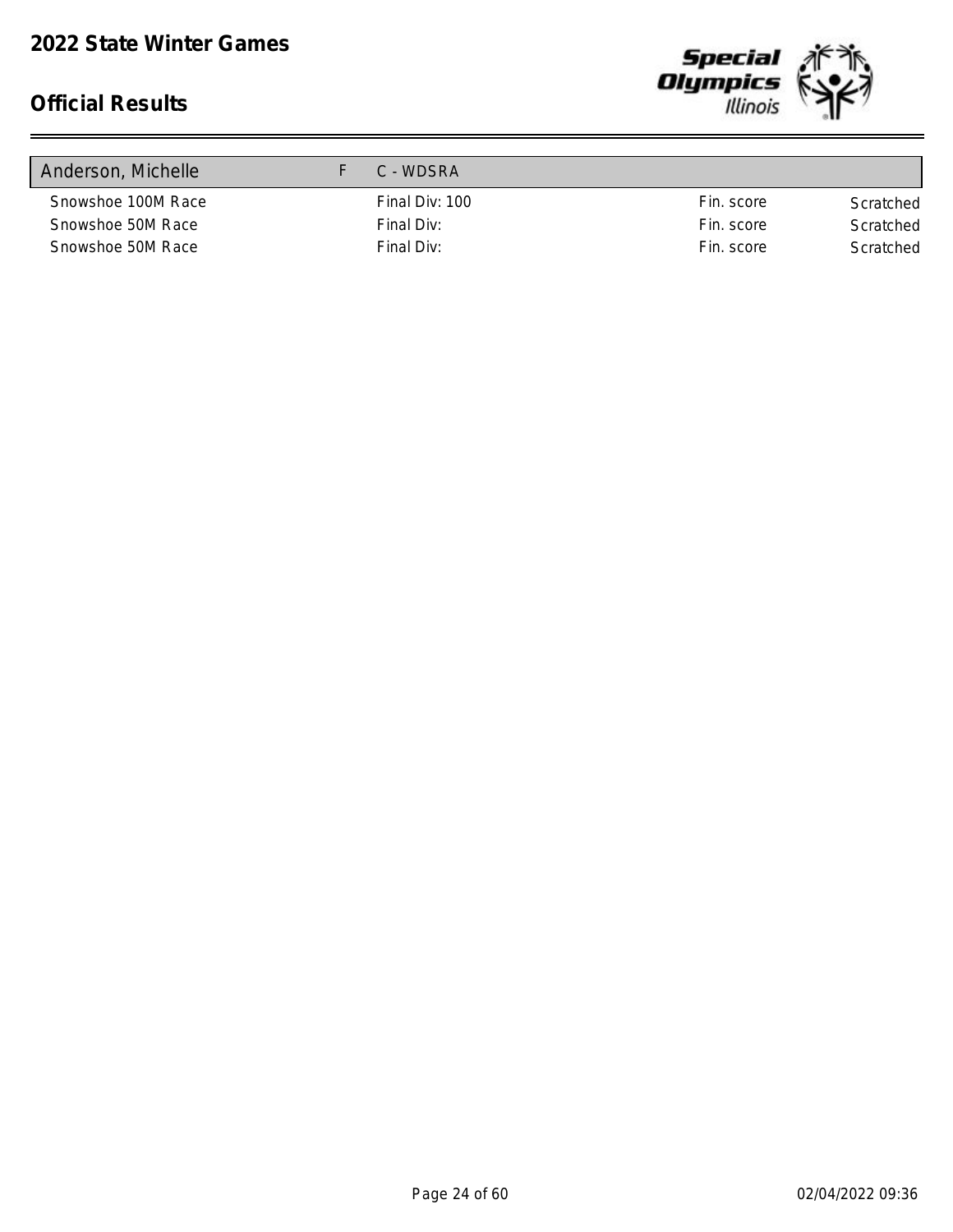

| Brown, Cebastian                                                    | M | D - Bessemer Park                                    |                      |                                                                |                                                |
|---------------------------------------------------------------------|---|------------------------------------------------------|----------------------|----------------------------------------------------------------|------------------------------------------------|
| Snowshoe 200M Race                                                  |   | Final Div: M4                                        |                      | Fin. score01:33.12                                             | 4th place                                      |
| Clifton, Kiarrence                                                  | M | D - Bessemer Park                                    |                      |                                                                |                                                |
| Snowshoe 100M Race<br>Snowshoe 200M Race<br>Snowshoe 4 X 100M Relay |   | Final Div: 100<br>Final Div:<br>Final Div: CO2       | <b>Bessemer Park</b> | Fin. score<br>Fin. score<br>Fin. score02:25.34                 | Scratched<br>Scratched<br><b>Sorch tollaed</b> |
| Douglas, Robert                                                     | M | D - Bessemer Park                                    |                      |                                                                |                                                |
| Snowshoe 50M Race<br>Snowshoe 50M Race                              |   | Final Div:<br>Final Div:                             |                      | Fin. score<br>Fin. score                                       | Scratched<br>Scratched                         |
| Harrison, Clayton                                                   | M | D - Bessemer Park                                    |                      |                                                                |                                                |
| Snowshoe 100M Race<br>Snowshoe 4 X 100M Relay                       |   | Final Div: M10<br>Final Div: CO2                     | <b>Bessemer Park</b> | Fin. score00:26.47<br>Fin. score02:25.34                       | 5th place<br>2nd place                         |
| Holmes, Avery                                                       | M | D - Bessemer Park                                    |                      |                                                                |                                                |
| Alpine Giant Slalom<br>Alpine Slalom<br>Alpine Slalom               |   | Final Div:<br>Final Div:<br>Final Div:               |                      | Fin. score<br>Fin. score<br>Fin. score                         | Scratched<br>Scratched<br>Scratched            |
| Holt, David Alexander                                               | M | D - Bessemer Park                                    |                      |                                                                |                                                |
| Snowshoe 4 X 100M Relay<br>Snowshoe 400M Race                       |   | Final Div: CO2<br>Final Div: CO2                     | <b>Bessemer Park</b> | Fin. score02:25.34<br>Fin. score04:18.41                       | 2nd place<br>4th place                         |
| Lenoir, Blake                                                       | M | D - Bessemer Park                                    |                      |                                                                |                                                |
| Alpine Giant Slalom<br>Alpine Slalom                                |   | Final Div: CO_LEVEL1.5_2<br>Final Div: CO_LEVEL1.5_1 |                      | Fin. score00:28.03<br>Fin. score00:26.44                       | 2nd place<br>3rd place                         |
| Lymas, Brandon                                                      | M | D - Bessemer Park                                    |                      |                                                                |                                                |
| Snowshoe 200M Race<br>Snowshoe 4 X 100M Relay                       |   | Final Div: M2<br>Final Div: CO2                      | <b>Bessemer Park</b> | Fin. score05: Paradipation ribbon<br>Fin. score02:25.34        | 2nd place                                      |
| Newsom, David                                                       | M | D - Bessemer Park                                    |                      |                                                                |                                                |
| Alpine Giant Slalom<br>Alpine Slalom                                |   | Final Div: CO_LEVEL1.5_1<br>Final Div: CO_LEVEL1.5_1 |                      | Fin. score00:29.28<br>Fin. score00:24.79                       | 5th place<br>2nd place                         |
| Newsom, Marcus                                                      | M | D - Bessemer Park                                    |                      |                                                                |                                                |
| Alpine Giant Slalom<br>Alpine Slalom                                |   | Final Div:<br>Final Div: CO_LEVEL1.5_1               |                      | Fin. score<br>Fin. score                                       | Scratched<br>Scratched                         |
| Pearson, Wendell                                                    | M | D - Bessemer Park                                    |                      |                                                                |                                                |
| Snowshoe 4 X 100M Relay<br>Snowshoe 50M Race<br>Snowshoe 50M Race   |   | Final Div: CO2<br>Final Div: M08<br>Final Div: M08   | <b>Bessemer Park</b> | Fin. score02:25.34<br>Fin. score00:14.57<br>Fin. score00:14.57 | 2nd place<br>2nd place<br>2nd place            |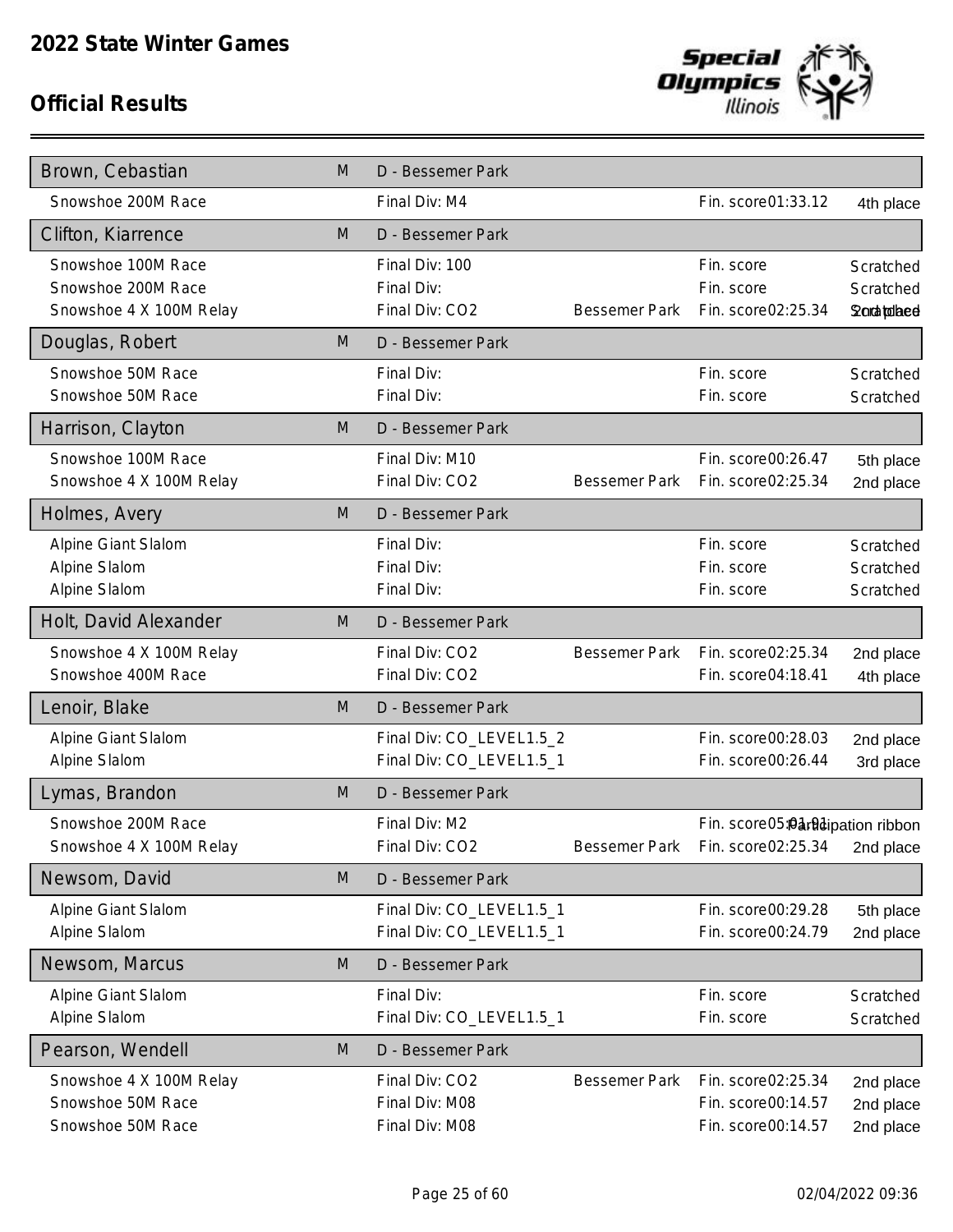

| Reed, Ashley                           | F. | D - Bessemer Park                                    |                                           |                        |
|----------------------------------------|----|------------------------------------------------------|-------------------------------------------|------------------------|
| Alpine Giant Slalom<br>Alpine Slalom   |    | Final Div: CO_LEVEL1.5_3<br>Final Div: CO_LEVEL1.5_3 | Fin. score00:38.65<br>Fin. score00:37.35  | 2nd place<br>2nd place |
| Tate, Charles                          | M  | D - Bessemer Park                                    |                                           |                        |
| Snowshoe 100M Race                     |    | Final Div: 100                                       | Fin. score                                | Scratched              |
| Valentine, Hugh Joseph                 | M  | D - Bessemer Park                                    |                                           |                        |
| Snowshoe 100M Race                     |    | Final Div: 100                                       | Fin. score                                | Scratched              |
| Von Moore, Donese                      | F  | D - Bessemer Park                                    |                                           |                        |
| Snowshoe 50M Race<br>Snowshoe 50M Race |    | Final Div: F04<br>Final Div: F04                     | Fin. score01:34.29<br>Fin. score 01:34.29 | 2nd place<br>2nd place |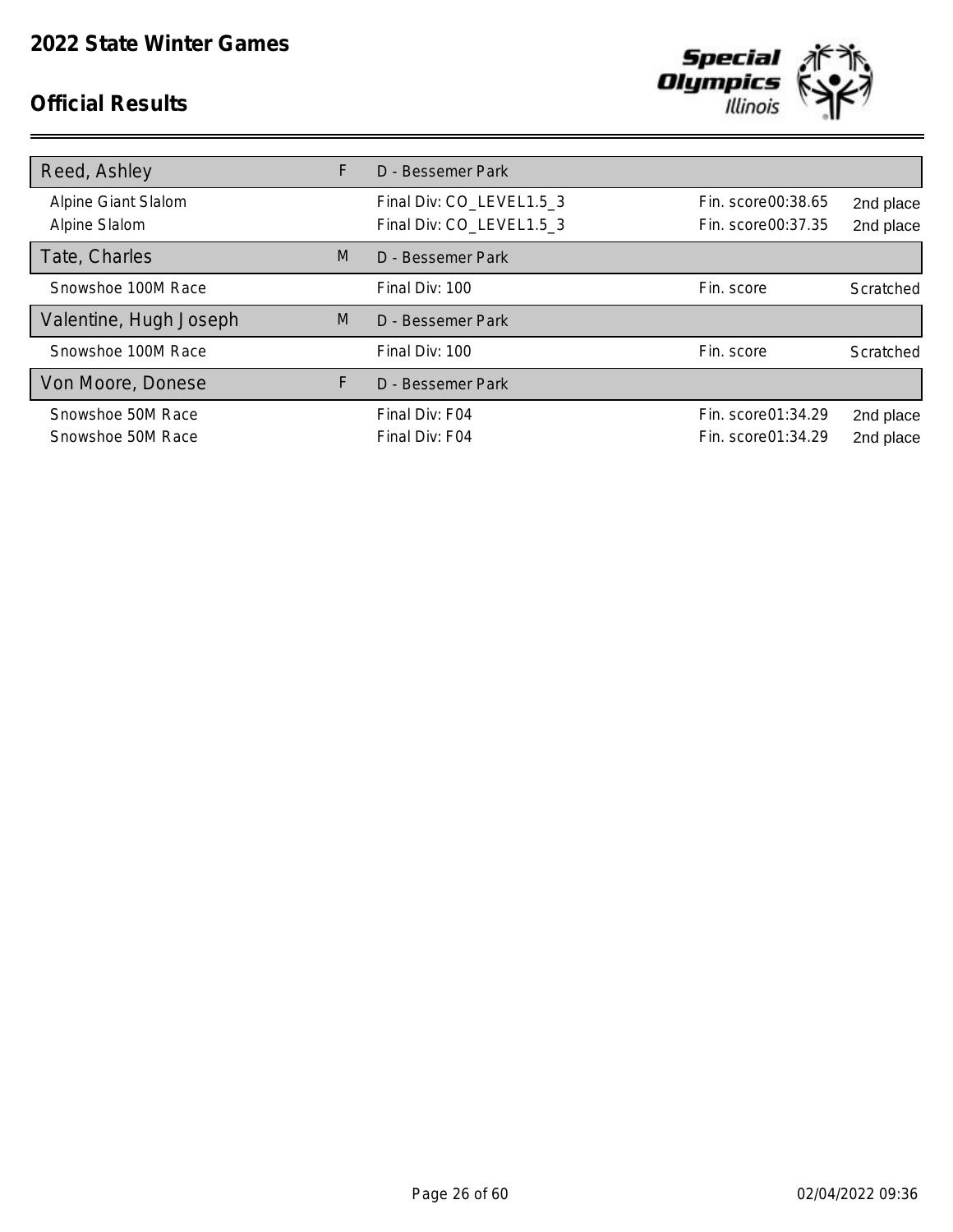

| Caldwell, Eddie L                        | M | D - Columbus Park                |                                          |                              |
|------------------------------------------|---|----------------------------------|------------------------------------------|------------------------------|
| Snowshoe 100M Race                       |   | Final Div: M10                   | Fin. score00:24.69                       | 2nd place                    |
| Hopkins, Travell                         | M | D - Columbus Park                |                                          |                              |
| Snowshoe 100M Race<br>Snowshoe 200M Race |   | Final Div: M09<br>Final Div: M1  | Fin. score00:34.91<br>Fin. score02:28.84 | 6th place<br>2nd place       |
| McCline, Jarquise                        | M | D - Columbus Park                |                                          |                              |
| Snowshoe 50M Race<br>Snowshoe 50M Race   |   | Final Div: M03<br>Final Div: M03 | Fin. score<br>Fin. score                 | Did not show<br>Did not show |
| Mitchell, Tierra                         | F | D - Columbus Park                |                                          |                              |
| Snowshoe 50M Race<br>Snowshoe 50M Race   |   | Final Div: F09<br>Final Div: F09 | Fin. score00:17.25<br>Fin. score00:17.25 | 3rd place<br>3rd place       |
| Phillips, Xavier                         | M | D - Columbus Park                |                                          |                              |
| Snowshoe 100M Race                       |   | Final Div: M08                   | Fin. score00:34.69                       | 6th place                    |
| Robertson, Jonathon                      | M | D - Columbus Park                |                                          |                              |
| Snowshoe 200M Race                       |   | Final Div: M3                    | Fin. score 01:35.97                      | 2nd place                    |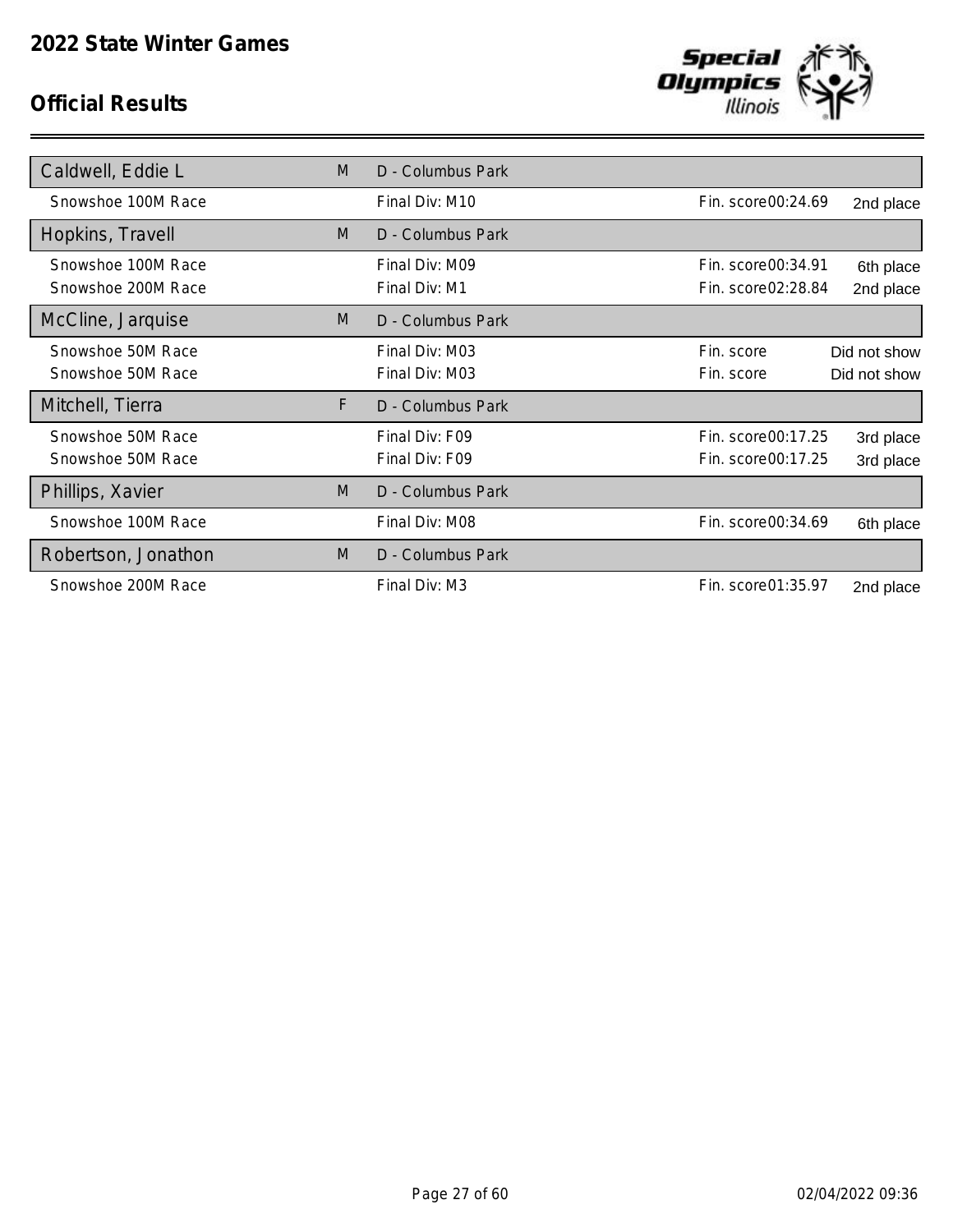

| Morris, Jadan      | M | D - Douglas Park |                                   |           |
|--------------------|---|------------------|-----------------------------------|-----------|
| Snowshoe 100M Race |   | Final Div: M11   | Fin. score 00:22.44               | 3rd place |
| Snowshoe 200M Race |   | Final Div: M5    | Fin. score01:16.47                | 3rd place |
| Smith, Leslie      |   | D - Douglas Park |                                   |           |
| Snowshoe 100M Race |   | Final Div: F05   | Fin. score03:06.16                | 4th place |
| Snowshoe 50M Race  |   | Final Div: F07   | Fin. score00: Barabipation ribbon |           |
| Snowshoe 50M Race  |   | Final Div: F07   | Fin. score00: Barabipation ribbon |           |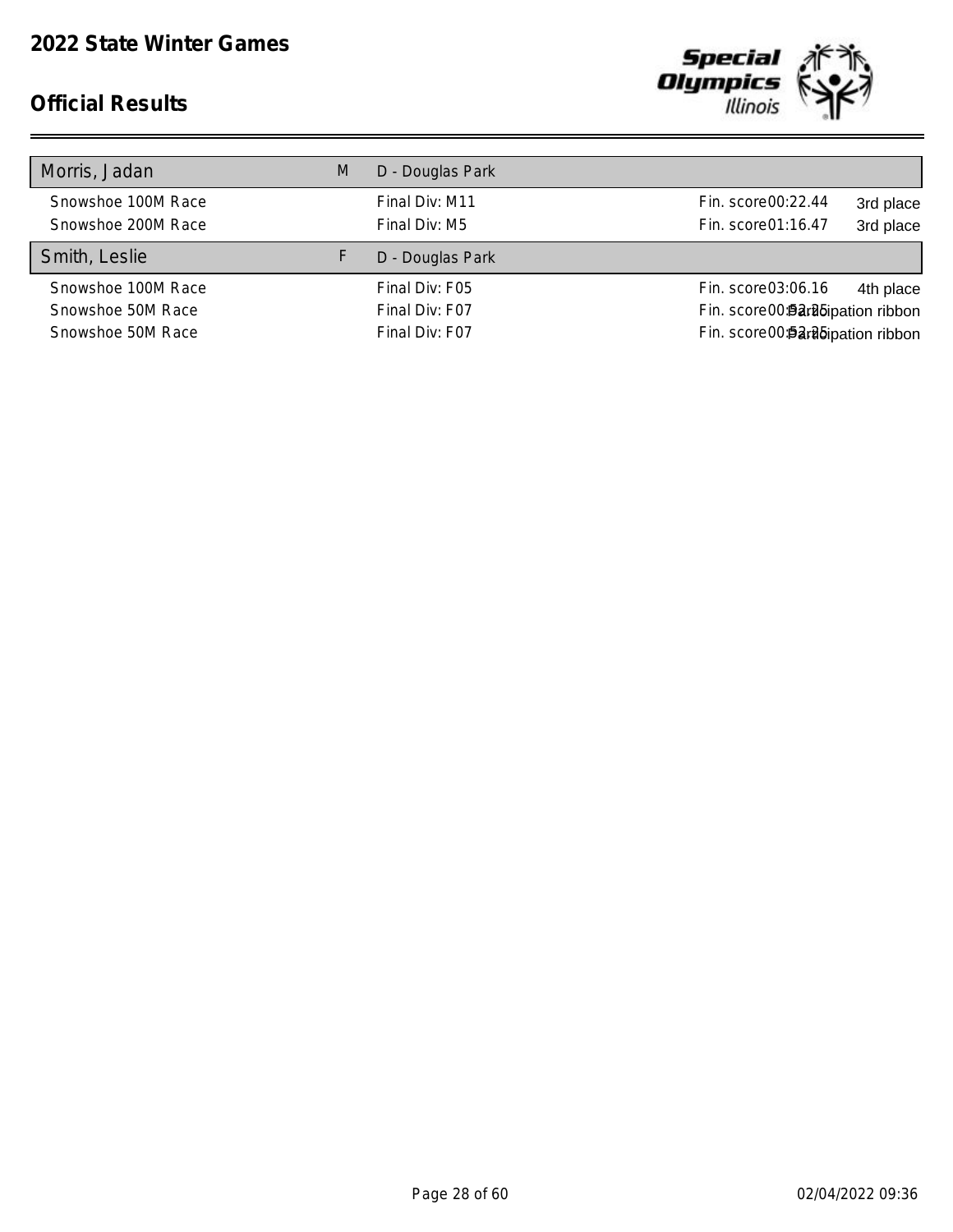

| Cain, Debbie       | F | D - Envisions Unlimited |                    |           |
|--------------------|---|-------------------------|--------------------|-----------|
| Snowshoe 50M Race  |   | Final Div: F06          | Fin. score00:32.34 | 2nd place |
| Snowshoe 50M Race  |   | Final Div: F06          | Fin. score00:32.34 | 2nd place |
| Jumper, Dana       | M | D - Envisions Unlimited |                    |           |
| Snowshoe 50M Race  |   | Final Div: M04          | Fin. score00:24.56 | 1st place |
| Snowshoe 50M Race  |   | Final Div: M04          | Fin. score00:24.56 | 1st place |
| Marcoux, Mark      | M | D - Envisions Unlimited |                    |           |
| Snowshoe 100M Race |   | Final Div: M09          | Fin. score00:27.15 | 1st place |
| Snowshoe 50M Race  |   | Final Div: M09          | Fin. score00:17.19 | 5th place |
| Snowshoe 50M Race  |   | Final Div: M09          | Fin. score00:17.19 | 5th place |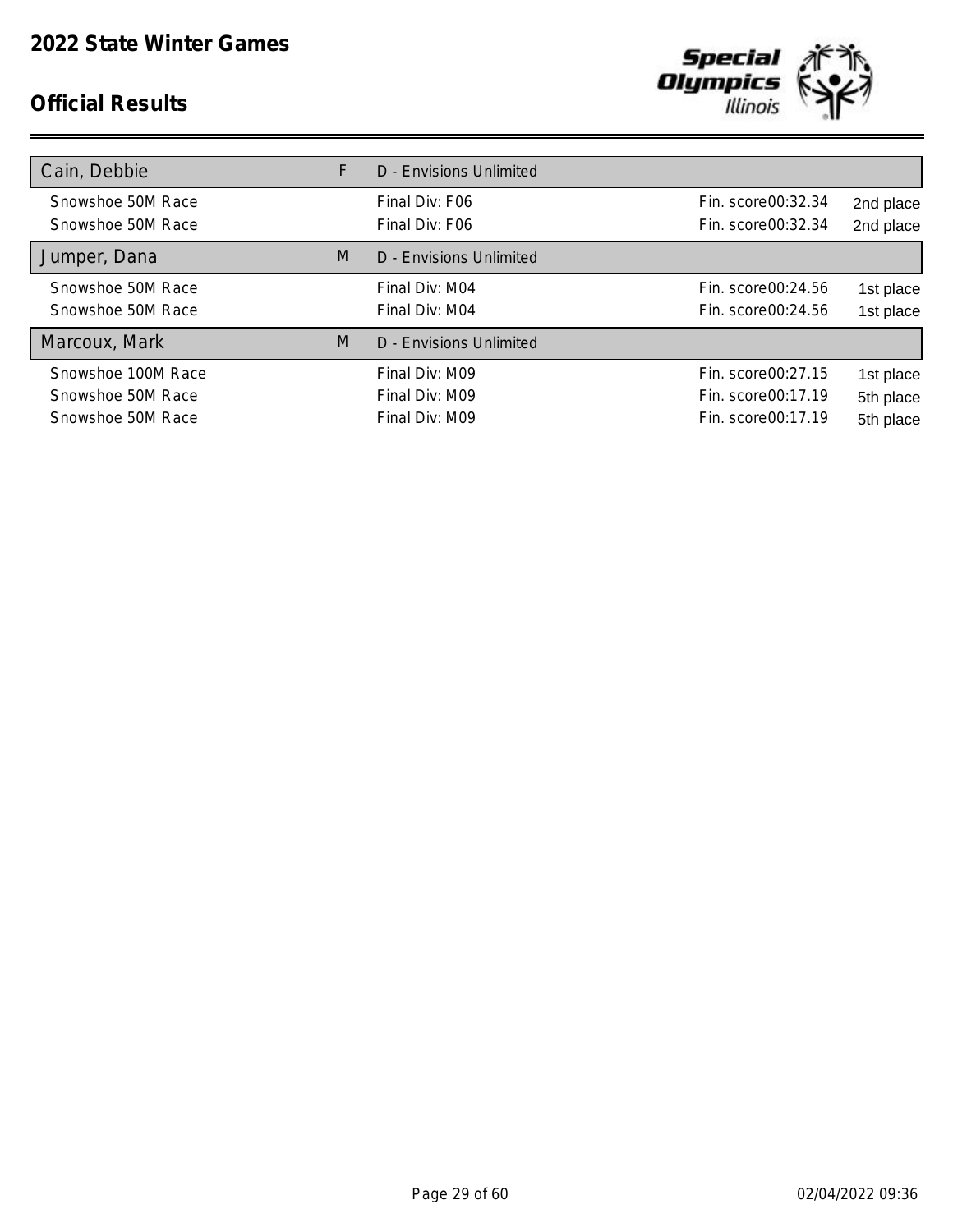

| D - Gage Park          |                                                      |
|------------------------|------------------------------------------------------|
| Final Div: CO_LEVEL4_1 | 5th place                                            |
| Final Div: CO_LEVEL4_1 |                                                      |
|                        | Fin. score00:42.76<br>Fin. score00:5DG6- Missed gate |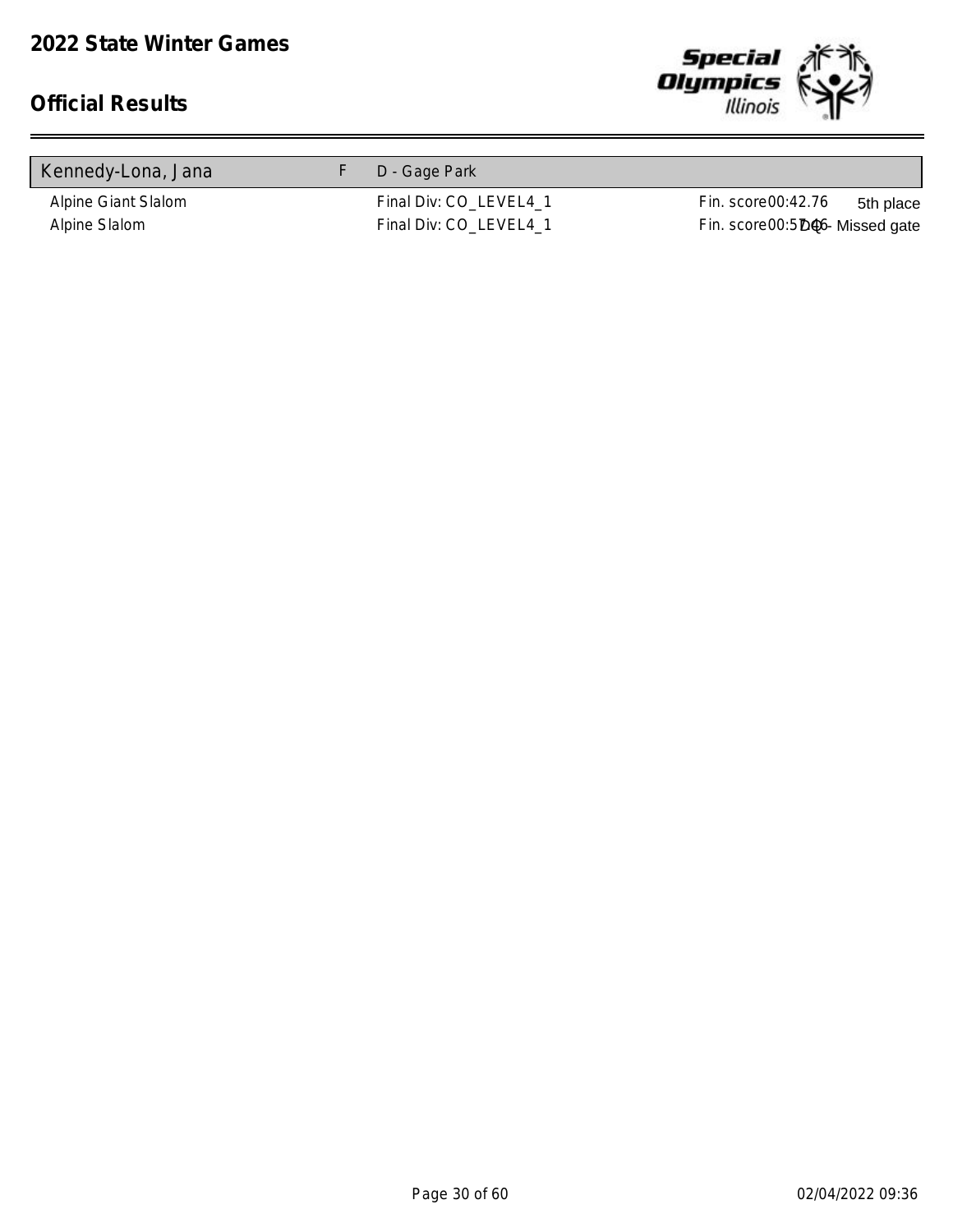

| Altman, Colleen     | F | D - Independence Park    |                    |           |
|---------------------|---|--------------------------|--------------------|-----------|
| Snowshoe 50M Race   |   | Final Div: F08           | Fin. score00:21.32 | 2nd place |
| Snowshoe 50M Race   |   | Final Div: F08           | Fin. score00:21.32 | 2nd place |
| Borowski, Agnes     | F | D - Independence Park    |                    |           |
| Snowshoe 100M Race  |   | Final Div: F05           | Fin. score03:02.41 | 3rd place |
| Snowshoe 50M Race   |   | Final Div: F06           | Fin. score00:32.84 | 3rd place |
| Snowshoe 50M Race   |   | Final Div: F06           | Fin. score00:32.84 | 3rd place |
| Cadena, Dustin      | M | D - Independence Park    |                    |           |
| Snowshoe 100M Race  |   | Final Div: M08           | Fin. score00:28.47 | 2nd place |
| Snowshoe 50M Race   |   | Final Div: M08           | Fin. score00:15.72 | 4th place |
| Snowshoe 50M Race   |   | Final Div: M08           | Fin. score00:15.72 | 4th place |
| Danaher, Matthew    | M | D - Independence Park    |                    |           |
| Alpine Giant Slalom |   | Final Div: CO_LEVEL2_2   | Fin. score00:27.31 | 4th place |
| Alpine Slalom       |   | Final Div: CO_LEVEL2_1   | Fin. score00:26.59 | 2nd place |
| Iglesias, Vivianne  | F | D - Independence Park    |                    |           |
| Alpine Giant Slalom |   | Final Div: CO_LEVEL1.5_3 | Fin. score00:39.57 | 3rd place |
| Alpine Slalom       |   | Final Div: CO_LEVEL1.5_3 | Fin. score00:37.65 | 3rd place |
| Munoz, Joshua       | M | D - Independence Park    |                    |           |
| Alpine Giant Slalom |   | Final Div: CO_LEVEL1.5_1 | Fin. score00:24.16 | 1st place |
| Alpine Slalom       |   | Final Div: CO_LEVEL1.5_1 | Fin. score00:24.53 | 1st place |
| Radinsky, Samuel    | M | D - Independence Park    |                    |           |
| Alpine Giant Slalom |   | Final Div: CO_LEVEL2_3   | Fin. score00:32.05 | 2nd place |
| Alpine Slalom       |   | Final Div: CO_LEVEL2_2   | Fin. score00:32.10 | 1st place |
| Walsh, Lucy         | F | D - Independence Park    |                    |           |
| Snowshoe 50M Race   |   | Final Div: F05           | Fin. score01:01.50 | 4th place |
| Snowshoe 50M Race   |   | Final Div: F05           | Fin. score01:01.50 | 4th place |
| Willems, Julia      | F | D - Independence Park    |                    |           |
| Snowshoe 100M Race  |   | Final Div: F06           | Fin. score00:49.28 | 2nd place |
| Snowshoe 50M Race   |   | Final Div: F07           | Fin. score00:23.21 | 2nd place |
| Snowshoe 50M Race   |   | Final Div: F07           | Fin. score00:23.21 | 2nd place |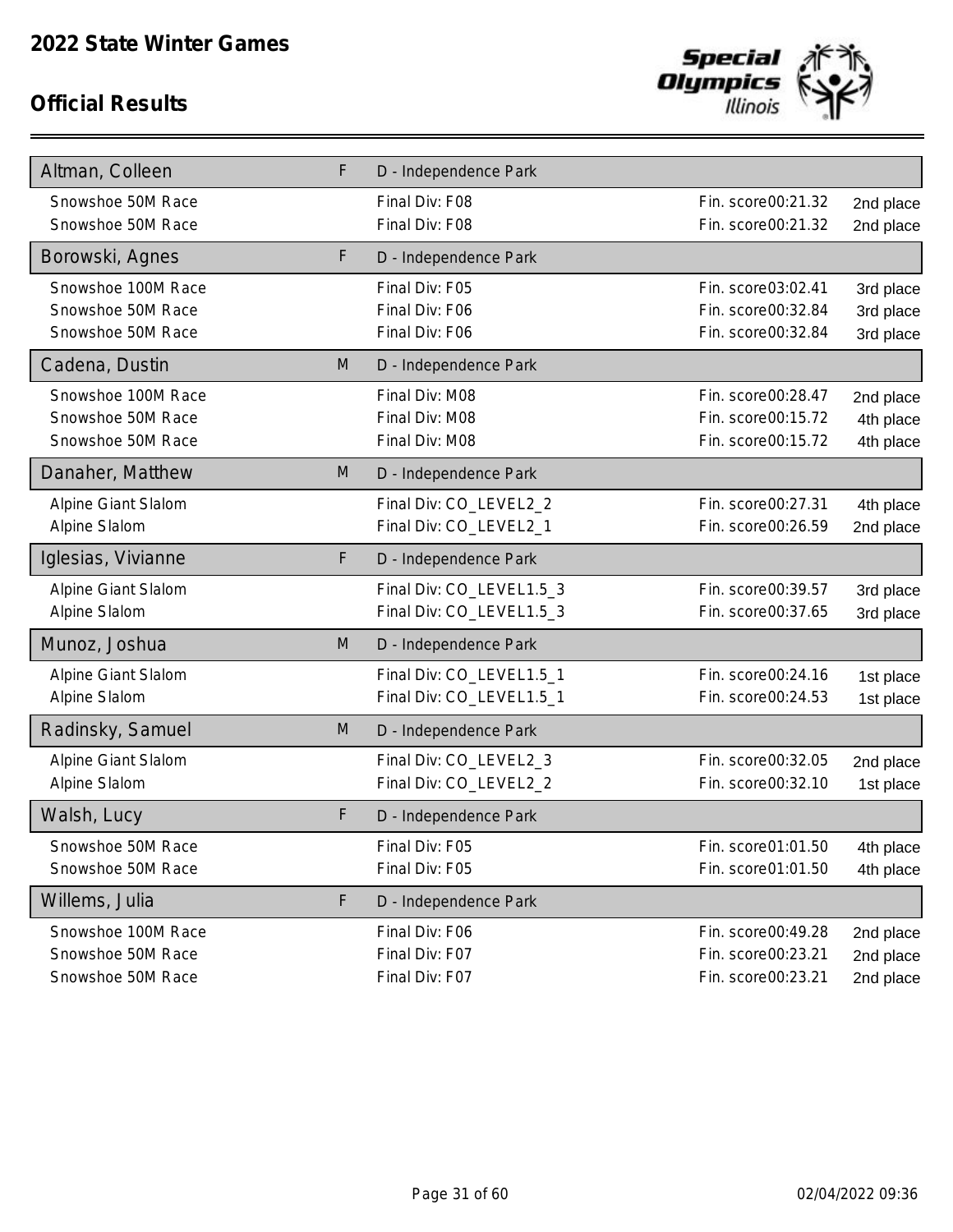

| Lansana, Ari        | M | D - Kennicott Park |                    |           |
|---------------------|---|--------------------|--------------------|-----------|
| Snowshoe 50M Race   |   | Final Div: M09     | Fin. score00:12.20 | 1st place |
| Snowshoe 50M Race   |   | Final Div: M09     | Fin. score00:12.20 | 1st place |
| Shah, Geovanni      | M | D - Kennicott Park |                    |           |
| Snowshoe 50M Race   |   | Final Div:         | Fin. score         | Scratched |
| Snowshoe 50M Race   |   | Final Div:         | Fin. score         | Scratched |
| Yancey, Destine'a L |   | D - Kennicott Park |                    |           |
| Snowshoe 50M Race   |   | Final Div:         | Fin. score         | Scratched |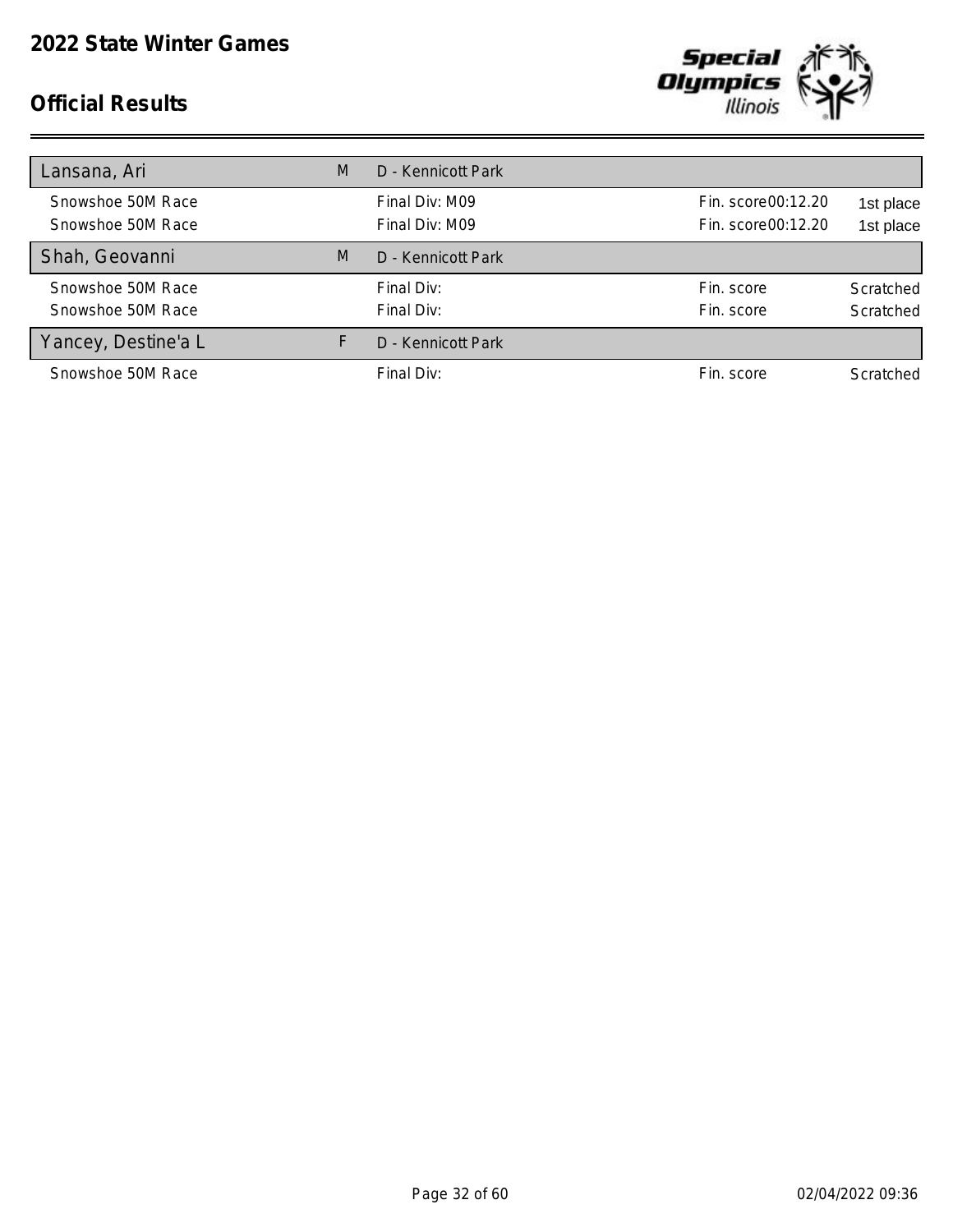

| Allen, Quaymai        | M           | D - Kosciuszko Park      |                    |           |
|-----------------------|-------------|--------------------------|--------------------|-----------|
| Alpine Giant Slalom   |             | Final Div:               | Fin. score         | Scratched |
| Alpine Super G        |             | Final Div:               | Fin. score         | Scratched |
| Alpine Super G        |             | Final Div:               | Fin. score         | Scratched |
| Arroyo, Daniel        | M           | D - Kosciuszko Park      |                    |           |
| Snowshoe 100M Race    |             | Final Div: 100           | Fin. score         | Scratched |
| Snowshoe 50M Race     |             | Final Div:               | Fin. score         | Scratched |
| Berggren, Allison     | $\mathsf F$ | D - Kosciuszko Park      |                    |           |
| Alpine Giant Slalom   |             | Final Div:               | Fin. score         | Scratched |
| Alpine Super G        |             | Final Div: CO_LEVEL2_3   | Fin. score00:43.50 | 3rd place |
| Cruz, Juan Daniel     | M           | D - Kosciuszko Park      |                    |           |
| Snowshoe 100M Race    |             | Final Div: M09           | Fin. score00:31.69 | 4th place |
| Cruz, Susana          | F           | D - Kosciuszko Park      |                    |           |
| Snowshoe 50M Race     |             | Final Div: F03           | Fin. score00:14.12 | 1st place |
| Snowshoe 50M Race     |             | Final Div: F03           | Fin. score00:14.12 | 1st place |
| D'escoto, Marco       | M           | D - Kosciuszko Park      |                    |           |
| Alpine Giant Slalom   |             | Final Div: CO_LEVEL1_1   | Fin. score00:24.34 | 2nd place |
| Alpine Super G        |             | Final Div: CO_LEVEL1_2   | Fin. score00:28.28 | 1st place |
| Hurtado, Jesus        | M           | D - Kosciuszko Park      |                    |           |
| Snowshoe 100M Race    |             | Final Div: 100           | Fin. score         | Scratched |
| McDonough Jr, Michael | M           | D - Kosciuszko Park      |                    |           |
| Alpine Giant Slalom   |             | Final Div: CO_LEVEL1.5_2 | Fin. score00:23.37 | 1st place |
| Alpine Super G        |             | Final Div: CO_LEVEL1.5_2 | Fin. score00:43.97 | 1st place |
| Nykiel, Carrie        | F           | D - Kosciuszko Park      |                    |           |
| Snowshoe 100M Race    |             | Final Div: F08           | Fin. score00:32.78 | 4th place |
| Snowshoe 50M Race     |             | Final Div: F10           | Fin. score00:15.72 | 4th place |
| Snowshoe 50M Race     |             | Final Div: F10           | Fin. score00:15.72 | 4th place |
| Perez, Samuel L       | M           | D - Kosciuszko Park      |                    |           |
| Snowshoe 100M Race    |             | Final Div: M10           | Fin. score00:24.91 | 3rd place |
| Snowshoe 50M Race     |             | Final Div: M10           | Fin. score00:12.37 | 3rd place |
| Snowshoe 50M Race     |             | Final Div: M10           | Fin. score00:12.37 | 3rd place |
| Rodriguez, Carlos     | M           | D - Kosciuszko Park      |                    |           |
| Snowshoe 50M Race     |             | Final Div: M03           | Fin. score00:48.78 | 1st place |
| Snowshoe 50M Race     |             | Final Div: M03           | Fin. score00:48.78 | 1st place |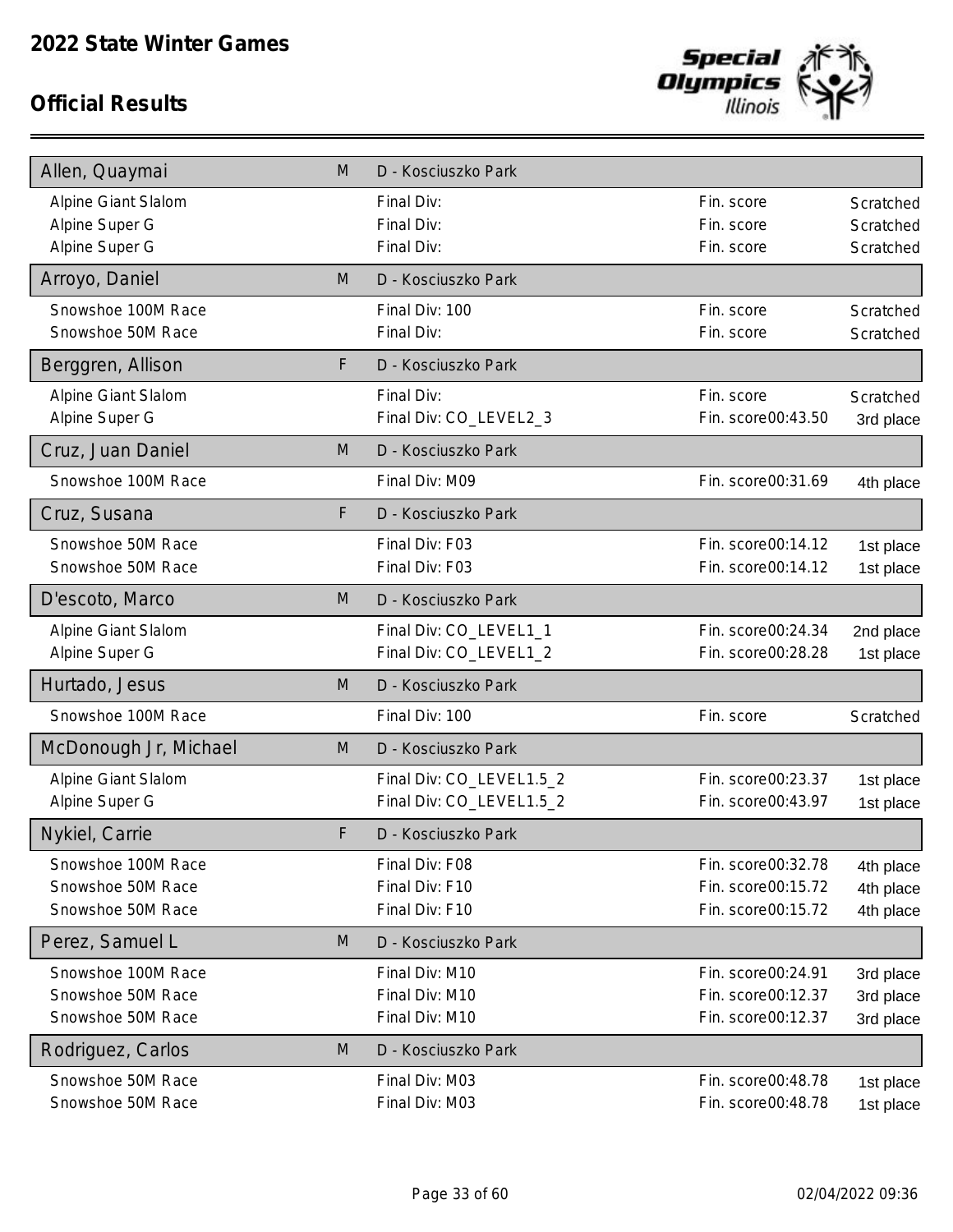

| Salgado, Ethan         | M | D - Kosciuszko Park      |                    |           |
|------------------------|---|--------------------------|--------------------|-----------|
| Alpine Giant Slalom    |   | Final Div: CO_LEVEL2_3   | Fin. score00:27.80 | 1st place |
| Alpine Super G         |   | Final Div: CO_LEVEL2_3   | Fin. score00:32.96 | 2nd place |
| Vazquez, Jose Gerardo  | M | D - Kosciuszko Park      |                    |           |
| Snowshoe 100M Race     |   | Final Div: M02           | Fin. score00:44.66 | 1st place |
| Vazquez, Victor Manuel | M | D - Kosciuszko Park      |                    |           |
| Alpine Giant Slalom    |   | Final Div: CO_LEVEL1.5_1 | Fin. score00:24.94 | 2nd place |
| Alpine Super G         |   | Final Div:               | Fin. score         | Scratched |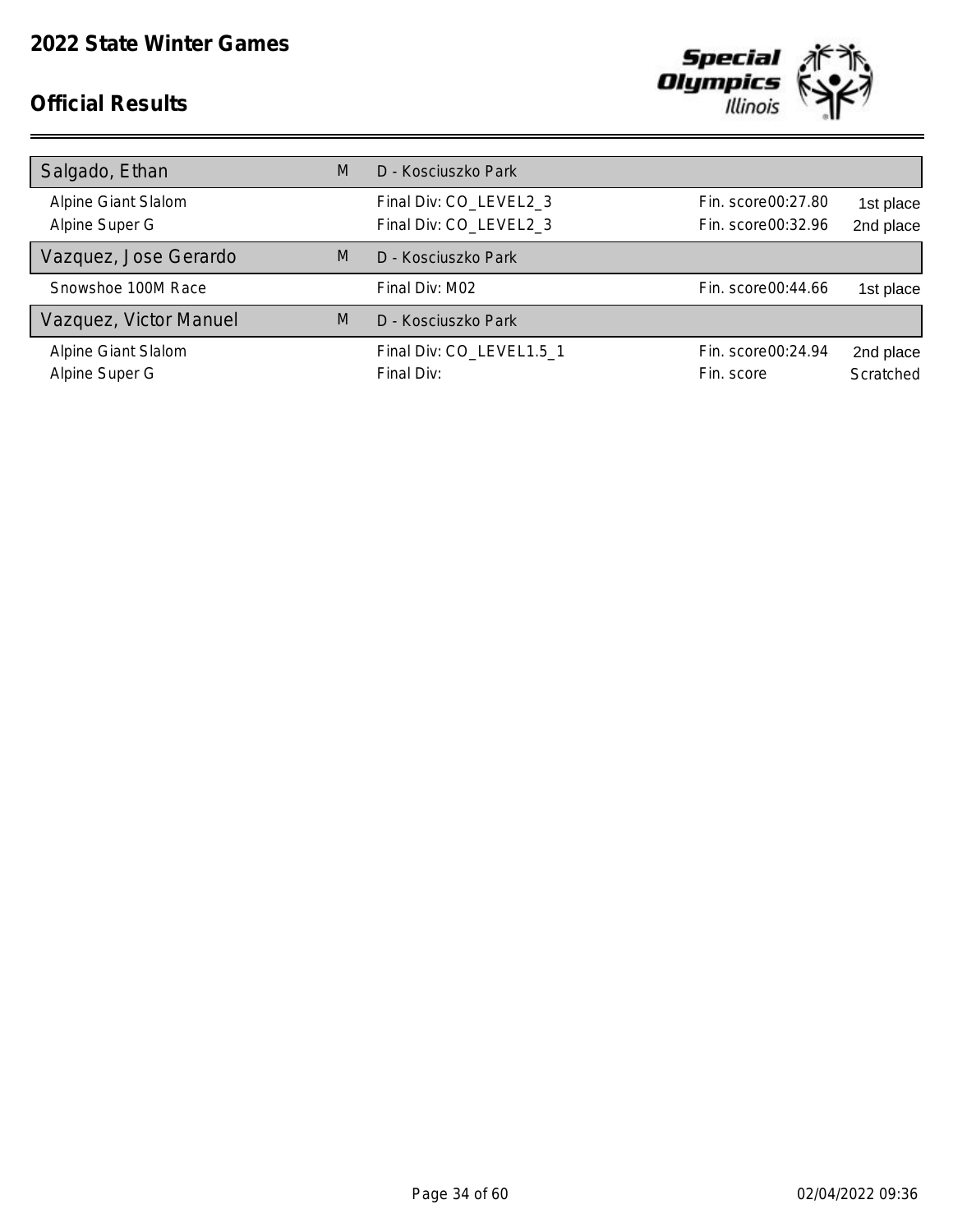

| Abonce-Mosqueda, Miguel  | M         | D - Loyola Park        |                    |           |
|--------------------------|-----------|------------------------|--------------------|-----------|
| Alpine Giant Slalom      |           | Final Div: CO_LEVEL2_2 | Fin. score00:23.34 | 2nd place |
| Alpine Super G           |           | Final Div: CO_LEVEL2_2 | Fin. score00:25.28 | 3rd place |
| Henson, Steven           | M         | D - Loyola Park        |                    |           |
| Snowshoe 100M Race       |           | Final Div: M12         | Fin. score00:19.22 | 3rd place |
| Snowshoe 200M Race       |           | Final Div: M6          | Fin. score00:54.57 | 1st place |
| Montezuma Garcia, Javier | M         | D - Loyola Park        |                    |           |
| Alpine Giant Slalom      |           | Final Div: CO_LEVEL2_1 | Fin. score00:19.19 | 2nd place |
| Alpine Super G           |           | Final Div: CO_LEVEL2_1 | Fin. score00:22.11 | 4th place |
| Parkman-Perez, Ricky     | M         | D - Loyola Park        |                    |           |
| Snowshoe 100M Race       |           | Final Div: 100         | Fin. score         | Scratched |
| Snowshoe 50M Race        |           | Final Div:             | Fin. score         | Scratched |
| Snowshoe 50M Race        |           | Final Div:             | Fin. score         | Scratched |
|                          |           |                        |                    |           |
| Rivera, Israel           | M         | D - Loyola Park        |                    |           |
| Alpine Giant Slalom      |           | Final Div: CO_LEVEL4_2 | Fin. score00:48.28 | 3rd place |
| Alpine Super G           |           | Final Div: CO_LEVEL4_2 | Fin. score00:45.12 | 1st place |
| Stocklein, Keyanna       | F         | D - Loyola Park        |                    |           |
| Alpine Giant Slalom      |           | Final Div:             | Fin. score         | Scratched |
| Alpine Super G           |           | Final Div:             | Fin. score         | Scratched |
| Alpine Super G           |           | Final Div:             | Fin. score         | Scratched |
| Williams, Antonio        | ${\sf M}$ | D - Loyola Park        |                    |           |
| Alpine Giant Slalom      |           | Final Div: CO_LEVEL4_1 | Fin. score00:39.11 | 1st place |
| Alpine Super G           |           | Final Div: CO_LEVEL4_1 | Fin. score00:34.90 | 1st place |
| Wrenn, John              | M         | D - Loyola Park        |                    |           |
| Alpine Giant Slalom      |           | Final Div: CO_LEVEL4_1 | Fin. score00:41.29 | 3rd place |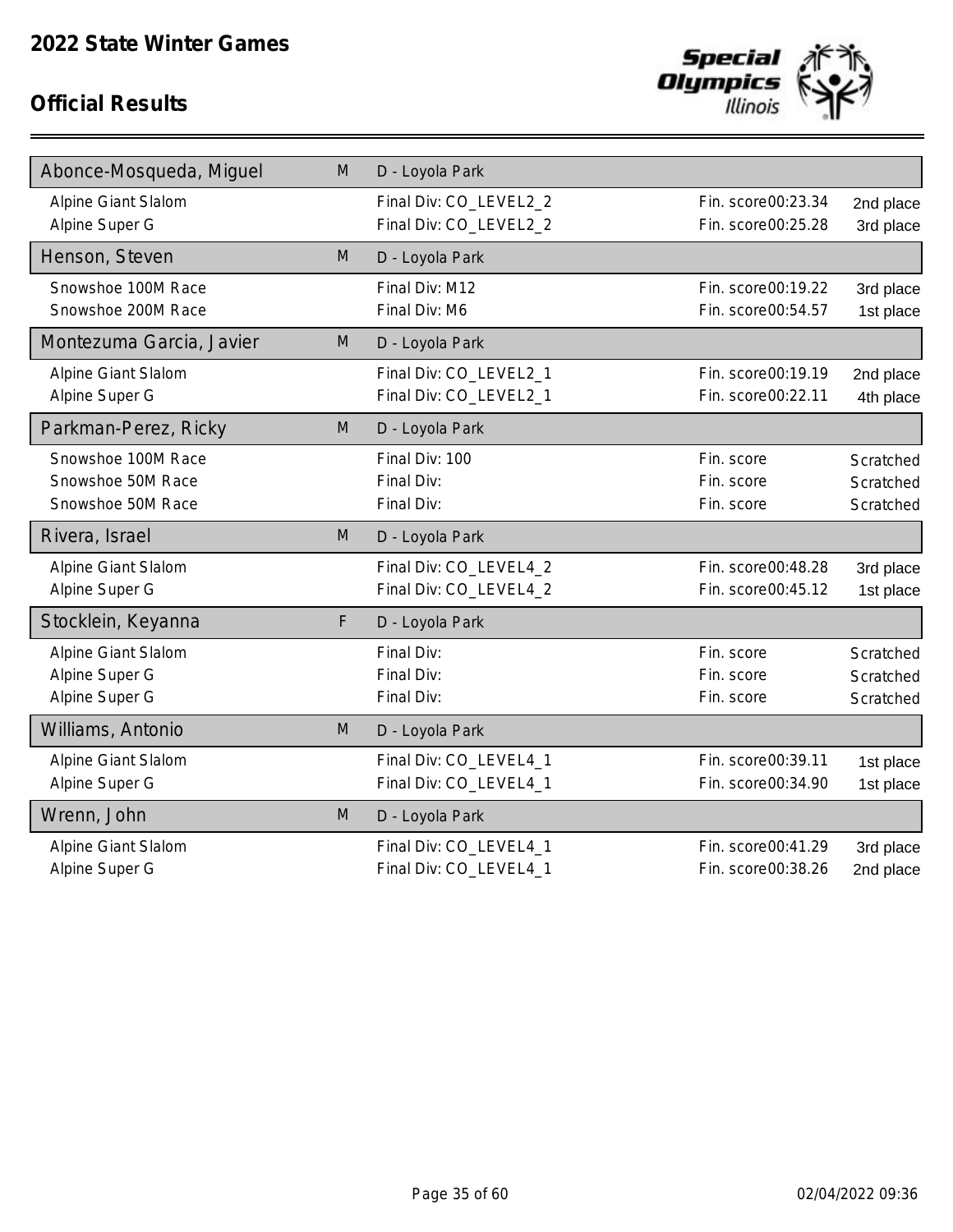

| Martinez, Nicholas (Nico) | M | D - Mann Park  |                    |           |
|---------------------------|---|----------------|--------------------|-----------|
| Snowshoe 100M Race        |   | Final Div: M09 | Fin. score00:29.81 | 2nd place |
| Snowshoe 50M Race         |   | Final Div: M08 | Fin. score00:13.66 | 1st place |
| Snowshoe 50M Race         |   | Final Div: M08 | Fin. score00:13.66 | 1st place |
|                           |   |                |                    |           |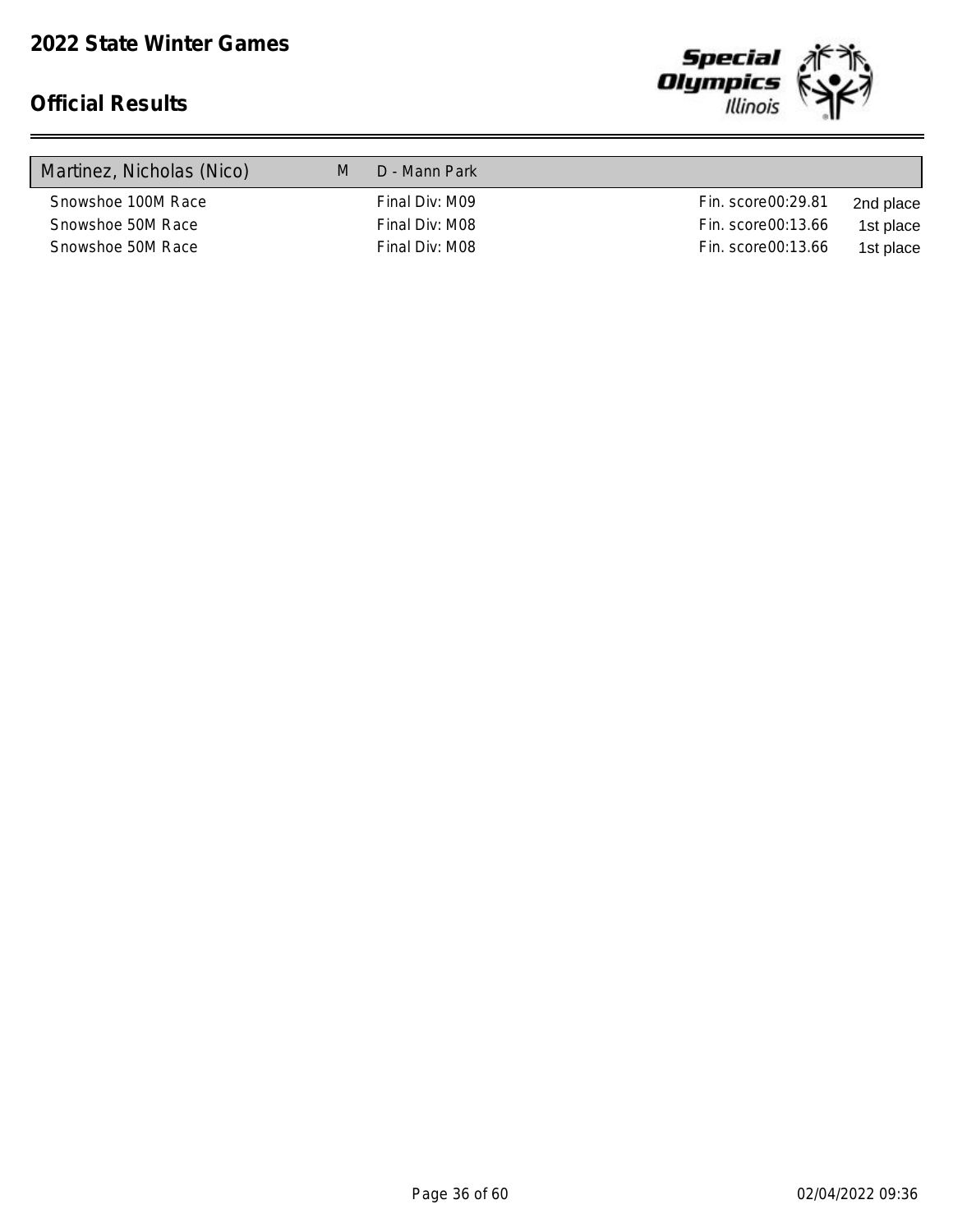

| Collazo, Ivette (Sylvia) | F. | D - Marquette Park |                |                    |                 |
|--------------------------|----|--------------------|----------------|--------------------|-----------------|
| Snowshoe 100M Race       |    | Final Div: F08     |                | Fin. score00:31.07 | 3rd place       |
| Snowshoe 4 X 100M Relay  |    | Final Div: CO4     | Marquette Park | Fin. score02:51.29 | 1st place       |
| Snowshoe 50M Race        |    | Final Div: F09     |                | Fin. score00:16.28 | 2nd place       |
| Snowshoe 50M Race        |    | Final Div: F09     |                | Fin. score00:16.28 | 2nd place       |
| McDaniels, Charles       | M  | D - Marquette Park |                |                    |                 |
| Snowshoe 100M Race       |    | Final Div: M08     |                | Fin. score00:28.65 | 3rd place       |
| Snowshoe 50M Race        |    | Final Div: M09     |                | Fin. score00:12.31 | 2nd place       |
| Snowshoe 50M Race        |    | Final Div: M09     |                | Fin. score00:12.31 | 2nd place       |
| Salzer, Brandon          | M  | D - Marquette Park |                |                    |                 |
| Snowshoe 100M Race       |    | Final Div: M08     |                | Fin. score00:32.60 | 5th place       |
| Snowshoe 4 X 100M Relay  |    | Final Div: CO4     | Marquette Park | Fin. score02:51.29 | 1st place       |
| Snowshoe 50M Race        |    | Final Div: M07     |                | Fin. score00:13.59 | 1st place       |
| Snowshoe 50M Race        |    | Final Div: M07     |                | Fin. score00:13.59 | 1st place       |
| Sanders, Carter          | M  | D - Marquette Park |                |                    |                 |
| Snowshoe 100M Race       |    | Final Div: 100     |                | Fin. score         | Scratched       |
| Snowshoe 4 X 100M Relay  |    | Final Div: CO4     | Marquette Park | Fin. score02:51.29 | <b>Stsaphee</b> |
| Snowshoe 50M Race        |    | Final Div: M10     |                | Fin. score         | Did not show    |
| Snowshoe 50M Race        |    | Final Div: M10     |                | Fin. score         | Did not show    |
| Shadden, Christopher     | M  | D - Marquette Park |                |                    |                 |
| Snowshoe 200M Race       |    | Final Div: M6      |                | Fin. score         | Did not show    |
| Snowshoe 4 X 100M Relay  |    | Final Div: CO4     | Marquette Park | Fin. score02:51.29 | 1st place       |
| Snowshoe 400M Race       |    | Final Div: CO2     |                | Fin. score03:02.50 | 1st place       |
| Sharp, Deanna J          | F  | D - Marquette Park |                |                    |                 |
| Snowshoe 100M Race       |    | Final Div: F07     |                | Fin. score00:30.96 | 1st place       |
| Snowshoe 50M Race        |    | Final Div: F10     |                | Fin. score00:14.90 | 2nd place       |
| Snowshoe 50M Race        |    | Final Div: F10     |                | Fin. score00:14.90 | 2nd place       |
| Young, Tysheika          | F  | D - Marquette Park |                |                    |                 |
| Snowshoe 100M Race       |    | Final Div: F08     |                | Fin. score00:28.59 | 2nd place       |
| Snowshoe 200M Race       |    | Final Div: F1      |                | Fin. score02:42.84 | 1st place       |
| Snowshoe 4 X 100M Relay  |    | Final Div: CO4     | Marquette Park | Fin. score02:51.29 | 1st place       |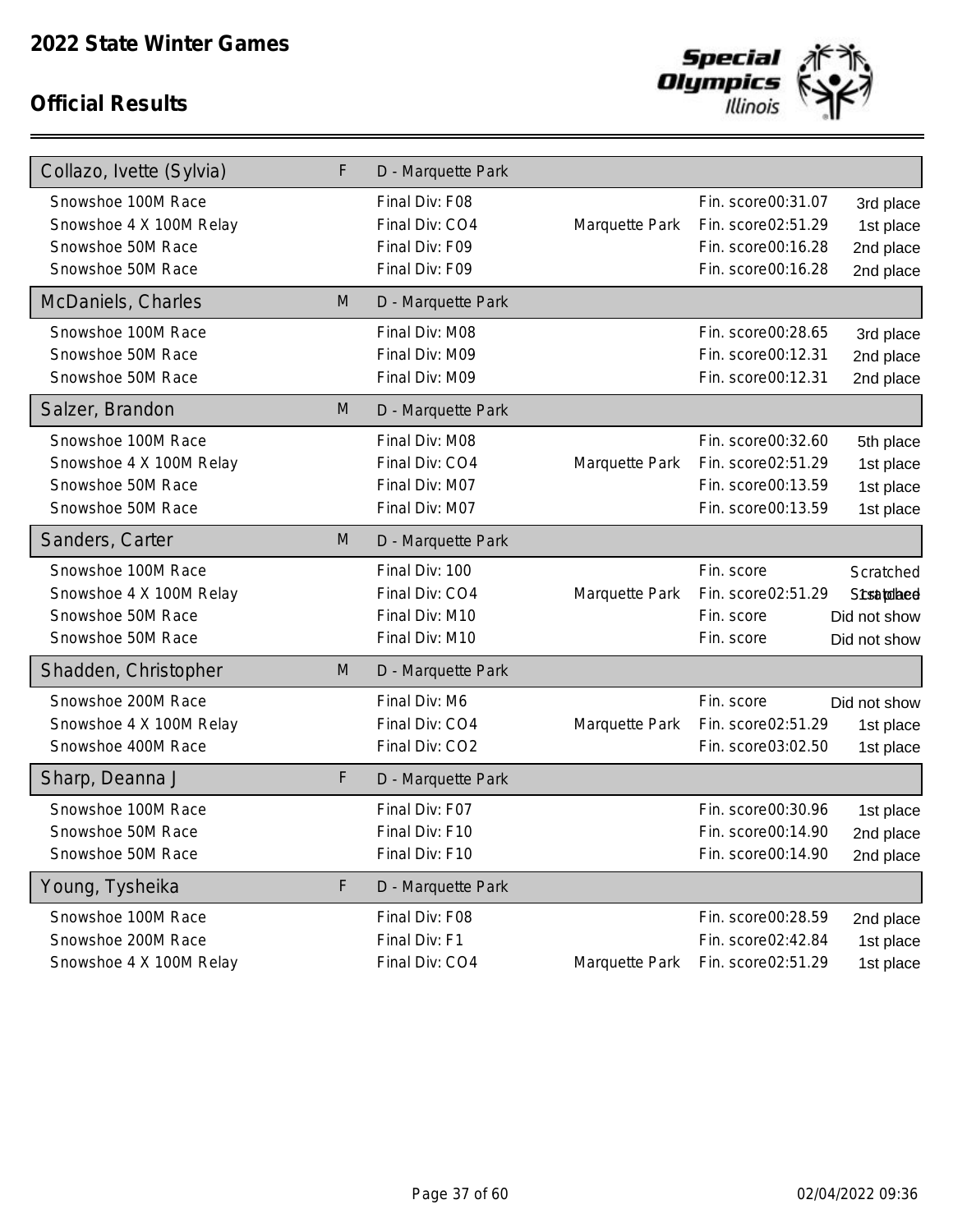

| Braasch, William         | M | D - McGuane Park         |                    |              |
|--------------------------|---|--------------------------|--------------------|--------------|
| Snowshoe 100M Race       |   | Final Div: M04           | Fin. score         | Did not show |
| Jimenez, Cecilia         | F | D - McGuane Park         |                    |              |
| Snowshoe 50M Race        |   | Final Div: F04           | Fin. score00:42.56 | 1st place    |
| Snowshoe 50M Race        |   | Final Div: F04           | Fin. score00:42.56 | 1st place    |
| Johnson, Writni          | F | D - McGuane Park         |                    |              |
| Snowshoe 50M Race        |   | Final Div: F09           | Fin. score00:31.59 | 5th place    |
| Snowshoe 50M Race        |   | Final Div: F09           | Fin. score00:31.59 | 5th place    |
| Ortiz, Marisa            | F | D - McGuane Park         |                    |              |
| Snowshoe 100M Race       |   | Final Div: F02           | Fin. score02:13.72 | 3rd place    |
| Padilla, Stephanie       | F | D - McGuane Park         |                    |              |
| Alpine Giant Slalom      |   | Final Div:               | Fin. score         | Scratched    |
| Alpine Slalom            |   | Final Div: CO_LEVEL1.5_2 | Fin. score00:31.37 | 1st place    |
| Pulido, Edward (Eddie) F | M | D - McGuane Park         |                    |              |
| Snowshoe 50M Race        |   | Final Div: M05           | Fin. score00:31.91 | 4th place    |
| Snowshoe 50M Race        |   | Final Div: M05           | Fin. score00:31.91 | 4th place    |
| Weiss, Shelby L          | F | D - McGuane Park         |                    |              |
| Snowshoe 100M Race       |   | Final Div: F02           | Fin. score01:48.00 | 2nd place    |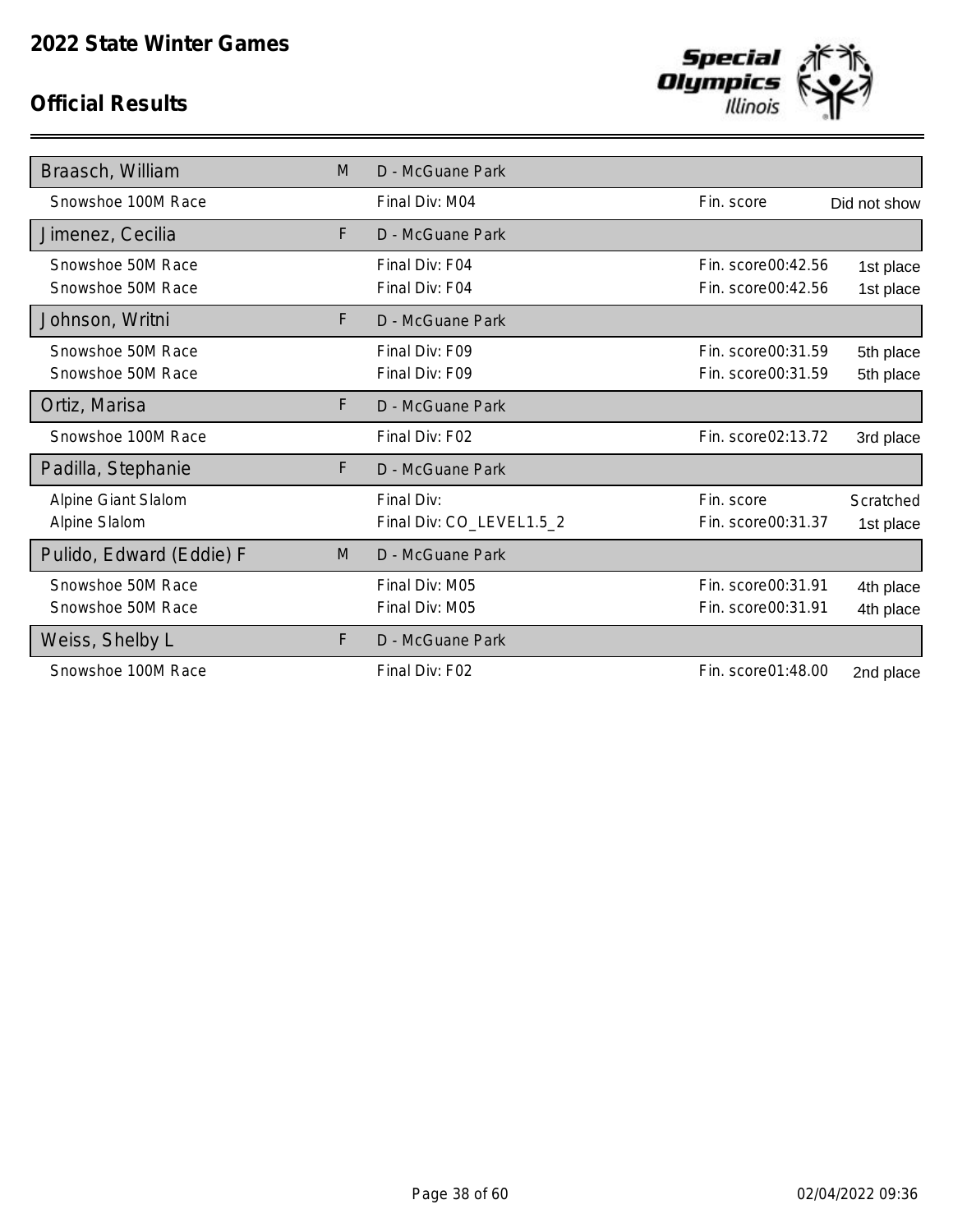

| Buck, Matthew        | M | D - Mt Greenwood Park    |                    |                      |
|----------------------|---|--------------------------|--------------------|----------------------|
| Alpine Slalom        |   | Final Div: CO_LEVEL2_1   | Fin. score00:20.25 | 1st place            |
| Alpine Super G       |   | Final Div: CO_LEVEL2_2   | Fin. score00:22.77 | 1st place            |
| Carrig, Kidd C       | M | D - Mt Greenwood Park    |                    |                      |
| Snowshoe 100M Race   |   | Final Div: M01           | Fin. score02:19.15 | 1st place            |
| Conners, Isamu (Guy) | M | D - Mt Greenwood Park    |                    |                      |
| Alpine Giant Slalom  |   | Final Div: CO_LEVEL4_1   | Fin. score00:39.47 | 2nd place            |
| Alpine Slalom        |   | Final Div: CO_LEVEL4_1   | Fin. score         | Did not show         |
| Ferriter, Maureen    | F | D - Mt Greenwood Park    |                    |                      |
| Snowshoe 50M Race    |   | Final Div: F05           | Fin. score00:43.50 | 2nd place            |
| Snowshoe 50M Race    |   | Final Div: F05           | Fin. score00:43.50 | 2nd place            |
| Mindeman, Leslie     | F | D - Mt Greenwood Park    |                    |                      |
| Snowshoe 50M Race    |   | Final Div: F08           | Fin. score00:27.94 | 4th place            |
| Snowshoe 50M Race    |   | Final Div: F08           | Fin. score00:27.94 | 4th place            |
| Ramirez, Marco       | M | D - Mt Greenwood Park    |                    |                      |
| Alpine Slalom        |   | Final Div: CO_LEVEL1.5_1 | Fin. score00:27.43 | 4th place            |
| Alpine Super G       |   | Final Div: CO_LEVEL1.5_1 | Fin. score00:36.59 | 3rd place            |
| Rudd, Michael Eoin   | M | D - Mt Greenwood Park    |                    |                      |
| Alpine Giant Slalom  |   | Final Div:               | Fin. score         | Scratched            |
| Alpine Slalom        |   | Final Div:               | Fin. score         | Scratched            |
| Alpine Slalom        |   | Final Div:               | Fin. score         | Scratched            |
| Schoenecker, Thomas  | M | D - Mt Greenwood Park    |                    |                      |
| Snowshoe 100M Race   |   | Final Div: 100           | Fin. score         | Scratched            |
| Shimoda, Thomas      | M | D - Mt Greenwood Park    |                    |                      |
| Alpine Giant Slalom  |   | Final Div: CO_LEVEL4_2   | Fin. score00:51.98 | 5th place            |
| Alpine Slalom        |   | Final Div: CO_LEVEL4_2   | Fin. score         | Participation ribbon |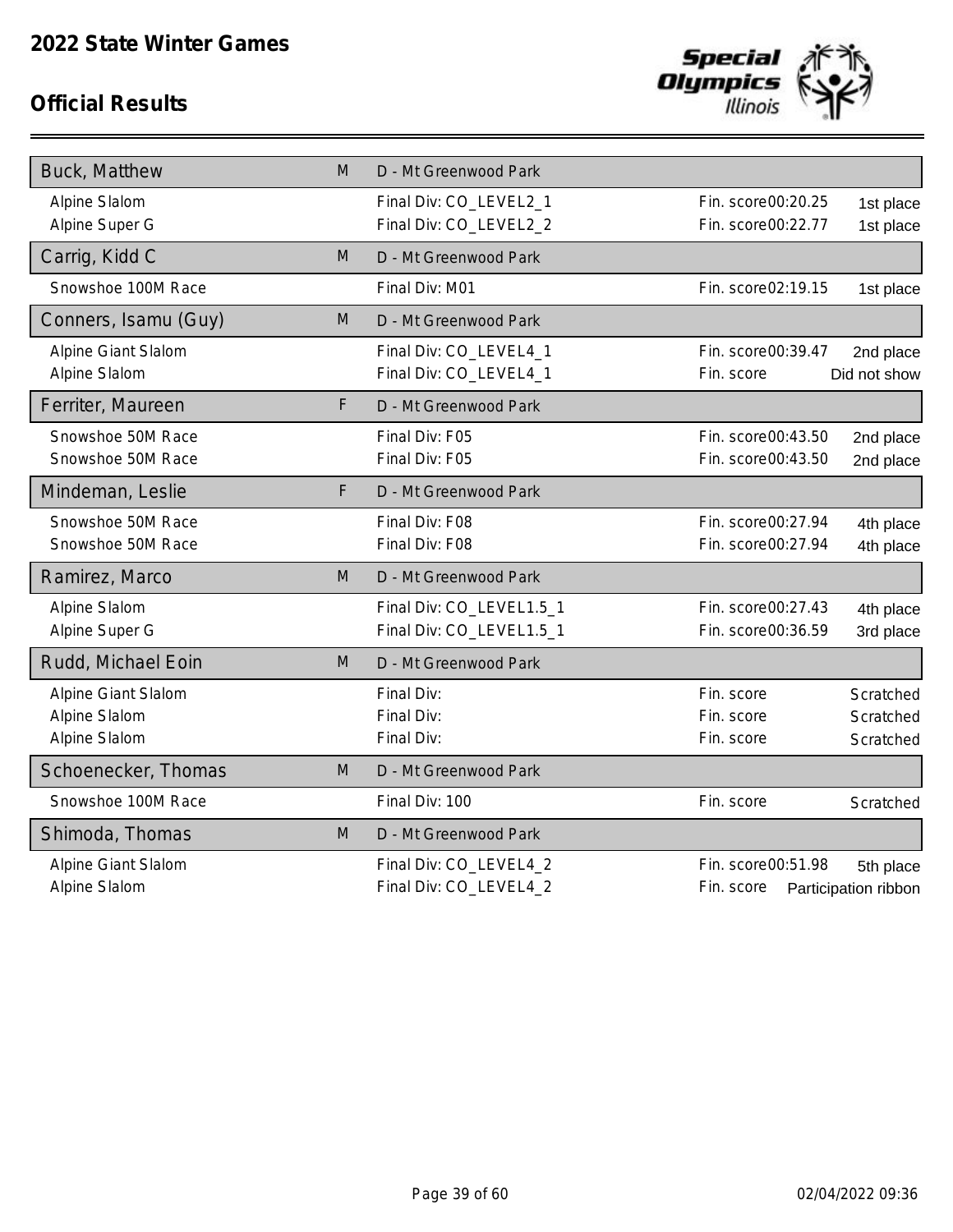

| Anderson, Davion        | M | D - Northside Learning Ctr                   |                     |                       |
|-------------------------|---|----------------------------------------------|---------------------|-----------------------|
| Snowshoe 4 X 100M Relay |   | Final Div: CONbrthside Learning Ctr Huskies  | Fin. score02:10.15  | 1st place             |
| Snowshoe 50M Race       |   | Final Div: M11                               | Fin. score          | Did not show          |
| Snowshoe 50M Race       |   | Final Div: M11                               | Fin. score          | Did not show          |
| Carter, Janeka Latrise  | F | D - Northside Learning Ctr                   |                     |                       |
| Snowshoe 4 X 100M Relay |   | Final Div: MCCtBside Learning Ctr Speedsterz | Fin. score08:48.81  | 3rd place             |
| Conrad, Alfred          | M | D - Northside Learning Ctr                   |                     |                       |
| Snowshoe 4 X 100M Relay |   | Final Div:<br>Northside Learning Ctr Howls   | Fin. score          | Scratched             |
| Snowshoe 50M Race       |   | Final Div:                                   | Fin. score          | Scratched             |
| Snowshoe 50M Race       |   | Final Div:                                   | Fin. score          | Scratched             |
| Hogan, Maria            | F | D - Northside Learning Ctr                   |                     |                       |
| Snowshoe 100M Race      |   | Final Div: F09                               | Fin. score00:31.38  | 5th place             |
| Snowshoe 4 X 100M Relay |   | Final Div: COfthside Learning Ctr Husketetz  | Fin. score11:49.13  | <b>Sorch to be ed</b> |
| Johnson, Kjell          | M | D - Northside Learning Ctr                   |                     |                       |
| Snowshoe 4 X 100M Relay |   | Final Div:<br>Northside Learning Ctr Howls   | Fin. score          | Scratched             |
| Snowshoe 50M Race       |   | Final Div: M05                               | Fin. score00:23.91  | 3rd place             |
| Snowshoe 50M Race       |   | Final Div: M05                               | Fin. score00:23.91  | 3rd place             |
| Martinez, David A       | M | D - Northside Learning Ctr                   |                     |                       |
| Snowshoe 4 X 100M Relay |   | FinaldDihrsid@Bearning Ctr Klondike Huskies  | Fin. score04:10.16  | 1st place             |
| Martinez, Roselena      | F | D - Northside Learning Ctr                   |                     |                       |
| Snowshoe 100M Race      |   | Final Div: F06                               | Fin. score01:24.72  | 5th place             |
| Snowshoe 4 X 100M Relay |   | Final Div: MCCdBside Learning Ctr Speedsterz | Fin. score08:48.81  | <b>S3mappiheed</b>    |
| Snowshoe 50M Race       |   | Final Div: F05                               | Fin. score01:01.50  | 4th place             |
| Snowshoe 50M Race       |   | Final Div: F05                               | Fin. score01:01.50  | 4th place             |
| Merino, Jascellyn       | F | D - Northside Learning Ctr                   |                     |                       |
| Snowshoe 4 X 100M Relay |   | Final Div:<br>Northside Learning Ctr Howls   | Fin. score          | Scratched             |
| Miller, Brian           | M | D - Northside Learning Ctr                   |                     |                       |
| Snowshoe 4 X 100M Relay |   | Final Div: CONorthside Learning Ctr Huskies  | Fin. score02:10.15  | 1st place             |
| Mondragon, Sofia        | F | D - Northside Learning Ctr                   |                     |                       |
| Snowshoe 4 X 100M Relay |   | Final Div: MCCtBside Learning Ctr Speedsterz | Fin. score08:48.81  | 3rd place             |
| Remigio, Sarahi         | F | D - Northside Learning Ctr                   |                     |                       |
| Snowshoe 4 X 100M Relay |   | Final Div: COfthside Learning Ctr Husketetz  | Fin. score 11:49.13 | 2nd place             |
| Rocio, Axel             | M | D - Northside Learning Ctr                   |                     |                       |
| Snowshoe 4 X 100M Relay |   | Final Div: COMbrthside Learning Ctr Huskies  | Fin. score02:10.15  | 1st place             |
| Snowshoe 50M Race       |   | Final Div: M11                               | Fin. score00:11.12  | 3rd place             |
| Snowshoe 50M Race       |   | Final Div: M11                               | Fin. score00:11.12  | 3rd place             |
|                         |   | Page 40 of 60                                |                     | 02/04/2022 09:36      |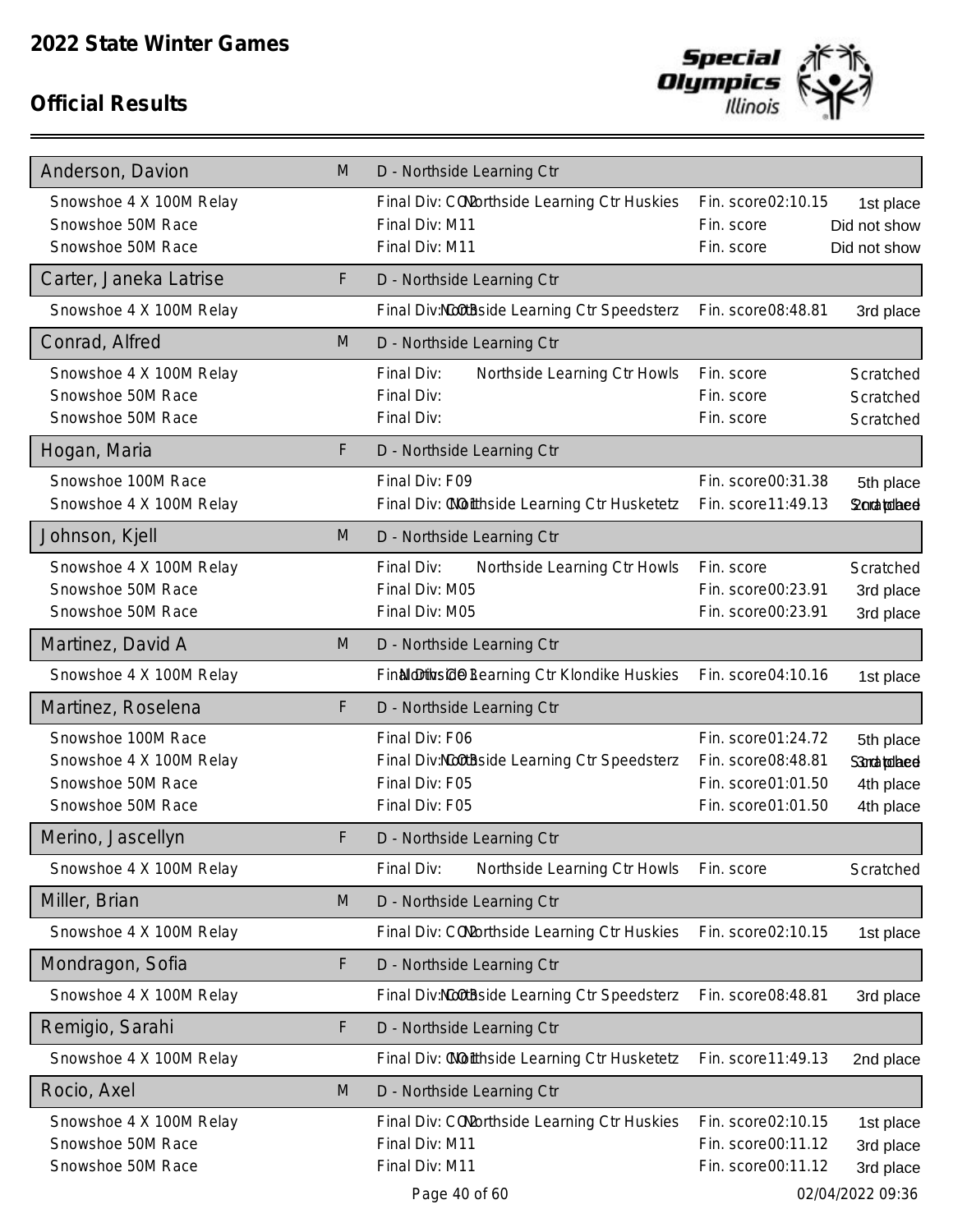

| Ruiz, Valentino         | M | D - Northside Learning Ctr                    |                     |                  |
|-------------------------|---|-----------------------------------------------|---------------------|------------------|
| Snowshoe 4 X 100M Relay |   | FinaldDituside Bearning Ctr Klondike Huskies  | Fin. score04:10.16  | 1st place        |
| Snowshoe 50M Race       |   | Final Div: M06                                | Fin. score00:19.34  | 2nd place        |
| Snowshoe 50M Race       |   | Final Div: M06                                | Fin. score00:19.34  | 2nd place        |
| Saffa-Dipman, Maria     | F | D - Northside Learning Ctr                    |                     |                  |
| Snowshoe 4 X 100M Relay |   | Final Div: COfthside Learning Ctr Husketetz   | Fin. score 11:49.13 | 2nd place        |
| Sanchez, Christian      | M | D - Northside Learning Ctr                    |                     |                  |
| Snowshoe 100M Race      |   | Final Div: M07                                | Fin. score00:26.72  | 1st place        |
| Snowshoe 4 X 100M Relay |   | Final Div: CONbrthside Learning Ctr Huskies   | Fin. score02:10.15  | 1st place        |
| Schultz, Ryan           | M | D - Northside Learning Ctr                    |                     |                  |
| Snowshoe 100M Race      |   | Final Div: M03                                | Fin. score04:11.72  | 2nd place        |
| Snowshoe 4 X 100M Relay |   | Final Div: MCCO Bside Learning Ctr Speedsterz | Fin. score08:48.81  | 3rd place        |
| Snowshoe 50M Race       |   | Final Div: M02                                | Fin. score01:24.31  | 1st place        |
| Snowshoe 50M Race       |   | Final Div: M02                                | Fin. score01:24.31  | 1st place        |
| Smith, Antonio          | M | D - Northside Learning Ctr                    |                     |                  |
| Snowshoe 4 X 100M Relay |   | Final Div:<br>Northside Learning Ctr Howls    | Fin. score          | Scratched        |
| Solis, Arturo           | M | D - Northside Learning Ctr                    |                     |                  |
| Snowshoe 4 X 100M Relay |   | FinaldDibsideBearning Ctr Klondike Huskies    | Fin. score04:10.16  | 1st place        |
| Sourbis, Daniel         | M | D - Northside Learning Ctr                    |                     |                  |
| Snowshoe 4 X 100M Relay |   | FinaldDitusid@Bearning Ctr Klondike Huskies   | Fin. score04:10.16  | 1st place        |
| Snowshoe 50M Race       |   | Final Div: M05                                | Fin. score00:19.28  | 2nd place        |
| Snowshoe 50M Race       |   | Final Div: M05                                | Fin. score00:19.28  | 2nd place        |
| Tran, Anthony           | M | D - Northside Learning Ctr                    |                     |                  |
| Snowshoe 100M Race      |   | Final Div: M11                                | Fin. score00:23.09  | 5th place        |
| Snowshoe 4 X 100M Relay |   | FinaldDibtsid@Bearning Ctr Klondike Huskies   | Fin. score04:10.16  | Stsatdaed        |
| Vazquez, Leonardo       | M | D - Northside Learning Ctr                    |                     |                  |
| Snowshoe 100M Race      |   | Final Div: M03                                | Fin. score01:42.06  | 1st place        |
| Snowshoe 4 X 100M Relay |   | Final Div: MCCtBside Learning Ctr Speedsterz  | Fin. score08:48.81  | 3rd place        |
| Snowshoe 50M Race       |   | Final Div: M03                                | Fin. score00:56.25  | 2nd place        |
| Snowshoe 50M Race       |   | Final Div: M03                                | Fin. score00:56.25  | 2nd place        |
| Weinmann, Joann         | F | D - Northside Learning Ctr                    |                     |                  |
| Snowshoe 4 X 100M Relay |   | Final Div: COMMthside Learning Ctr Husketetz  | Fin. score 11:49.13 | 2nd place        |
| Williams, Milek         | M | D - Northside Learning Ctr                    |                     |                  |
| Snowshoe 4 X 100M Relay |   | Final Div: CONbrthside Learning Ctr Huskies   | Fin. score02:10.15  | Stsaphee         |
| Zavala, Yaritzel        | F | D - Northside Learning Ctr                    |                     |                  |
| Snowshoe 4 X 100M Relay |   | Final Div: COfthside Learning Ctr Husketetz   | Fin. score 11:49.13 | 2nd place        |
|                         |   | Page 41 of 60                                 |                     | 02/04/2022 09:36 |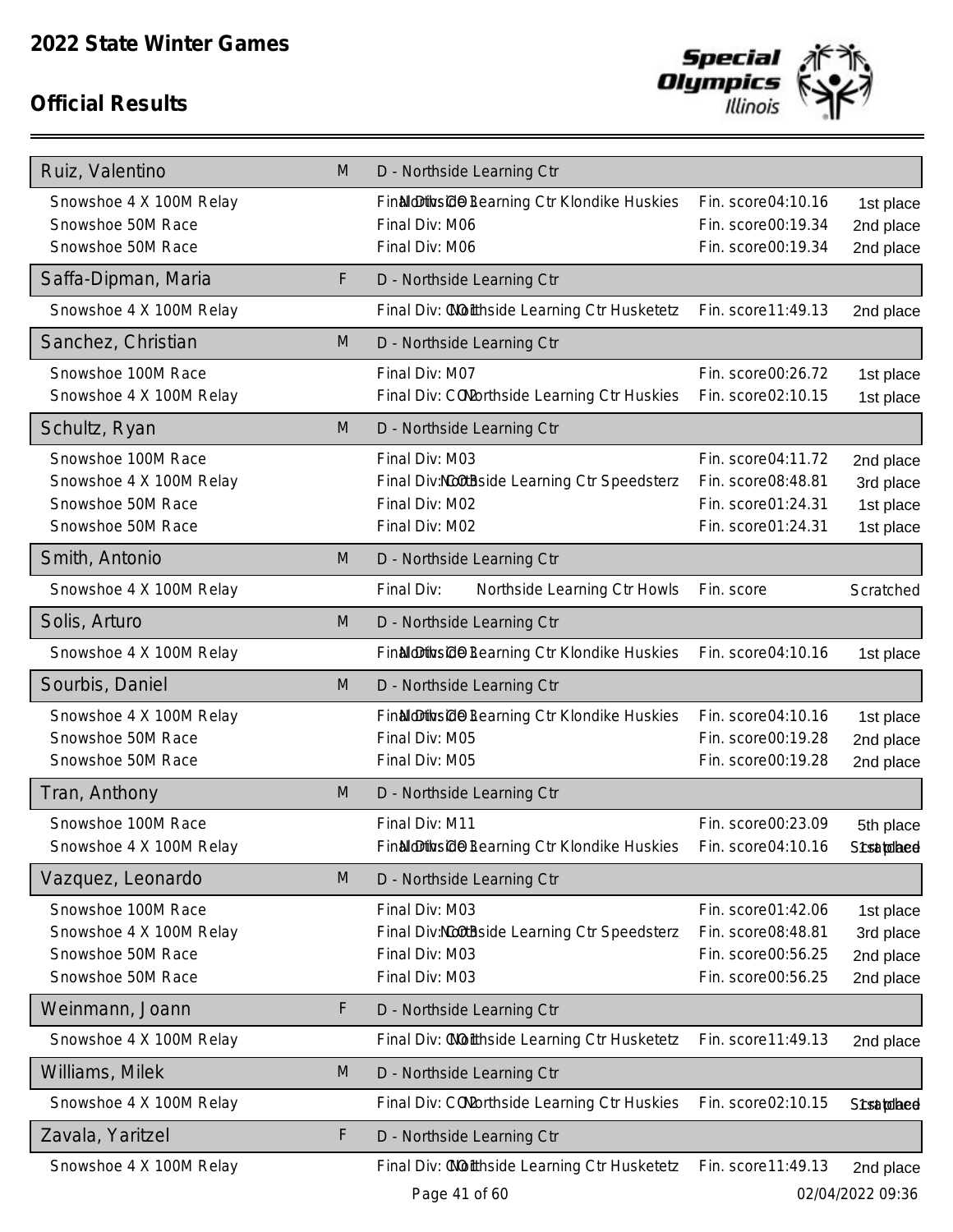

| Fallon, Aidan       | M | D - Norwood Park         |                    |           |
|---------------------|---|--------------------------|--------------------|-----------|
| Alpine Giant Slalom |   | Final Div: CO_LEVEL1_1   | Fin. score00:28.04 | 5th place |
| Alpine Super G      |   | Final Div: CO_LEVEL1_1   | Fin. score00:33.78 | 2nd place |
| Fallon, Connor      | M | D - Norwood Park         |                    |           |
| Alpine Giant Slalom |   | Final Div: CO_LEVEL4_3   | Fin. score00:53.10 | 1st place |
| Alpine Super G      |   | Final Div: CO_LEVEL4_2   | Fin. score00:50.90 | 2nd place |
|                     |   |                          |                    |           |
| McDonough, Timothy  | M | D - Norwood Park         |                    |           |
| Alpine Giant Slalom |   | Final Div: CO_LEVEL3_1   | Fin. score00:40.01 | 5th place |
| Alpine Super G      |   | Final Div: CO_LEVEL3_1   | Fin. score00:39.00 | 3rd place |
| Nichol, Christopher | M | D - Norwood Park         |                    |           |
| Alpine Giant Slalom |   | Final Div: CO_LEVEL1.5_3 | Fin. score00:26.75 | 1st place |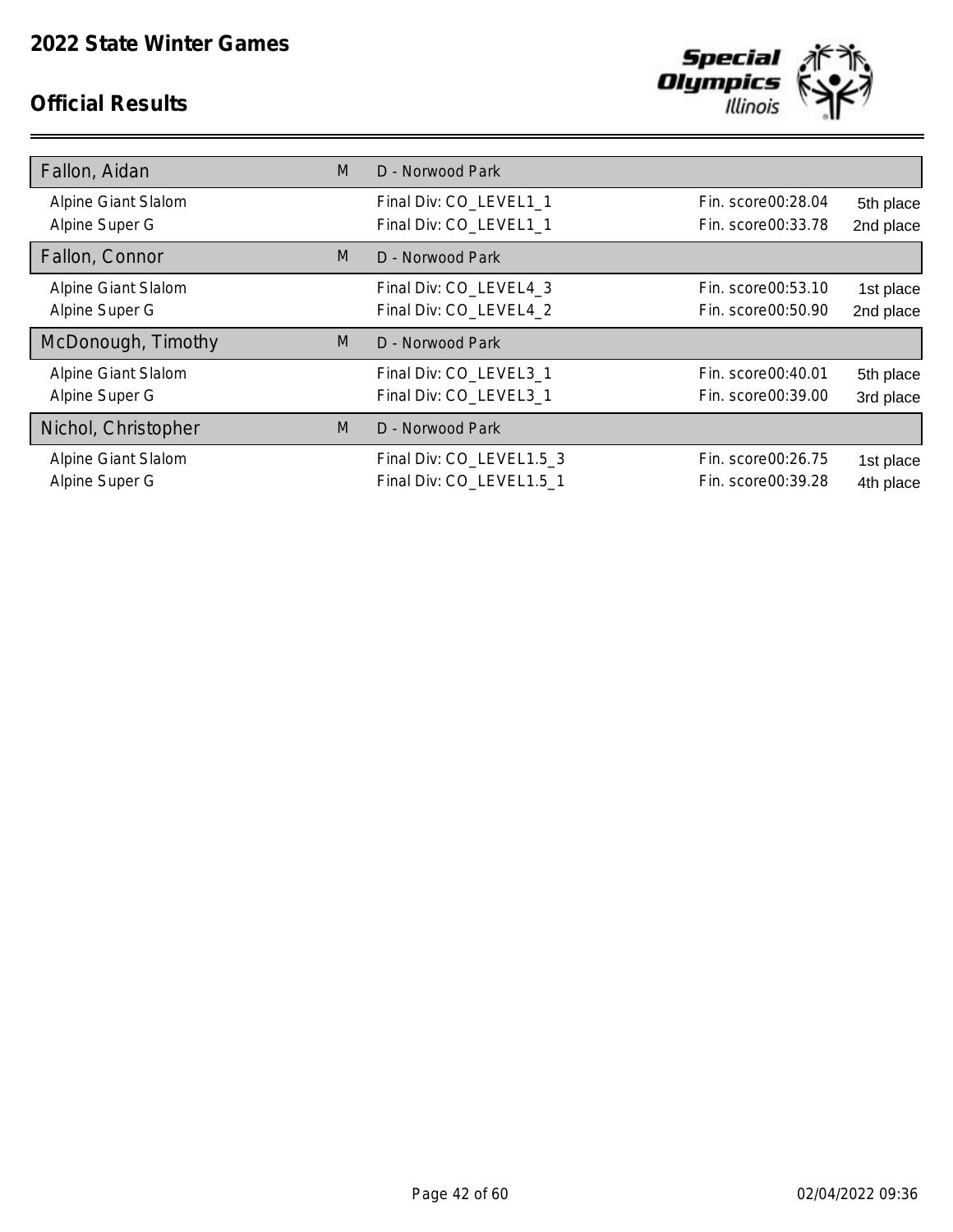

| Altamirano, Jill A                    | F | D - Shabbona Park                                    |                                          |              |
|---------------------------------------|---|------------------------------------------------------|------------------------------------------|--------------|
| Snowshoe 100M Race                    |   | Final Div: F05                                       | Fin. score01:26.78                       | 1st place    |
| Snowshoe 50M Race                     |   | Final Div: F05                                       | Fin. score00:41.62                       | 1st place    |
| Snowshoe 50M Race                     |   | Final Div: F05                                       | Fin. score00:41.62                       | 1st place    |
| Casey-Duchon, Francis                 | M | D - Shabbona Park                                    |                                          |              |
| Alpine Giant Slalom                   |   | Final Div: CO_LEVEL1_2                               | Fin. score00:29.34                       | 1st place    |
| Alpine Super G                        |   | Final Div: CO_LEVEL1_2                               | Fin. score00:33.62                       | 3rd place    |
| Clark, Elizabeth                      | F | D - Shabbona Park                                    |                                          |              |
| Alpine Giant Slalom                   |   | Final Div: CO_LEVEL1_1                               | Fin. score00:23.13                       | 1st place    |
| Alpine Super G                        |   | Final Div: CO_LEVEL1_1                               | Fin. score00:28.78                       | 1st place    |
| Daichendt, Janna                      | F | D - Shabbona Park                                    |                                          |              |
| Alpine Giant Slalom                   |   | Final Div: CO_LEVEL2_1                               | Fin. score00:22.06                       | 6th place    |
| Alpine Super G                        |   | Final Div: CO_LEVEL2_3                               | Fin. score00:25.44                       | 1st place    |
| Dunne, Coleen E                       | F | D - Shabbona Park                                    |                                          |              |
| Snowshoe 50M Race                     |   | Final Div: F08                                       | Fin. score00:18.12                       | 1st place    |
| Snowshoe 50M Race                     |   | Final Div: F08                                       | Fin. score00:18.12                       | 1st place    |
| Flanary, Kostadino (Kosta)            | M | D - Shabbona Park                                    |                                          |              |
| Snowshoe 50M Race                     |   | Final Div: M04                                       | Fin. score                               | Did not show |
| Snowshoe 50M Race                     |   | Final Div: M04                                       | Fin. score                               | Did not show |
|                                       |   |                                                      |                                          |              |
| Flores, Nicole                        | F | D - Shabbona Park                                    |                                          |              |
| Alpine Giant Slalom                   |   | Final Div:                                           | Fin. score                               | Scratched    |
| Alpine Super G                        |   | Final Div:                                           | Fin. score                               | Scratched    |
| Alpine Super G                        |   | Final Div:                                           | Fin. score                               | Scratched    |
| Gorski, Matthew                       | M | D - Shabbona Park                                    |                                          |              |
| <b>Alpine Giant Slalom</b>            |   | Final Div: CO_LEVEL4_2                               | Fin. score00:44.04                       | 1st place    |
| Alpine Super G                        |   | Final Div: CO_LEVEL4_1                               | Fin. score00:41.90                       | 4th place    |
| Gremo, Daniel                         | M | D - Shabbona Park                                    |                                          |              |
| Snowshoe 50M Race                     |   | Final Div: M07                                       | Fin. score00:19.47                       | 4th place    |
| Snowshoe 50M Race                     |   | Final Div: M07                                       | Fin. score00:19.47                       | 4th place    |
| Hertl, Peter                          | M | D - Shabbona Park                                    |                                          |              |
| Alpine Giant Slalom                   |   | Final Div: CO_LEVEL4_2                               | Fin. score00:44.37                       | 2nd place    |
| Alpine Super G                        |   | Final Div: CO_LEVEL4_1                               | Fin. score00:42.40                       | 5th place    |
| Janik, Natalia                        | F | D - Shabbona Park                                    |                                          |              |
| Alpine Giant Slalom<br>Alpine Super G |   | Final Div: CO_LEVEL1.5_1<br>Final Div: CO_LEVEL1.5_1 | Fin. score00:28.69<br>Fin. score00:31.66 | 4th place    |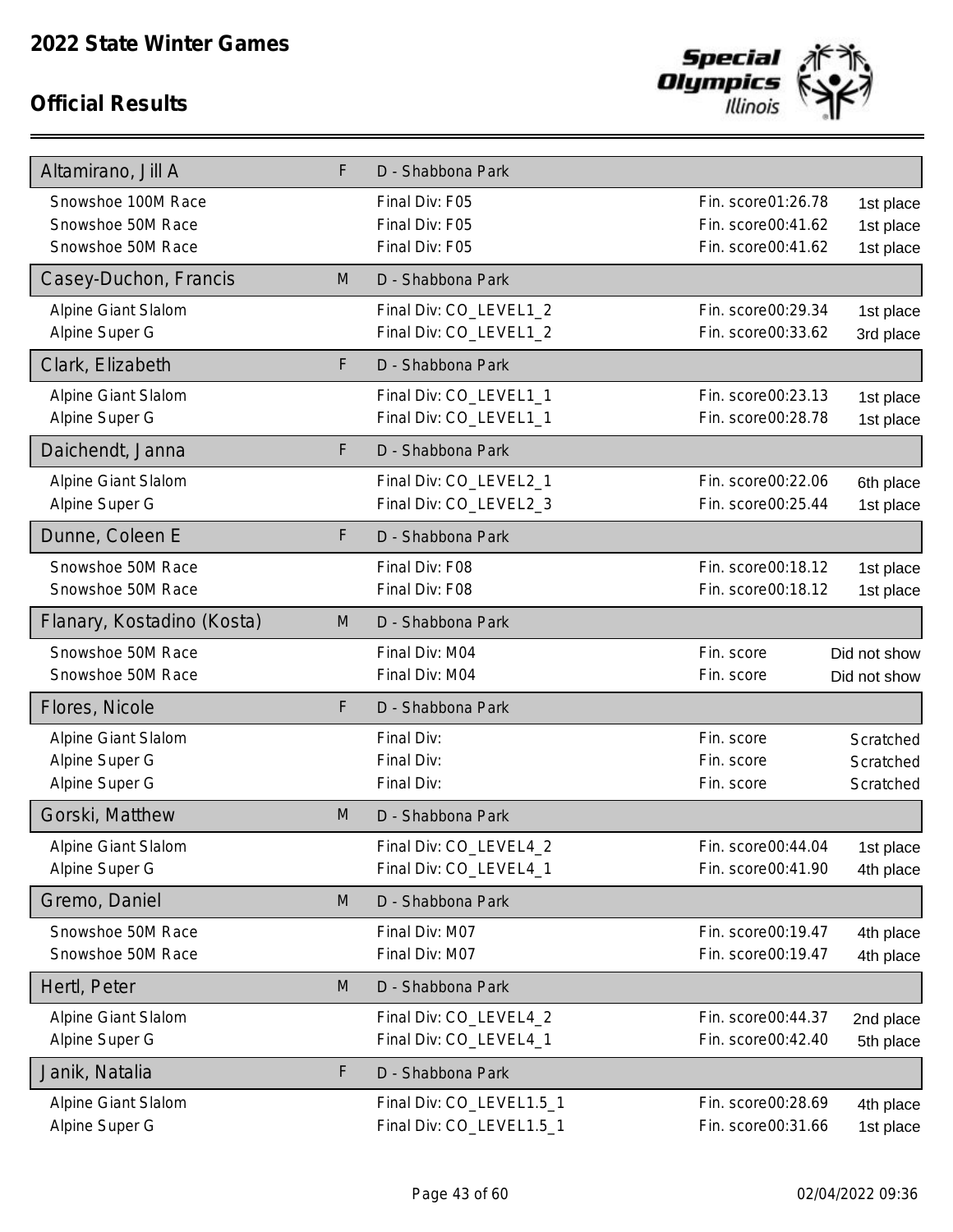

| Kajdanowski, Frank J    | M | D - Shabbona Park      |                     |           |
|-------------------------|---|------------------------|---------------------|-----------|
| Alpine Giant Slalom     |   | Final Div:             | Fin. score          | Scratched |
| Alpine Super G          |   | Final Div: CO_LEVEL1_2 | Fin. score00:31.63  | 2nd place |
| Kozdron, Barbara        | F | D - Shabbona Park      |                     |           |
| Snowshoe 100M Race      |   | Final Div: F04         | Fin. score 01:32.22 | 3rd place |
| Moreno, Karina          | F | D - Shabbona Park      |                     |           |
| Snowshoe 50M Race       |   | Final Div: F08         | Fin. score00:24.63  | 3rd place |
| Snowshoe 50M Race       |   | Final Div: F08         | Fin. score00:24.63  | 3rd place |
| Musial, David           | M | D - Shabbona Park      |                     |           |
| Snowshoe 100M Race      |   | Final Div: M07         | Fin. score00:52.29  | 4th place |
| Snowshoe 50M Race       |   | Final Div: M07         | Fin. score00:22.40  | 5th place |
| Snowshoe 50M Race       |   | Final Div: M07         | Fin. score00:22.40  | 5th place |
| Naughton, James         | M | D - Shabbona Park      |                     |           |
| Snowshoe 200M Race      |   | Final Div: M4          | Fin. score01:24.84  | 1st place |
| Snowshoe 400M Race      |   | Final Div: CO3         | Fin. score03:19.50  | 2nd place |
| Rodriguez, Anthony Joel | M | D - Shabbona Park      |                     |           |
| Snowshoe 50M Race       |   | Final Div:             | Fin. score          | Scratched |
| Snowshoe 50M Race       |   | Final Div:             | Fin. score          | Scratched |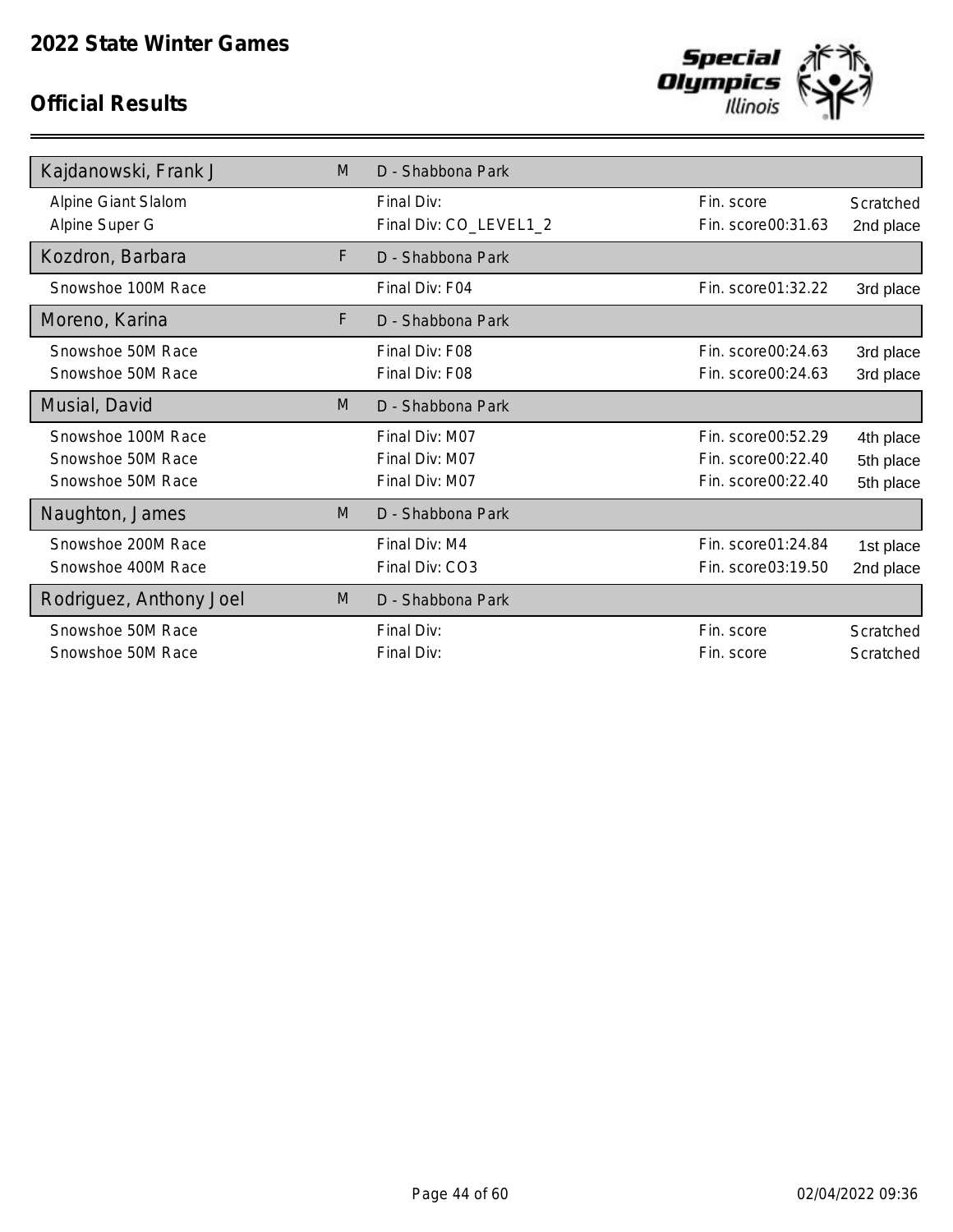

| Ogden, Kenneth      | M | D - Vittum Park          |                    |           |
|---------------------|---|--------------------------|--------------------|-----------|
| Alpine Giant Slalom |   | Final Div:               | Fin. score         | Scratched |
| Alpine Super G      |   | Final Div:               | Fin. score         | Scratched |
| Alpine Super G      |   | Final Div:               | Fin. score         | Scratched |
| Villa, Darius       | M | D - Vittum Park          |                    |           |
| Alpine Giant Slalom |   | Final Div: CO_LEVEL1.5_4 | Fin. score00:43.06 | 1st place |
| Alpine Slalom       |   | Final Div: CO_LEVEL1.5_3 | Fin. score00:32.54 | 1st place |
| Yelder, Isaac       | M | D - Vittum Park          |                    |           |
| Alpine Giant Slalom |   | Final Div: CO_LEVEL2_1   | Fin. score00:19.65 | 3rd place |
| Alpine Super G      |   | Final Div:               | Fin. score         | Scratched |
| Alpine Super G      |   | Final Div:               | Fin. score         | Scratched |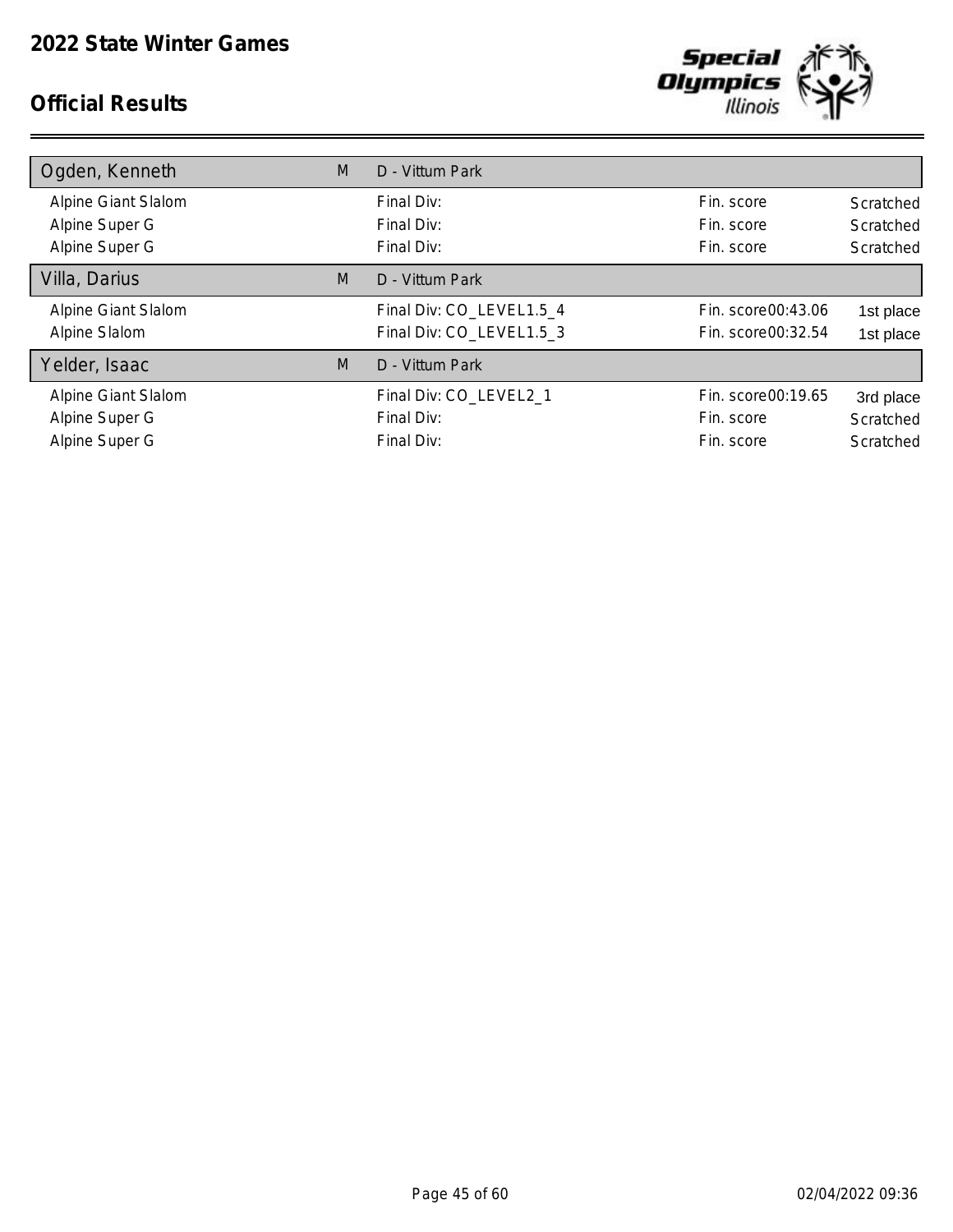

| Akerman, Claire     | F  | D - Welles Park          |                     |           |
|---------------------|----|--------------------------|---------------------|-----------|
| Snowshoe 200M Race  |    | Final Div: F4            | Fin. score 01:59.84 | 2nd place |
| Snowshoe 50M Race   |    | Final Div: F10           | Fin. score00:15.00  | 3rd place |
| Snowshoe 50M Race   |    | Final Div: F10           | Fin. score00:15.00  | 3rd place |
| Lizak, Mitchell     | M  | D - Welles Park          |                     |           |
| Snowshoe 200M Race  |    | Final Div: M3            | Fin. score 01:28.47 | 1st place |
| Snowshoe 50M Race   |    | Final Div: M09           | Fin. score00:16.10  | 4th place |
| Snowshoe 50M Race   |    | Final Div: M09           | Fin. score00:16.10  | 4th place |
| Mango, Tina         | F  | D - Welles Park          |                     |           |
| Snowshoe 100M Race  |    | Final Div: F02           | Fin. score01:14.22  | 1st place |
| Snowshoe 50M Race   |    | Final Div: F06           | Fin. score00:26.87  | 1st place |
| Snowshoe 50M Race   |    | Final Div: F06           | Fin. score00:26.87  | 1st place |
| Pope, Michael       | M  | D - Welles Park          |                     |           |
| Snowshoe 100M Race  |    | Final Div: M06           | Fin. score00:47.91  | 2nd place |
| Snowshoe 50M Race   |    | Final Div: M06           | Fin. score00:25.18  | 3rd place |
| Snowshoe 50M Race   |    | Final Div: M06           | Fin. score00:25.18  | 3rd place |
| Santa, Melisa       | F. | D - Welles Park          |                     |           |
| Alpine Giant Slalom |    | Final Div: CO_LEVEL1.5_1 | Fin. score00:25.06  | 3rd place |
| Alpine Super G      |    | Final Div: CO_LEVEL1.5_1 | Fin. score00:33.18  | 2nd place |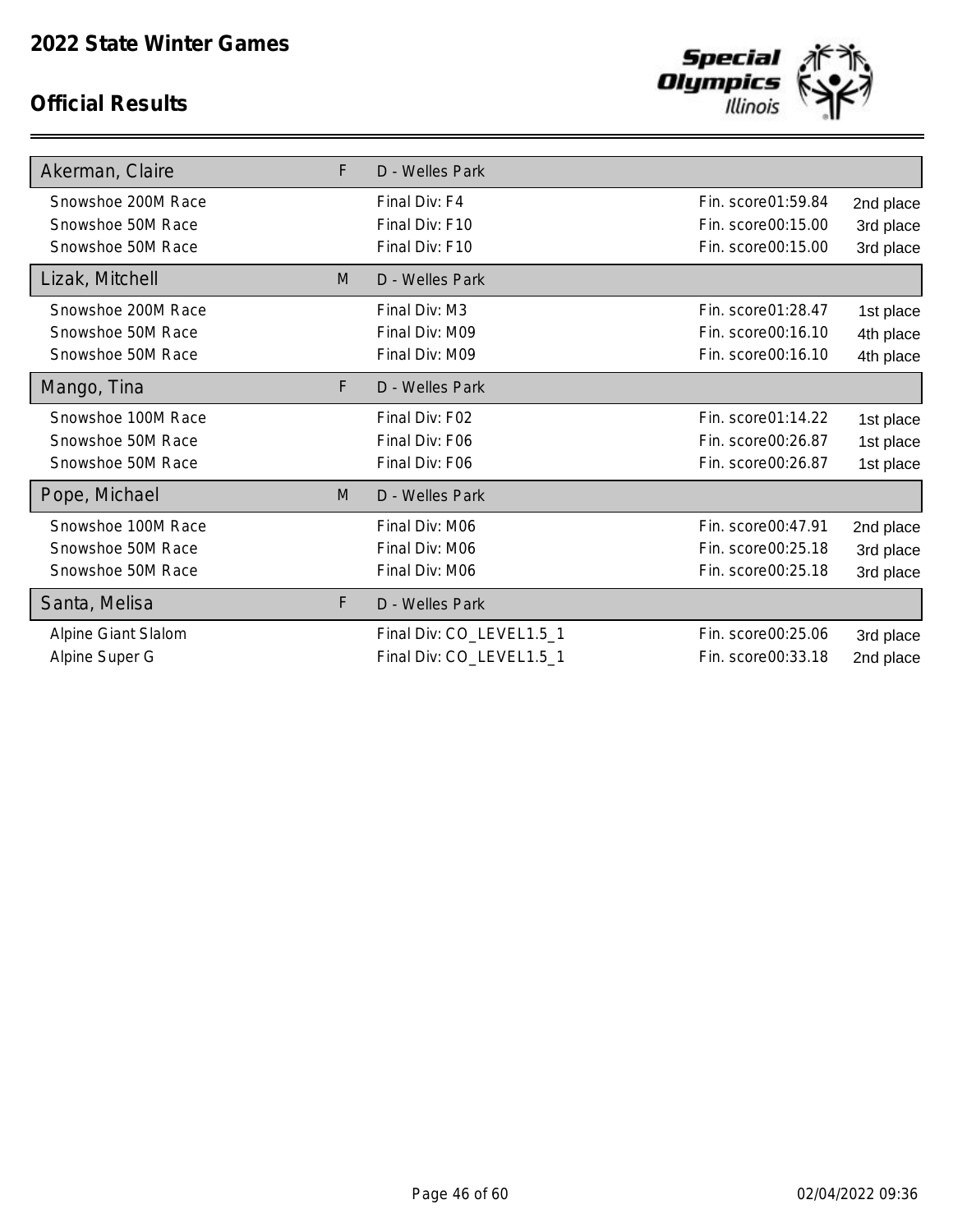

| Adebayo, Akim           | M | D - West Pullman Park                     |                     |           |
|-------------------------|---|-------------------------------------------|---------------------|-----------|
| Snowshoe 4 X 100M Relay |   | West Pullman Wild Birdz<br>Final Div: CO1 | Fin. score 03:25.44 | 1st place |
| Jones, Delia            | F | D - West Pullman Park                     |                     |           |
| Snowshoe 4 X 100M Relay |   | Final Div: CO1<br>West Pullman Wild Birdz | Fin. score 03:25.44 | 1st place |
| Marks, Sade             | F | D - West Pullman Park                     |                     |           |
| Alpine Giant Slalom     |   | Final Div: CO_LEVEL1_1                    | Fin. score00:25.56  | 4th place |
| Alpine Slalom           |   | Final Div: CO_LEVEL1_1                    | Fin. score00:22.15  | 2nd place |
| Miller, Dana            | F | D - West Pullman Park                     |                     |           |
| Snowshoe 4 X 100M Relay |   | Final Div: CO1<br>West Pullman Wild Birdz | Fin. score03:25.44  | 1st place |
| Taylor, Jonathan        | M | D - West Pullman Park                     |                     |           |
| Snowshoe 4 X 100M Relay |   | Final Div: CO1<br>West Pullman Wild Birdz | Fin. score03:25.44  | 1st place |
| Vanderbilt, Alex        | M | D - West Pullman Park                     |                     |           |
| Alpine Giant Slalom     |   | Final Div: CO_LEVEL1_1                    | Fin. score00:24.44  | 3rd place |
| Alpine Slalom           |   | Final Div: CO_LEVEL1_1                    | Fin. score00:21.00  | 1st place |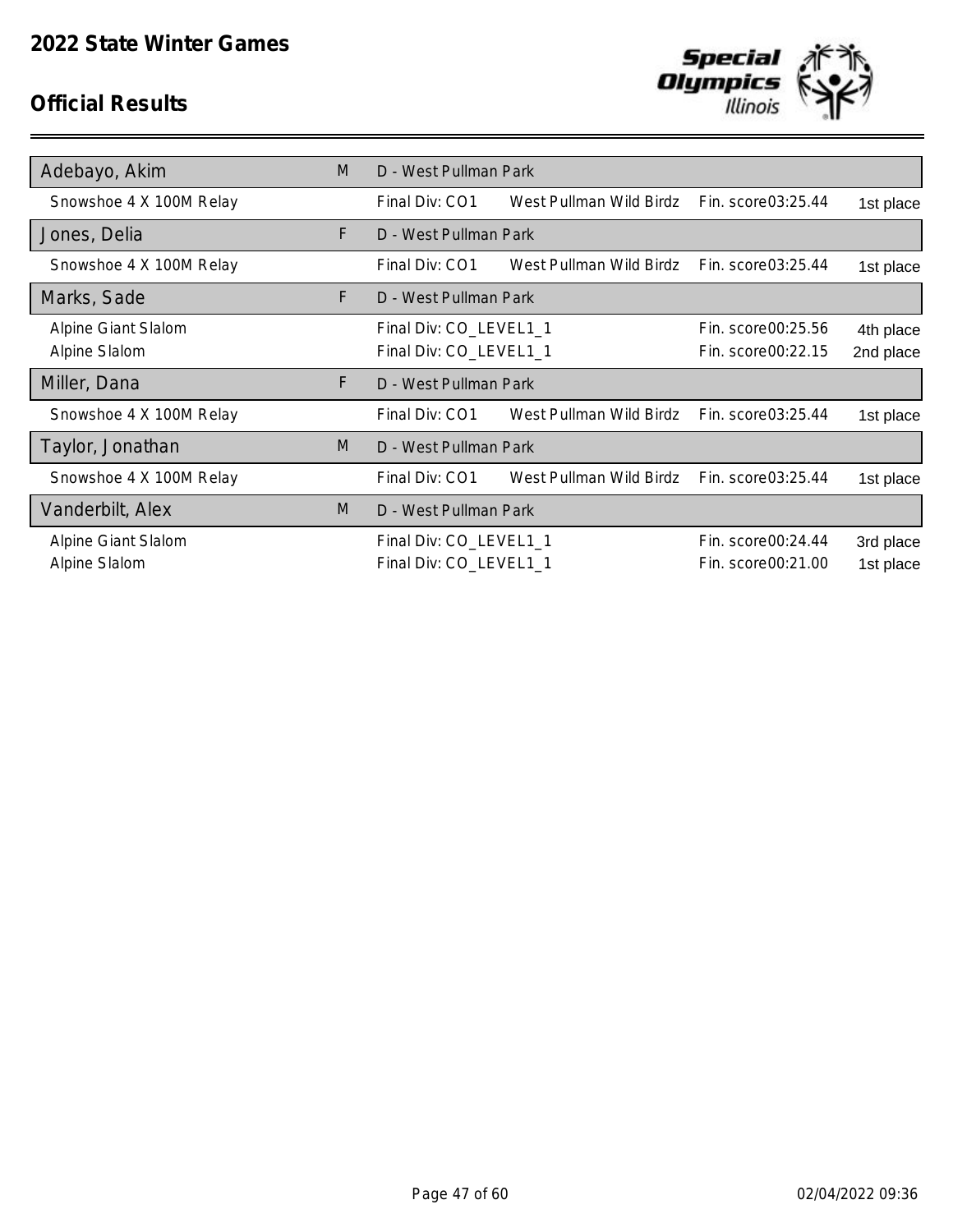

| E - A & R Family Agency |                    |           |
|-------------------------|--------------------|-----------|
| Final Div: F09          | Fin. score00:28.00 | 4th place |
| Final Div: F10          | Fin. score00:14.09 | 1st place |
| Final Div: F10          | Fin. score00:14.09 | 1st place |
| E - A & R Family Agency |                    |           |
| Final Div: 100          | Fin. score         | Scratched |
|                         |                    |           |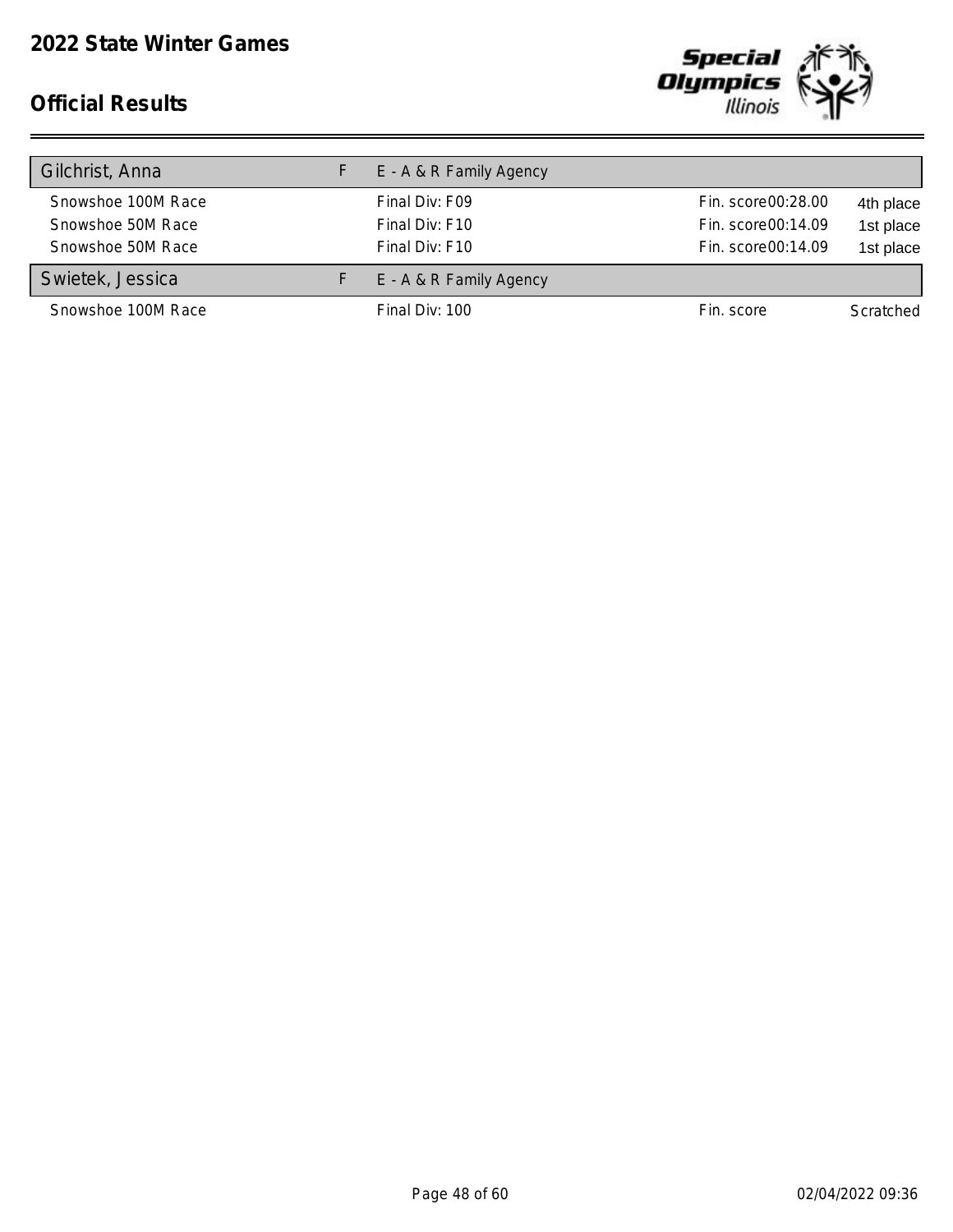

| McAleavy, Scott   | E - Northern Will County SRA |                    |           |
|-------------------|------------------------------|--------------------|-----------|
| Snowshoe 50M Race | Final Div: M09               | Fin. score00:17.84 | 6th place |
| Snowshoe 50M Race | Final Div: M09               | Fin. score00:17.84 | 6th place |
|                   |                              |                    |           |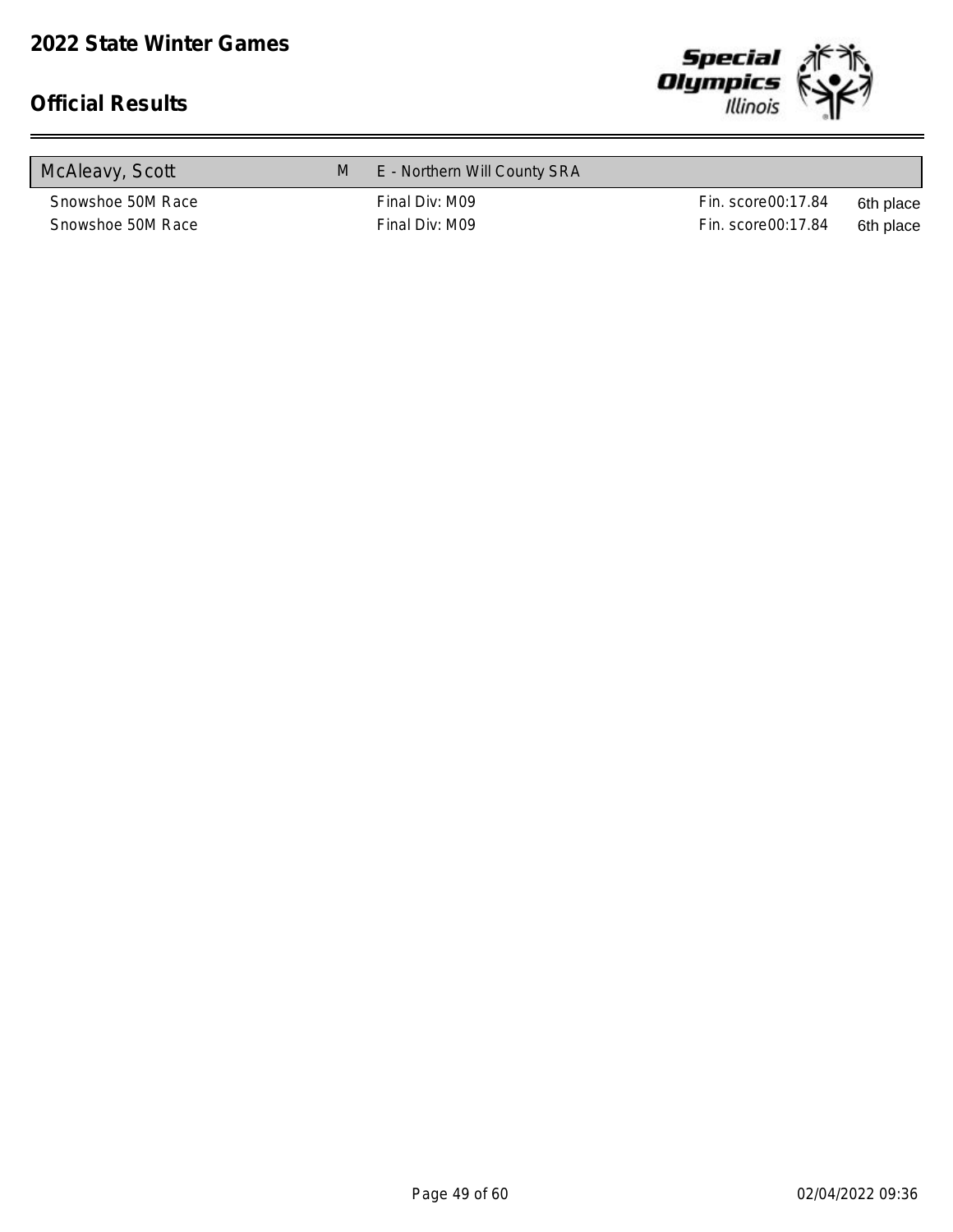

| Coffelt, Joseph     | M | E - Oak Lawn Park District |                     |           |
|---------------------|---|----------------------------|---------------------|-----------|
| Snowshoe 100M Race  |   | Final Div: M11             | Fin. score00:21.72  | 2nd place |
| Snowshoe 400M Race  |   | Final Div: CO3             | Fin. score02:56.47  | 1st place |
| Damme, Johnny       | M | E - Oak Lawn Park District |                     |           |
| Alpine Giant Slalom |   | Final Div: CO_LEVEL3_1     | Fin. score 00:39.21 | 4th place |
| Alpine Slalom       |   | Final Div: CO_LEVEL3_1     | Fin. score01:39.02  | 2nd place |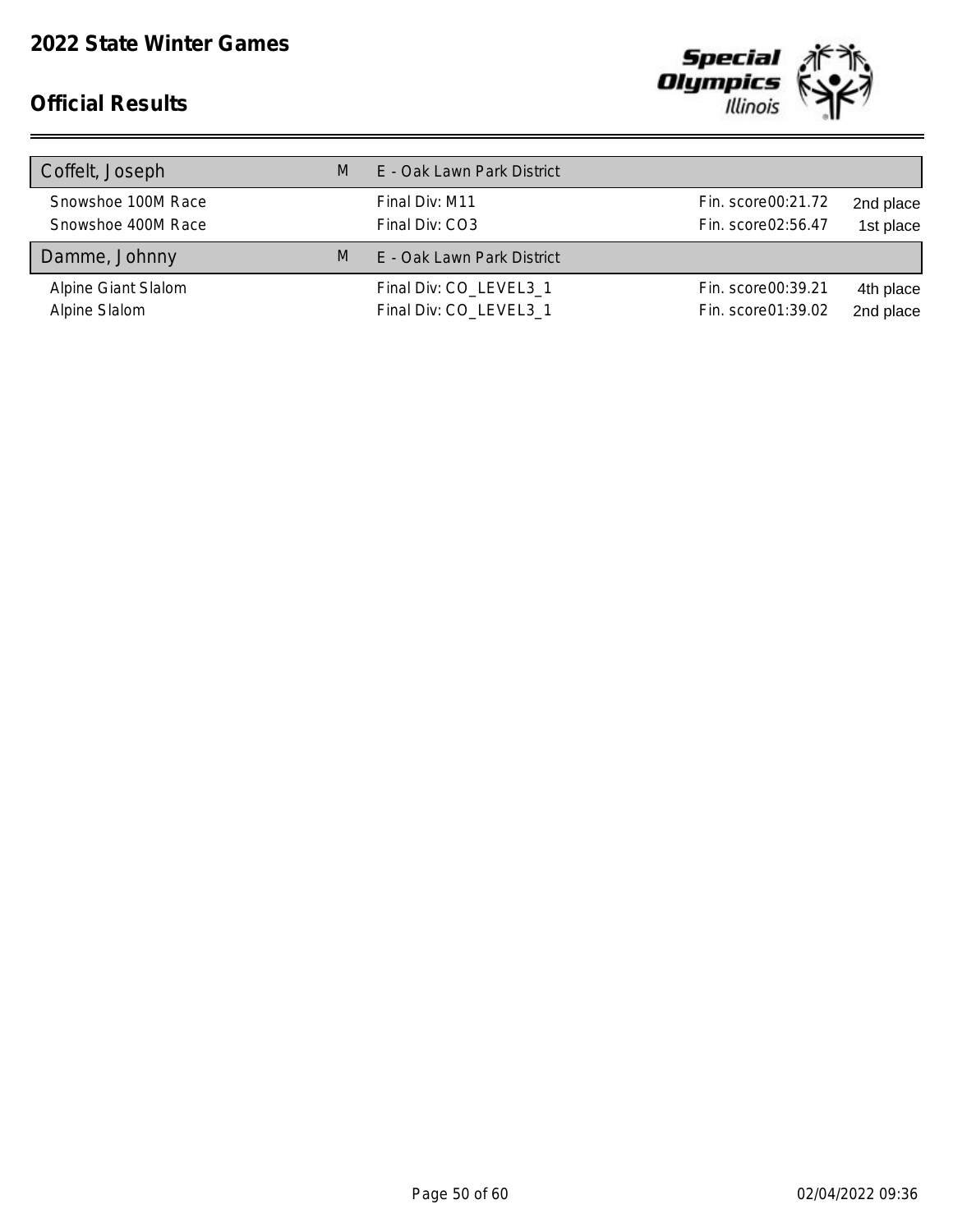

| Barry, Michael       | M | F - Warren Co Spec Oly |                    |           |
|----------------------|---|------------------------|--------------------|-----------|
| Alpine Giant Slalom  |   | Final Div: CO_LEVEL4_1 | Fin. score00:45.09 | 6th place |
| Alpine Super G       |   | Final Div: CO_LEVEL4_1 | Fin. score00:41.77 | 3rd place |
| Greenstreet, Brian E | M | F - Warren Co Spec Oly |                    |           |
| Snowshoe 100M Race   |   | Final Div: M11         | Fin. score00:23.93 | 6th place |
| Snowshoe 50M Race    |   | Final Div: M11         | Fin. score00:10.87 | 2nd place |
| Snowshoe 50M Race    |   | Final Div: M11         | Fin. score00:10.87 | 2nd place |
| Matern, Beverly      | F | F - Warren Co Spec Oly |                    |           |
| Alpine Giant Slalom  |   | Final Div: CO_LEVEL2_1 | Fin. score00:18.72 | 1st place |
| Alpine Super G       |   | Final Div: CO_LEVEL2_1 | Fin. score00:19.05 | 1st place |
|                      |   |                        |                    |           |
| McLaughlin, Kaylee   | F | F - Warren Co Spec Oly |                    |           |
| Alpine Giant Slalom  |   | Final Div:             | Fin. score         | Scratched |
| Alpine Super G       |   | Final Div:             | Fin. score         | Scratched |
| Alpine Super G       |   | Final Div:             | Fin. score         | Scratched |
| Mettler, Anthony     | M | F - Warren Co Spec Oly |                    |           |
| Alpine Giant Slalom  |   | Final Div: CO_LEVEL3_2 | Fin. score00:45.27 | 2nd place |
| Alpine Super G       |   | Final Div: CO_LEVEL3_2 | Fin. score00:39.19 | 1st place |
| Pitts, Jerry         | M | F - Warren Co Spec Oly |                    |           |
| Alpine Giant Slalom  |   | Final Div: CO_LEVEL2_2 | Fin. score00:26.95 | 3rd place |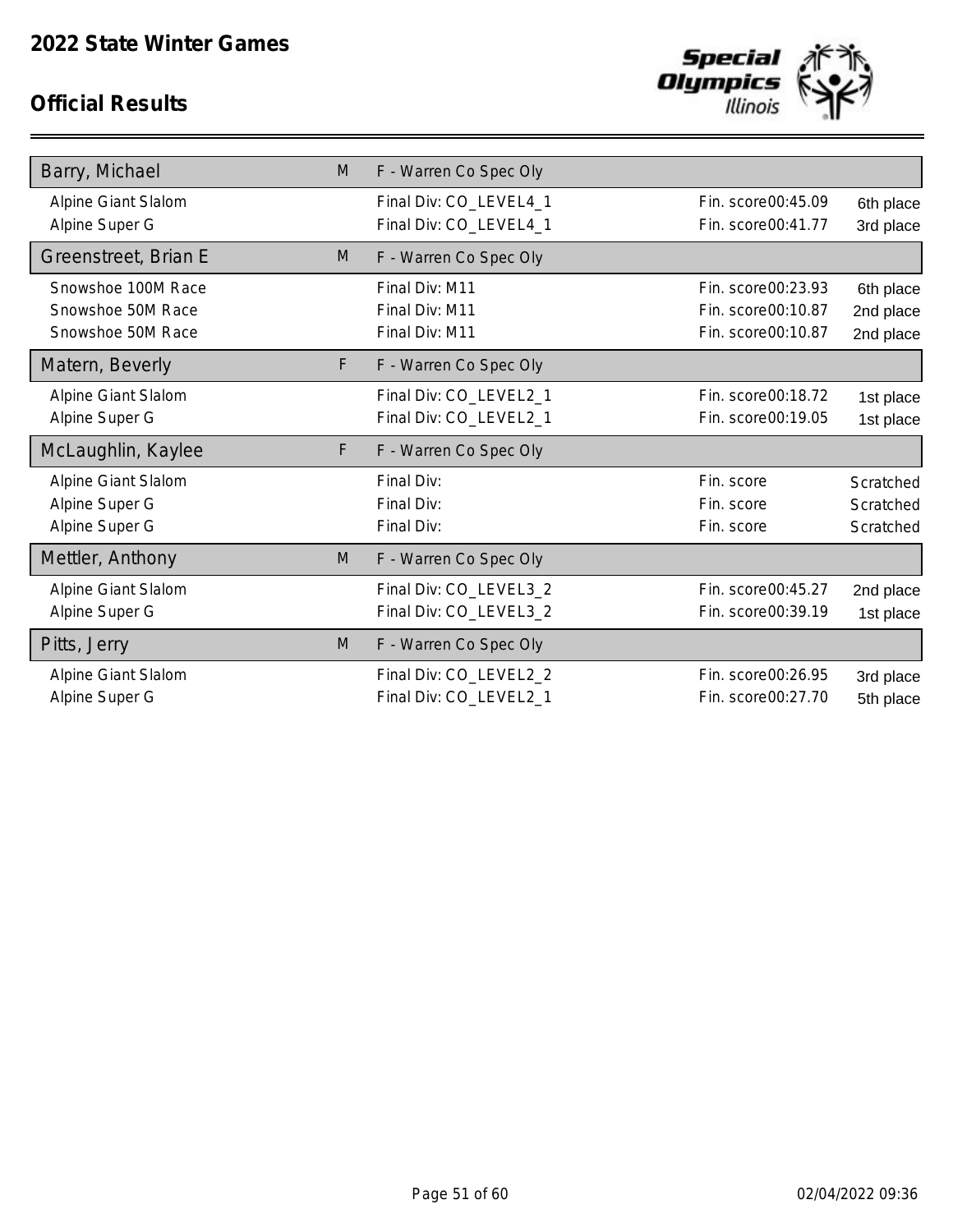

| Cross, Jacob Andrew | M | G - SOAR       |                     |           |
|---------------------|---|----------------|---------------------|-----------|
| Snowshoe 400M Race  |   | Final Div: CO4 | Fin. score 02:19.37 | 1st place |
| Snowshoe 800M Race  |   | Final Div: C04 | Fin. score06:50.15  | 2nd place |
| Dees, Kira          | F | G - SOAR       |                     |           |
| Snowshoe 200M Race  |   | Final Div: F2  | Fin. score03:19.62  | 2nd place |
| Johnson, Daniel     | M | G - SOAR       |                     |           |
| Snowshoe 1600M Race |   | Final Div: CO3 | Fin. score09:33.50  | 2nd place |
| Snowshoe 800M Race  |   | Final Div: C05 | Fin. score04:49.81  | 3rd place |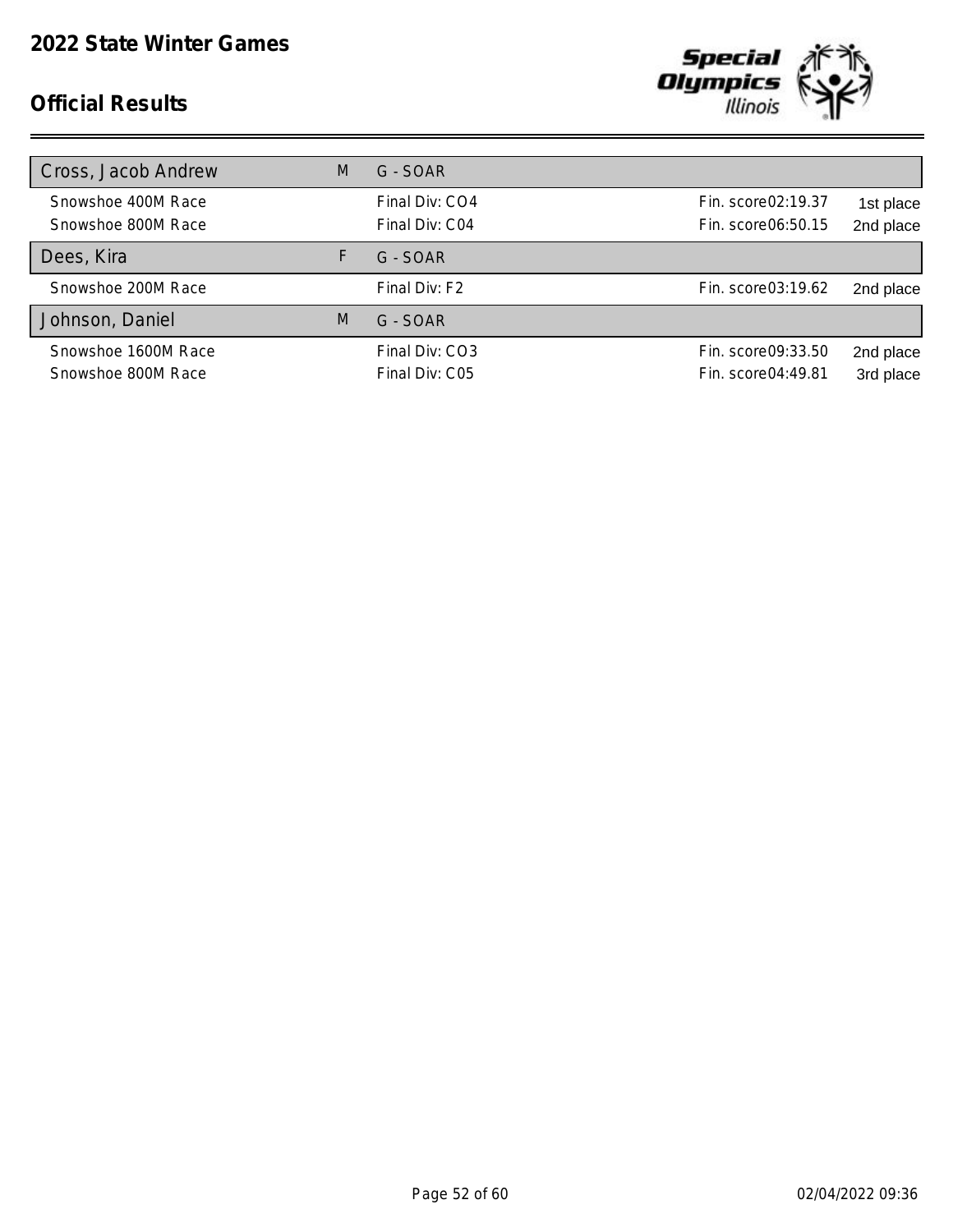

| Aldag, Jeremy           | M | G - Tazewood Warriors                                |                     |           |
|-------------------------|---|------------------------------------------------------|---------------------|-----------|
| Snowshoe 4 X 100M Relay |   | Final Div: CO <sup>b</sup> azewood Warriors Snowdogs | Fin. score02:14.66  | 3rd place |
| Snowshoe 800M Race      |   | Final Div: C04                                       | Fin. score06:33.38  | 1st place |
| Christ, Thomas          | M | G - Tazewood Warriors                                |                     |           |
| Snowshoe 200M Race      |   | Final Div: M4                                        | Fin. score01:37.03  | 5th place |
| Snowshoe 4 X 100M Relay |   | Final Div: CO <sup>b</sup> azewood Warriors Snowdogs | Fin. score02:14.66  | 3rd place |
| Snowshoe 800M Race      |   | Final Div: C01                                       | Fin. score09:32.19  | 1st place |
| Davis, Hayden           | M | G - Tazewood Warriors                                |                     |           |
| Snowshoe 200M Race      |   | Final Div: M3                                        | Fin. score 01:50.75 | 3rd place |
| Snowshoe 4 X 100M Relay |   | Final Div: CO <sup>b</sup> azewood Warriors Snowdogs | Fin. score02:14.66  | 3rd place |
| Snowshoe 400M Race      |   | Final Div: CO3                                       | Fin. score03:23.15  | 4th place |
| Ehrenhardt, Kellen      | M | G - Tazewood Warriors                                |                     |           |
| Snowshoe 1600M Race     |   | Final Div: CO <sub>2</sub>                           | Fin. score 16:07.19 | 1st place |
| Snowshoe 4 X 100M Relay |   | Final Div: CO <sup>b</sup> azewood Warriors Snowdogs | Fin. score02:14.66  | 3rd place |
| Fornoff, Bradley        | M | G - Tazewood Warriors                                |                     |           |
| Snowshoe 200M Race      |   | Final Div:                                           | Fin. score          | Scratched |
| Snowshoe 400M Race      |   | Final Div:                                           | Fin. score          | Scratched |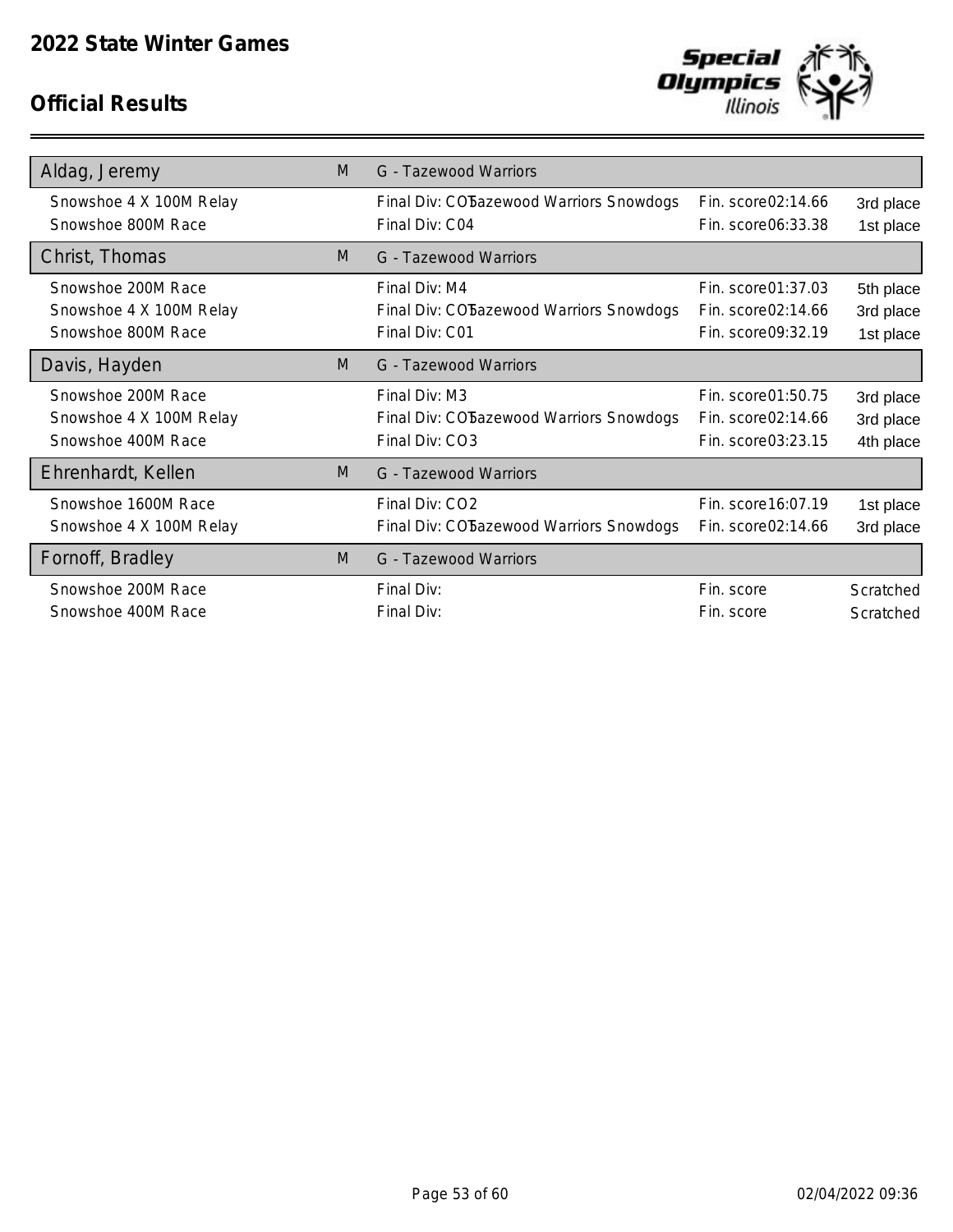

| Curry, George P                                                     | M | H - Athlete Winter Sports Group                                                   |                                                                 |                                     |
|---------------------------------------------------------------------|---|-----------------------------------------------------------------------------------|-----------------------------------------------------------------|-------------------------------------|
| Snowshoe 200M Race<br>Snowshoe 4 X 100M Relay<br>Snowshoe 400M Race |   | Final Div: M2<br>Final Div: CO3<br><b>Athlete Winter Sports</b><br>Final Div: CO2 | Fin. score 02:04.60<br>Fin. score04:32.13<br>Fin. score04:08.53 | 2nd place<br>2nd place<br>3rd place |
| Pietras, Michael                                                    | M | H - Athlete Winter Sports Group                                                   |                                                                 |                                     |
| Snowshoe 200M Race<br>Snowshoe 4 X 100M Relay<br>Snowshoe 400M Race |   | Final Div: M4<br>Final Div: CO3<br><b>Athlete Winter Sports</b><br>Final Div: CO3 | Fin. score01:37.91<br>Fin. score04:32.13<br>Fin. score03:50.09  | 6th place<br>2nd place<br>5th place |
| Strubbe, Aaron C.                                                   | M | H - Athlete Winter Sports Group                                                   |                                                                 |                                     |
| Snowshoe 4 X 100M Relay                                             |   | Final Div: CO3<br><b>Athlete Winter Sports</b>                                    | Fin. score04:32.13                                              |                                     |
| Snowshoe 400M Race<br>Snowshoe 800M Race                            |   | Final Div: CO1<br>Final Div: C02                                                  | Fin. score09:27.66<br>Fin. score 28:18.60                       | 2nd place<br>2nd place<br>1st place |
| Swartz, Eric                                                        | M | H - Athlete Winter Sports Group                                                   |                                                                 |                                     |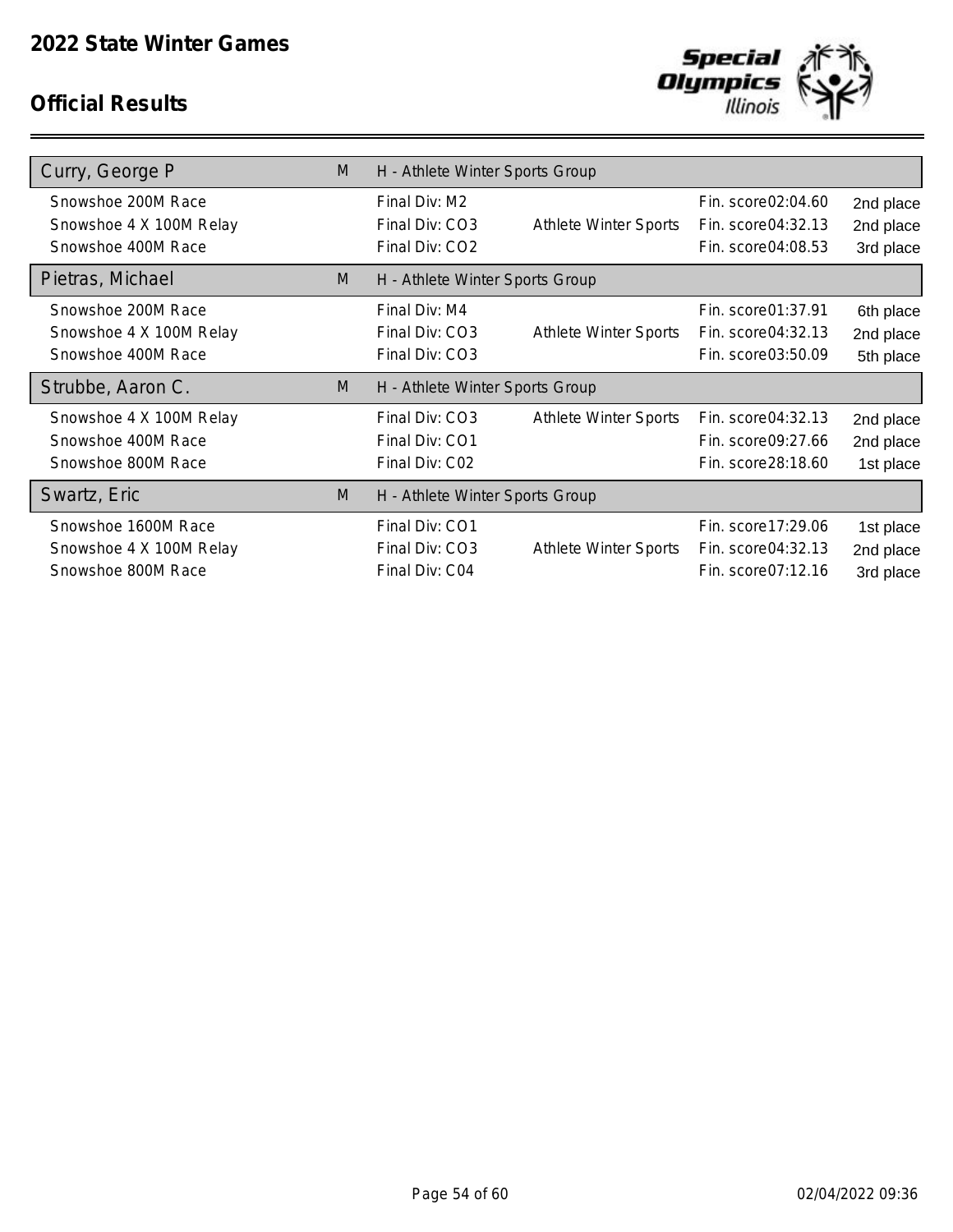

| Handegan, Michael  | M | H - Springfield Park District |            |           |
|--------------------|---|-------------------------------|------------|-----------|
| Snowshoe 100M Race |   | Final Div: 100                | Fin. score | Scratched |
| Mays, Renee        |   | H - Springfield Park District |            |           |
| Snowshoe 100M Race |   | Final Div: 100                | Fin. score | Scratched |
| Nunez, Chelsea     |   | H - Springfield Park District |            |           |
| Snowshoe 100M Race |   | Final Div: 100                | Fin. score | Scratched |
| Snowshoe 50M Race  |   | Final Div:                    | Fin. score | Scratched |
| Snowshoe 50M Race  |   | Final Div:                    | Fin. score | Scratched |
|                    |   |                               |            |           |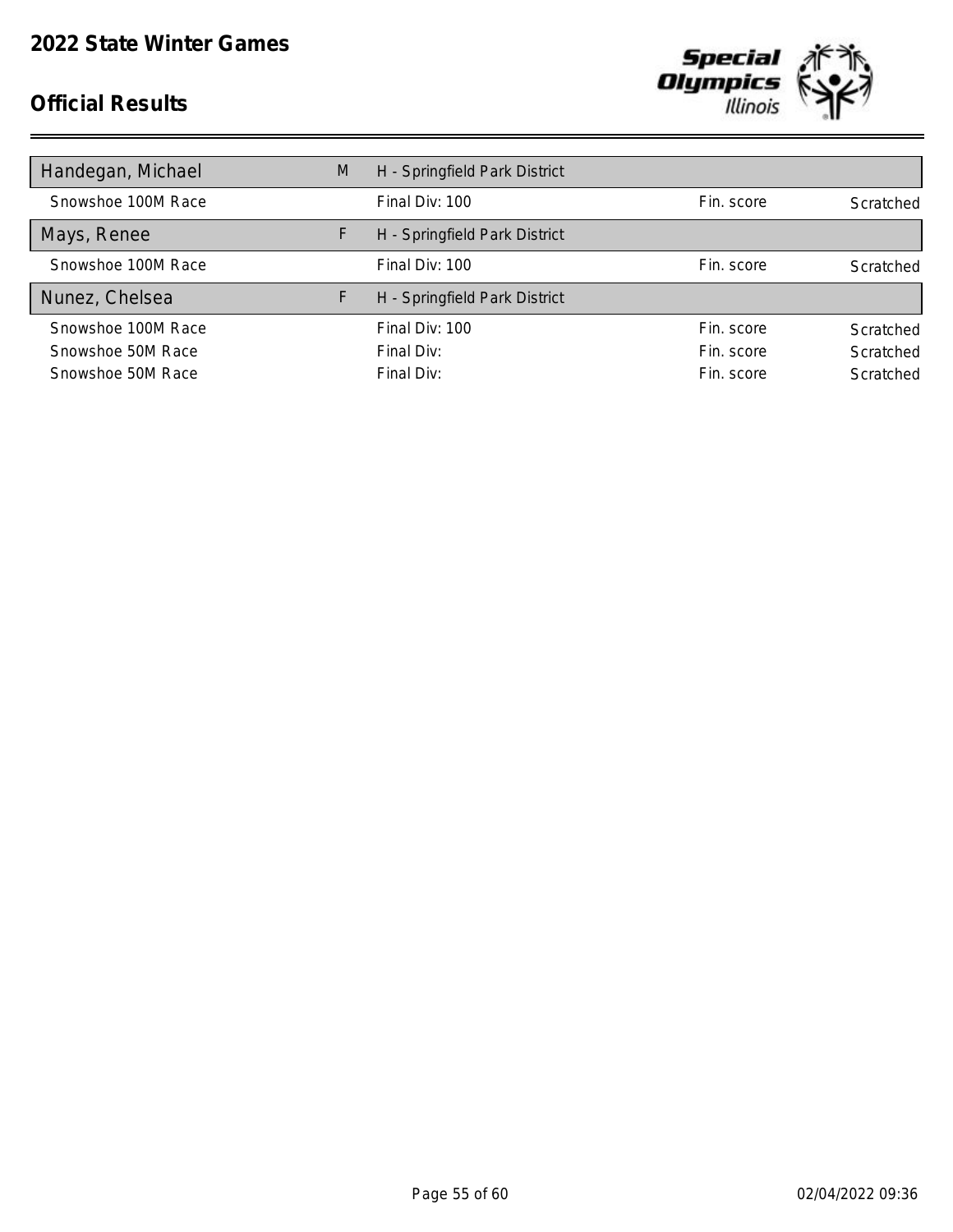

| J - Clinton County<br>M |                    |           |
|-------------------------|--------------------|-----------|
| Final Div: CO3          | Fin. score09:13.84 | 1st place |
| Final Div: C05          | Fin. score04:37.25 | 2nd place |
|                         |                    |           |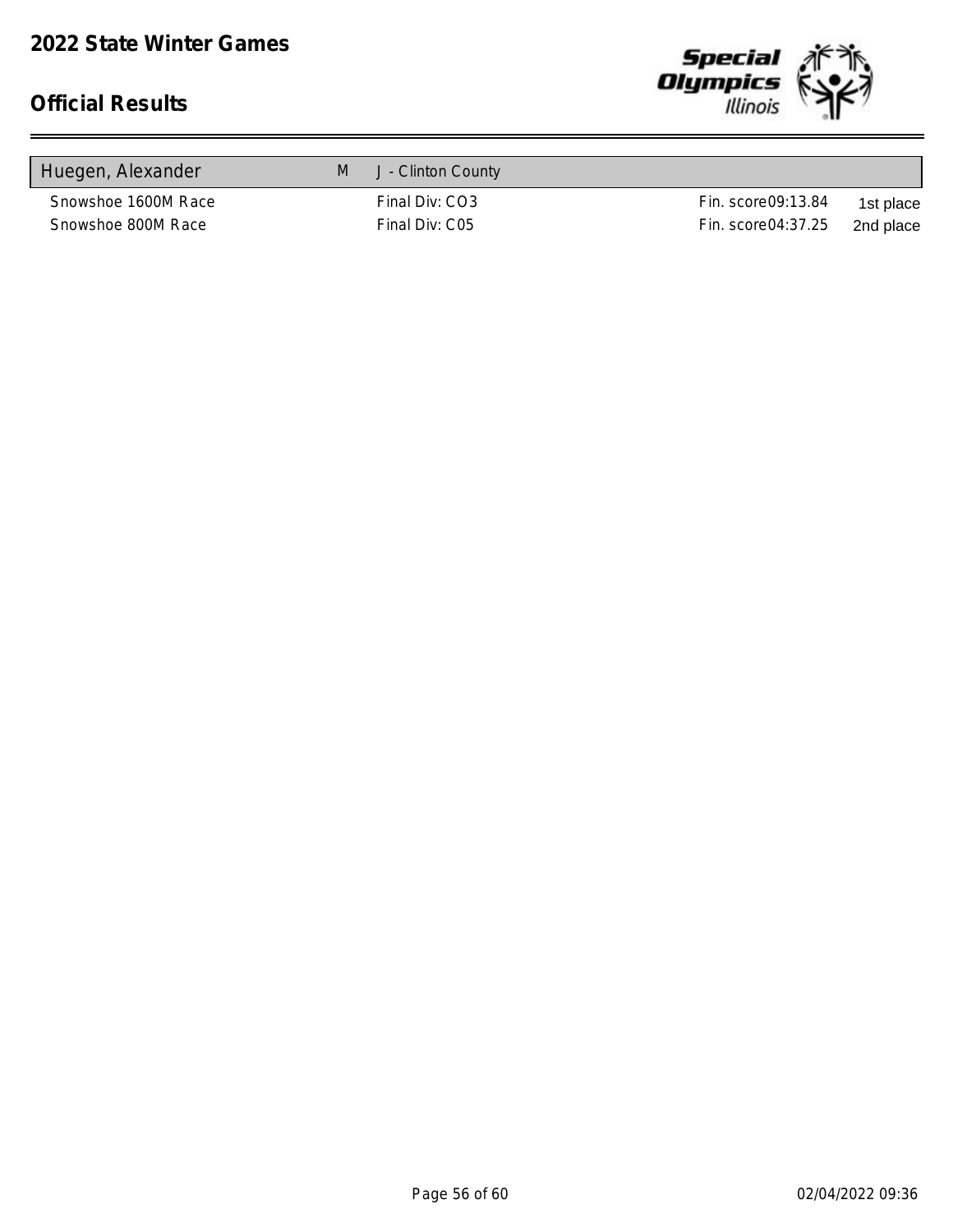

| Downs, Garrett          | M | J - Mascoutah Galaxy 92               |                     |           |
|-------------------------|---|---------------------------------------|---------------------|-----------|
| Snowshoe 200M Race      |   | Final Div: M1                         | Fin. score 02:03.19 | 1st place |
| Snowshoe 4 X 100M Relay |   | Final Div: CO4<br>Mascoutah Galaxy 92 | Fin. score03:46.09  | 3rd place |
| Fenn, Ryan              | M | J - Mascoutah Galaxy 92               |                     |           |
| Snowshoe 1600M Race     |   | Final Div: CO2                        | Fin. score 16:15.63 | 2nd place |
| Snowshoe 4 X 100M Relay |   | Final Div: CO4<br>Mascoutah Galaxy 92 | Fin. score 03:46.09 | 3rd place |
| Morgan, Stacey D        | M | J - Mascoutah Galaxy 92               |                     |           |
| Snowshoe 1600M Race     |   | Final Div: CO1                        | Fin. score 26:24.78 | 3rd place |
| Snowshoe 4 X 100M Relay |   | Final Div: CO4<br>Mascoutah Galaxy 92 | Fin. score 03:46.09 | 3rd place |
| Snowshoe 400M Race      |   | Final Div: CO1                        | Fin. score04:52.68  | 1st place |
| Stroh, Michael (Mike)   | M | J - Mascoutah Galaxy 92               |                     |           |
| Snowshoe 100M Race      |   | Final Div: M05                        | Fin. score01:06.84  | 1st place |
| Snowshoe 4 X 100M Relay |   | Mascoutah Galaxy 92<br>Final Div: CO4 | Fin. score03:46.09  | 3rd place |
| Snowshoe 50M Race       |   | Final Div: M05                        | Fin. score00:36.44  | 5th place |
| Snowshoe 50M Race       |   | Final Div: M05                        | Fin. score00:36.44  | 5th place |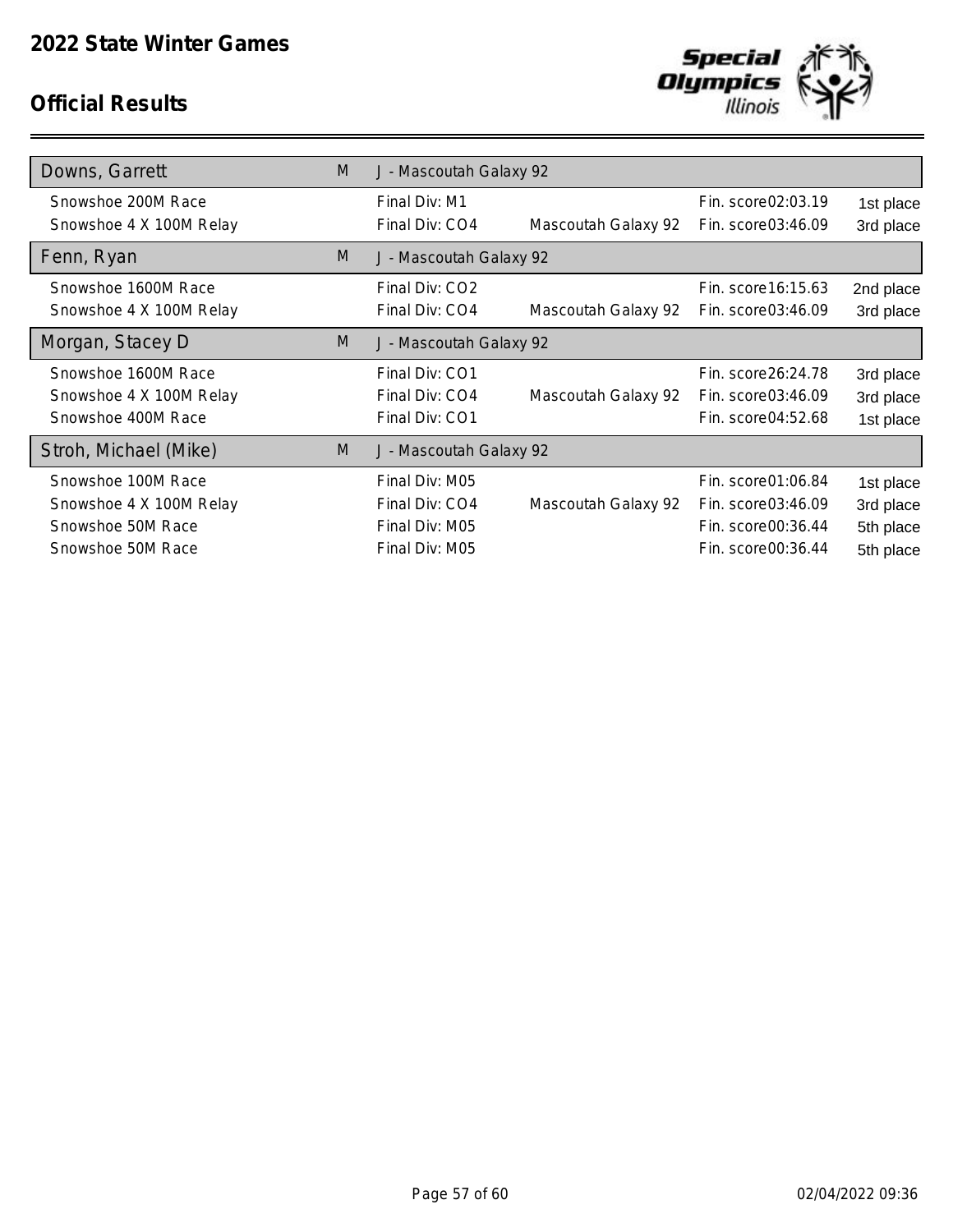

| Bowlin, Rebecca     | F | J - PTOEC      |                     |           |
|---------------------|---|----------------|---------------------|-----------|
| Snowshoe 100M Race  |   | Final Div: F08 | Fin. score00:35.77  | 5th place |
| Snowshoe 200M Race  |   | Final Div: F1  | Fin. score02:51.37  | 2nd place |
| Costello, Colleen   | F | J - PTOEC      |                     |           |
| Snowshoe 1600M Race |   | Final Div: CO1 | Fin. score 19:14.44 | 2nd place |
| Snowshoe 800M Race  |   | Final Div: C01 | Fin. score09:37.47  | 2nd place |
| Howe, James (Jimmy) | M | J - PTOEC      |                     |           |
| Snowshoe 100M Race  |   | Final Div: M09 | Fin. score00:30.65  | 3rd place |
| Snowshoe 50M Race   |   | Final Div: M08 | Fin. score00:17.25  | 5th place |
| Snowshoe 50M Race   |   | Final Div: M08 | Fin. score00:17.25  | 5th place |
| Jasiewicz, Samuel   | M | J - PTOEC      |                     |           |
| Snowshoe 100M Race  |   | Final Div: M09 | Fin. score00:32.93  | 5th place |
| Snowshoe 50M Race   |   | Final Div: M07 | Fin. score00:16.54  | 2nd place |
| Snowshoe 50M Race   |   | Final Div: M07 | Fin. score00:16.54  | 2nd place |
| McKenney, Heather   | F | J - PTOEC      |                     |           |
| Snowshoe 50M Race   |   | Final Div:     | Fin. score          | Scratched |
| Snowshoe 50M Race   |   | Final Div:     | Fin. score          | Scratched |
| Mongeon, Danielle N | F | J - PTOEC      |                     |           |
| Snowshoe 100M Race  |   | Final Div: F07 | Fin. score00:35.50  | 2nd place |
| Snowshoe 200M Race  |   | Final Div: F3  | Fin. score02:30.90  | 2nd place |
| Nyenhuis, Katherine | F | J - PTOEC      |                     |           |
| Snowshoe 100M Race  |   | Final Div: F06 | Fin. score01:02.44  | 4th place |
| Snowshoe 50M Race   |   | Final Div: F07 | Fin. score00:30.05  | 4th place |
| Snowshoe 50M Race   |   | Final Div: F07 | Fin. score00:30.05  | 4th place |
| Trice, Saneatha     | F | J - PTOEC      |                     |           |
| Snowshoe 200M Race  |   | Final Div: F6  | Fin. score01:23.00  | 1st place |
| Snowshoe 400M Race  |   | Final Div: CO3 | Fin. score03:20.88  | 3rd place |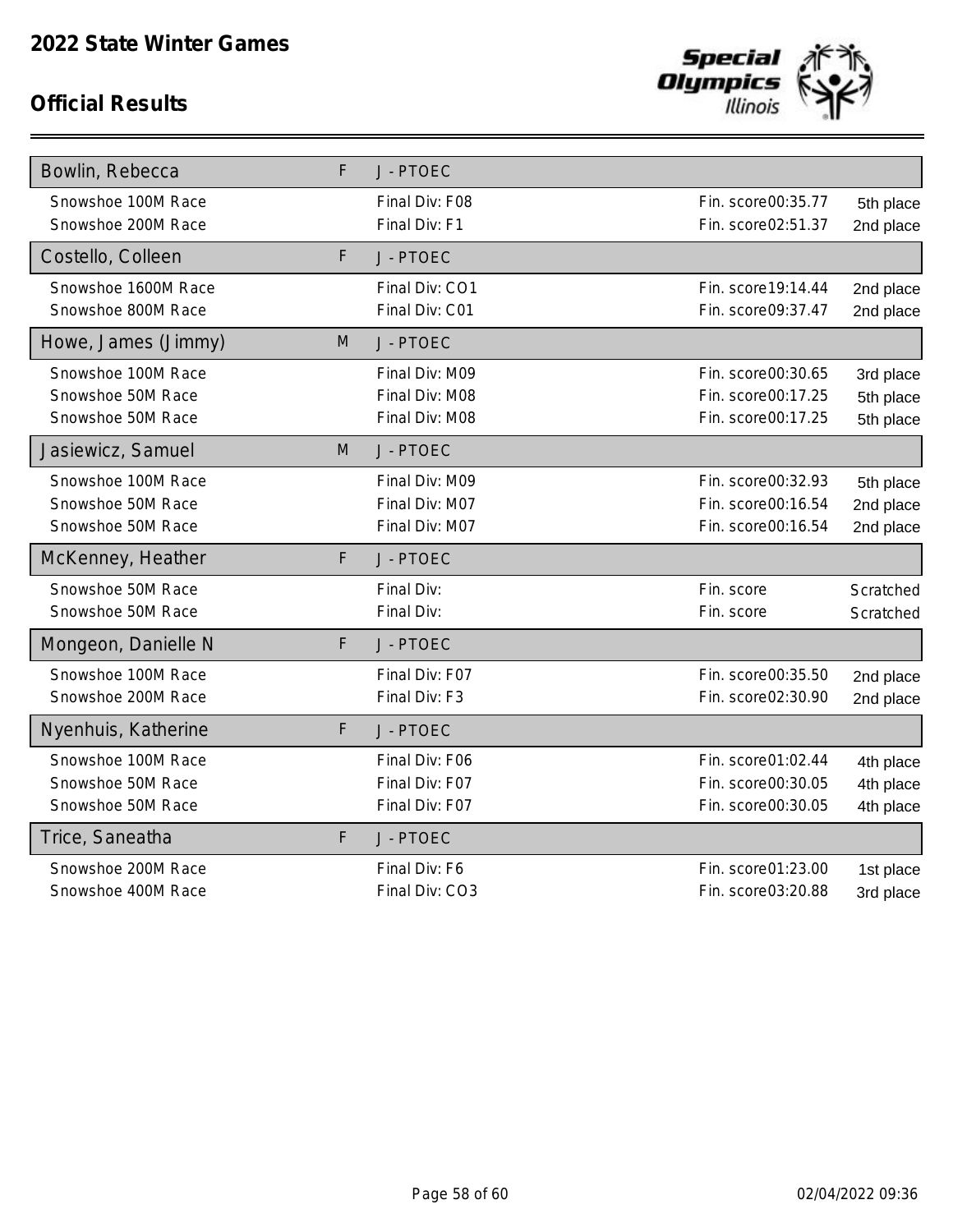

| Borlin, Tobi                            | F  | J - Triad School District        |                                          |                        |
|-----------------------------------------|----|----------------------------------|------------------------------------------|------------------------|
| Snowshoe 100M Race<br>Snowshoe 50M Race |    | Final Div: F03<br>Final Div: F07 | Fin. score00:49.03<br>Fin. score00:25.94 | 2nd place<br>3rd place |
| Snowshoe 50M Race                       |    | Final Div: F07                   | Fin. score00:25.94                       | 3rd place              |
| Jones Smith, Hope                       | F  | J - Triad School District        |                                          |                        |
| Snowshoe 200M Race                      |    | Final Div: F2                    | Fin. score 01:36.10                      | 1st place              |
| Jones-Smith, Faith                      | F. | J - Triad School District        |                                          |                        |
| Snowshoe 100M Race                      |    | Final Div: F01                   | Fin. score03:49.97                       | 2nd place              |
| Lauber, Jacob                           | M  | J - Triad School District        |                                          |                        |
| Snowshoe 200M Race                      |    | Final Div: M5                    | Fin. score01:04.47                       | 1st place              |
| Snowshoe 400M Race                      |    | Final Div: CO4                   | Fin. score02:22.72                       | 2nd place              |
| Malter, Alyssa                          | F. | J - Triad School District        |                                          |                        |
| Snowshoe 100M Race                      |    | Final Div: 100                   | Fin. score                               | Scratched              |
| Snowshoe 50M Race                       |    | Final Div: F02                   | Fin. score                               | Did not show           |
| Snowshoe 50M Race                       |    | Final Div: F02                   | Fin. score                               | Did not show           |
| Noller, Jackson                         | M  | J - Triad School District        |                                          |                        |
| Snowshoe 50M Race                       |    | Final Div:                       | Fin. score                               | Scratched              |
| Taylor, Anna                            | F  | J - Triad School District        |                                          |                        |
| Snowshoe 50M Race                       |    | Final Div: F01                   | Fin. score00:28.73                       | 1st place              |
| Snowshoe 50M Race                       |    | Final Div: F01                   | Fin. score00:28.73                       | 1st place              |